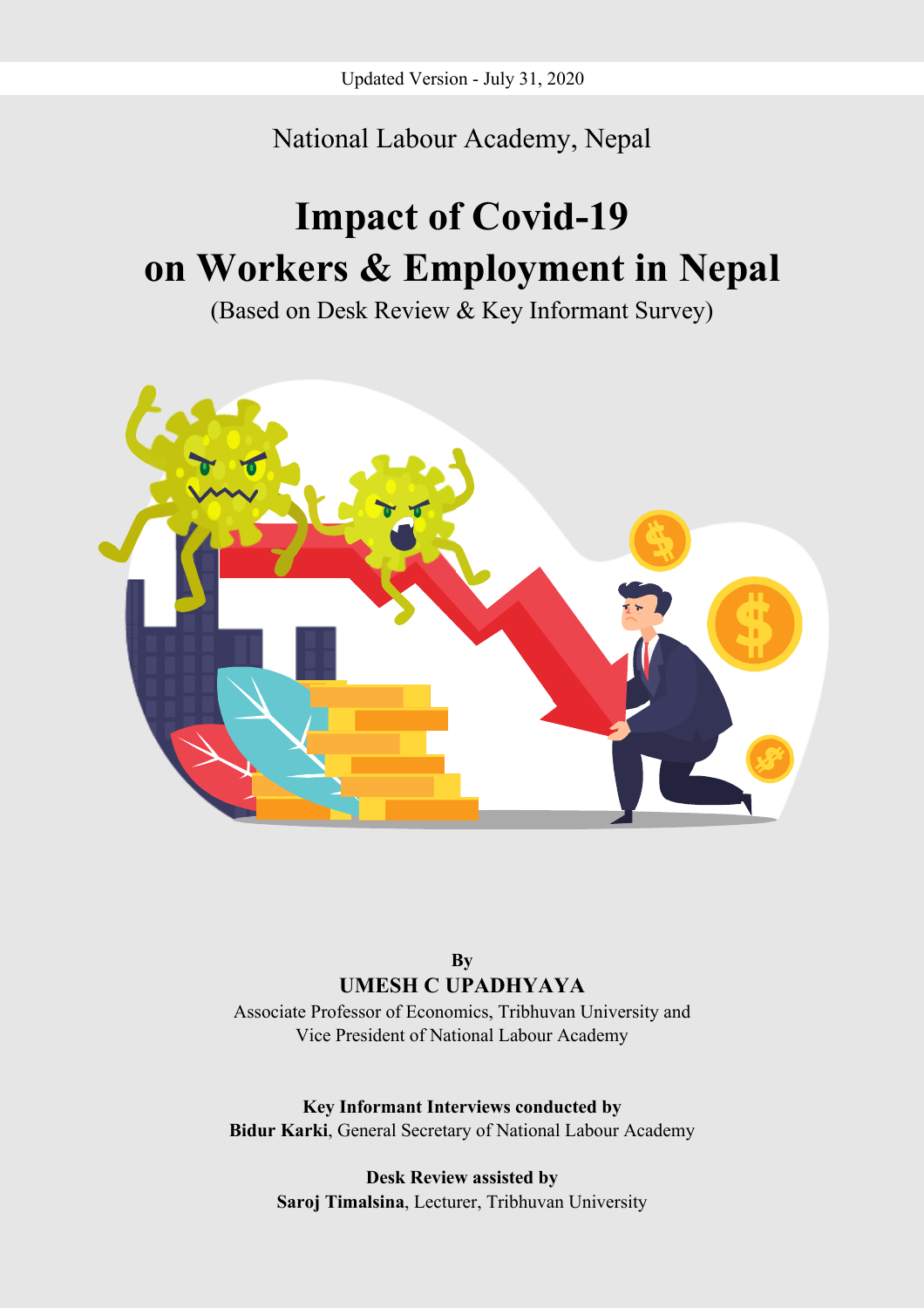## **Contents**

| 2.1. Situation in General <b>Executive Contract 2.1</b> 2                                                                                                                                                                     |  |
|-------------------------------------------------------------------------------------------------------------------------------------------------------------------------------------------------------------------------------|--|
|                                                                                                                                                                                                                               |  |
|                                                                                                                                                                                                                               |  |
|                                                                                                                                                                                                                               |  |
| 3.2. Successful in Asia 22                                                                                                                                                                                                    |  |
|                                                                                                                                                                                                                               |  |
|                                                                                                                                                                                                                               |  |
|                                                                                                                                                                                                                               |  |
|                                                                                                                                                                                                                               |  |
|                                                                                                                                                                                                                               |  |
|                                                                                                                                                                                                                               |  |
|                                                                                                                                                                                                                               |  |
|                                                                                                                                                                                                                               |  |
|                                                                                                                                                                                                                               |  |
|                                                                                                                                                                                                                               |  |
| 5.5. Health Sector 5.5. Sector 5.5. Section 3.52                                                                                                                                                                              |  |
|                                                                                                                                                                                                                               |  |
|                                                                                                                                                                                                                               |  |
| 5.8. Street Venders, Self Employed and Various Segments of Informal Economy 58                                                                                                                                                |  |
|                                                                                                                                                                                                                               |  |
| 7. Recommendations 2008 and 2008 and 2008 and 2008 and 2008 and 2008 and 2008 and 2008 and 2008 and 2008 and 2008 and 2008 and 2008 and 2008 and 2008 and 2008 and 2008 and 2008 and 2008 and 2008 and 2008 and 2008 and 2008 |  |
|                                                                                                                                                                                                                               |  |
|                                                                                                                                                                                                                               |  |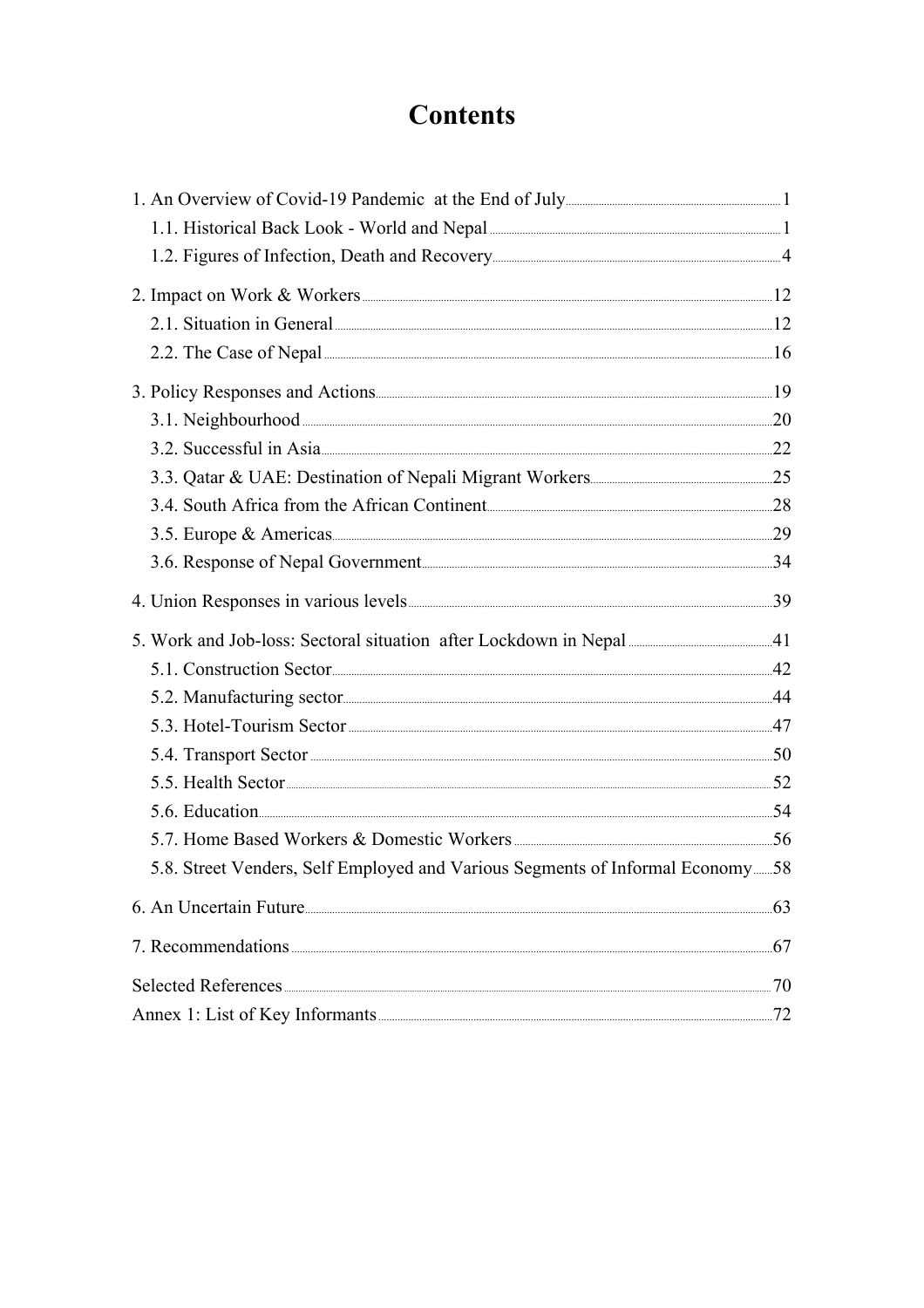#### **Boxes**

| Box 1: Infectious diseases in Nepal <u>manual communication</u> manual contract 3 |  |
|-----------------------------------------------------------------------------------|--|
|                                                                                   |  |
|                                                                                   |  |
|                                                                                   |  |
|                                                                                   |  |

### **Tables**

| Table 1:  |                                                                      |  |
|-----------|----------------------------------------------------------------------|--|
| Table 2:  |                                                                      |  |
| Table 3:  | Percentage Share of Top-10 countries in Infection, Recovery & Death, |  |
| Table 4:  |                                                                      |  |
| Table 5:  |                                                                      |  |
| Table 6:  |                                                                      |  |
| Table 7:  |                                                                      |  |
| Table 8:  |                                                                      |  |
| Table 9:  |                                                                      |  |
| Table 10: | Most Affected Households and Relief package during Lockdown  17      |  |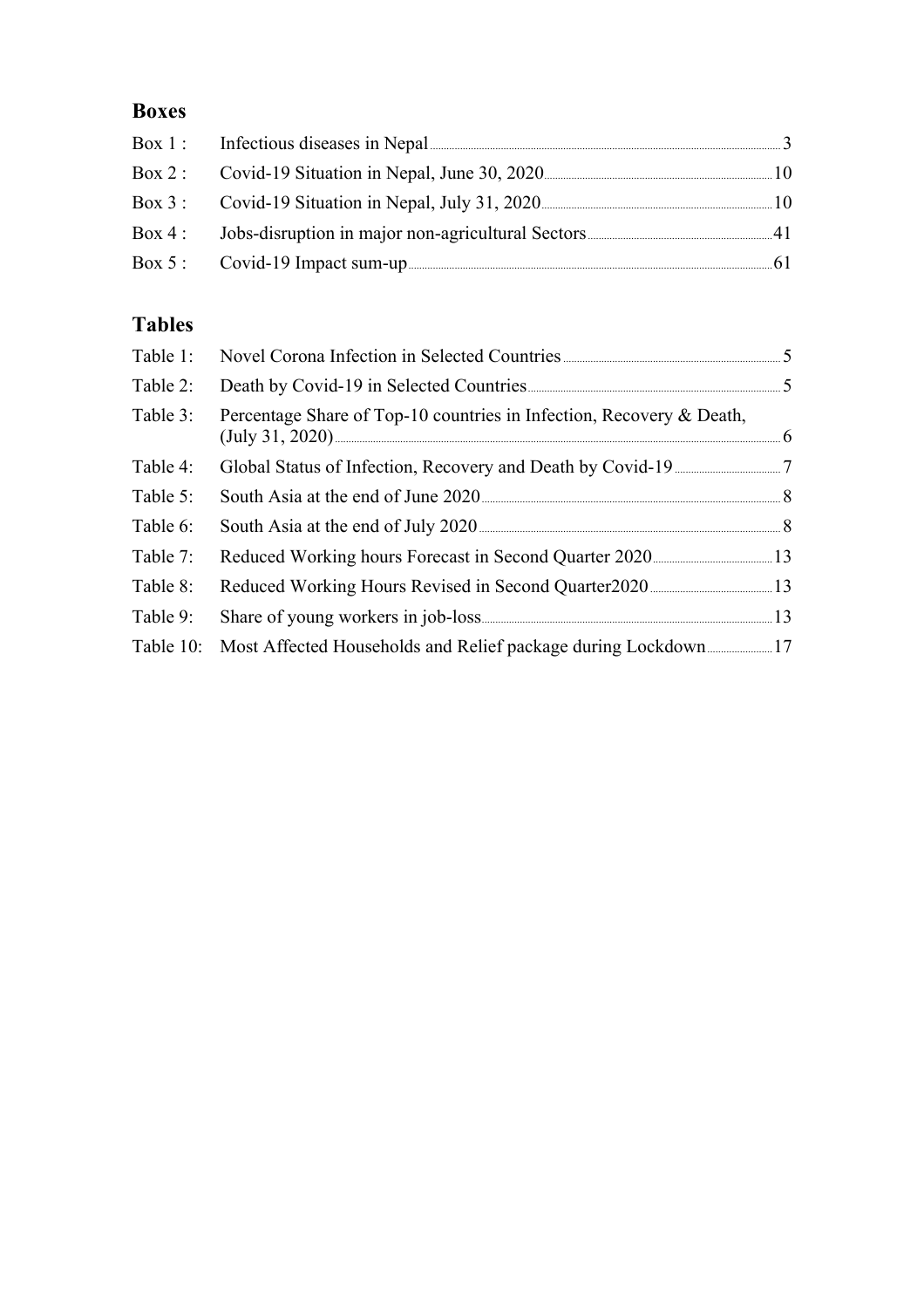# **1. An Overview of Covid-19 Pandemic<br>at the End of July** at the End of July

#### **1.1. Historical Back Look - World and Nepal**

Pandemics have been horrifying killers in the past if we go into the depths of the pages of history worldwide. Still and never, human history will forget the black death of 14th Century caused by Plague. From 1340 to 1352, altogether 13 years of tourism of Plague from China to Europe was an open dance of death, like *tandab nritya*. In the beginning of 14th Century, there was famine and at the end of first half there was plague-attack turn by turn against humanity. Almost half of the European population more than 30 million lives were lost at that time.

However, the communicable diseases existed even during hunters-gatherers days before the real start of human civilization. When agrarian life was in initial phase of domestication of animals and plants around 12000 years ago, epidemics like malaria, TB, influenza, leprosy, cholera, small pox etc. came into human life. Looking into the later phases, leprosy, cholera, malaria and smallpox had victimised South Asian life before Buddha's birth which are exposed indirectly by old epics of Ramayan, Mahabharat & other religious books. Similarly western literature exposes the sufferings caused by Malaria, TB, Influenza, Leprosy, Small Pox, Plague etc. before Christ and afterwards.

When epidemic goes beyond border and covers large geographical areas, then it becomes pandemic. The first in record in the western world is Plague of Athens at 430 BC which lasted for 5years with a death toll estimate of 100,000 covering a broader area of Athens, Sparta, Egypt, Libya and Ethiopia (www.history.com and livescience.com). We can enlist epidemics and pandemics after Buddha and Christ as follows:

- Antonine Plague of AD 165-180 with death toll of 5 millions in Roman Empire
- Cyprian Plague, AD 250-271, More than 1 million death From Ethiopia to Northern Africa, Rome and Egypt
- Justinian Plague, 541-542, Death of 50 millions, From Middle east to western Europe start from Palestine & Byzantine throughout Mediterranean
- 11th Century widespread Leprosy in Europe
- Bubonic Plague known as Black Death, Famine followed by Plague 1340-1353 from China & Asia to Sicily & Europe, Half of the population of Europe as much as 30 million people lost lives.
- Colombian exchange, 1492-1532, Arrival of Spanish and European explorers in Caribbean & Americas; small pox, measles & bubonic plague passed on to & destroyed 90% of indigenous population in Americas around 56 million people.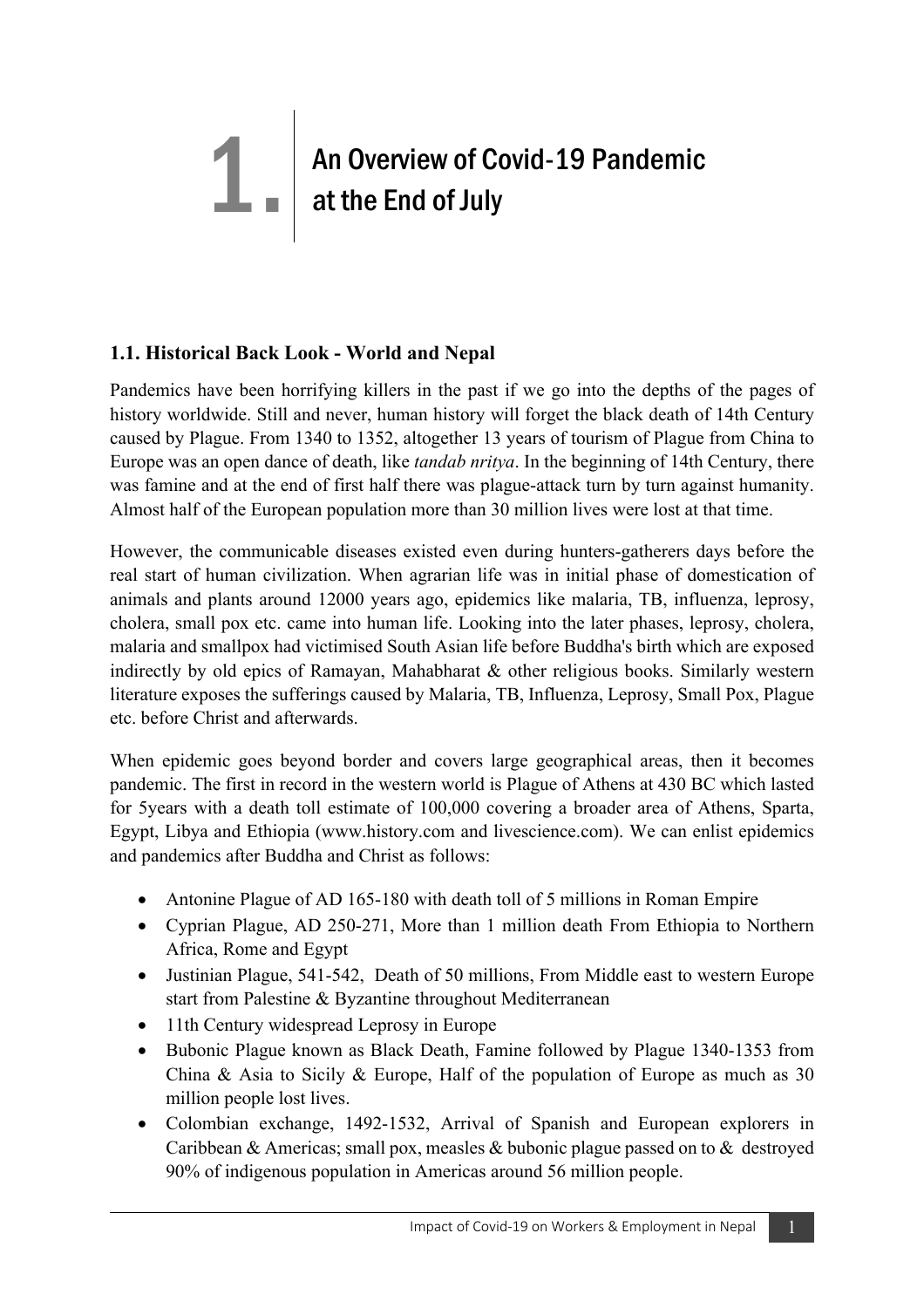- Cocolizti epidemic, 1545-1548, Viral fever, a kind of typhoid, death of 15 millions in Mexico & Central America
- Great Plague of London, 1665-66, 20% population of London destroyed, more than 100,000 human lives, plague followed by a great fire also. Thousands & thousands of cats & dogs slaughtered as cause of epidemic.
- Great Plague of Marseille, France, 1720-23, more than 100,000 deaths
- Russian Plague, 1770-72, Death of 100,000 in Moscow
- Philadelphia epidemic of Yellow Fever, 1793, death toll 5,000.
- Cholera pandemic, 1817, First of 7 cholera pandemics in last 200 years, From Russia to British soldiers and passed on to India, Spain, Indonesia, China, Japan, Italy, Germany, America and Africa. Over 1 million death in Russia and 150,000 in other countries
- Cholera Pandemic, 1820, Asia covering India, China, Japan, Indonesia, Thailand, Philippines and Gulf. Death toll above 100,000
- Cholera Pandemic again 1832, from India to Egypt, Russia, Europe and to New York America, 7,000 deaths only in Berlin, thousands and thousands of people left New York. (Elena, March 11,2020)
- Plague from China to Hongkong and India, 1855-1860, more than 15 million deaths
- Cholera victimised New York in 1873 again (Elena, March 11,2020)
- Fiji measles pandemic, 1875, Fiji & Australia, 40,000 people died
- Russian Flu of influenza virus, 1889-90, from Russia to Europe and beyond, 1 million people died
- American polio epidemic, 1916, mainly in New York city and USA, Death of more than 6,000 children
- Spanish Flu, 1918-20, altogether 500 people infected by influenza virus and 100 million died across the world, 675,000 only in US. Death more than that in World War First
- Asian Flu, 1957-58, China, HK, Singapore and USA, death toll of 1.1 million of which 116,000 in USA
- Cholera pandemic 7th, 1961, from Indonesia to Asia, Africa and latin America (WHO website, Global Epidemics and Impact of Cholera, March 12, 2020)
- HIV/AIDS pandemic, 1981- still ongoing, started from west Africa in 1920. Death of nearly 35 millions

In 21st century in the beginning, covering the two decades, Humankind has faced SARS (2003), H1N1 Influenza known as Swine Flu (2009-10), MERS (2012), Ebola (2014-16) and Zica Virus (2015) as fatal virus diseases against lives. Human-to-Human transferability of virus-diseases is difficult to handle/control in spite of advanced medical research and life saving technologies. The ongoing Pandemic of Novel Corona virus, the COVID-19, at the end of 2nd decade, as being witnessed these days, is more offensive challenging the achievements of science and technology of the current era.

In Nepal, being situated in a far corner, before the modern era, the epidemics or pandemics from outside world could not travel easily. Two closest neighbour and highly populated countries China and India have faced a number of epidemics and pandemics, but Nepal did not have to face those in past. Due to lack of transportation and difficult topography, the virus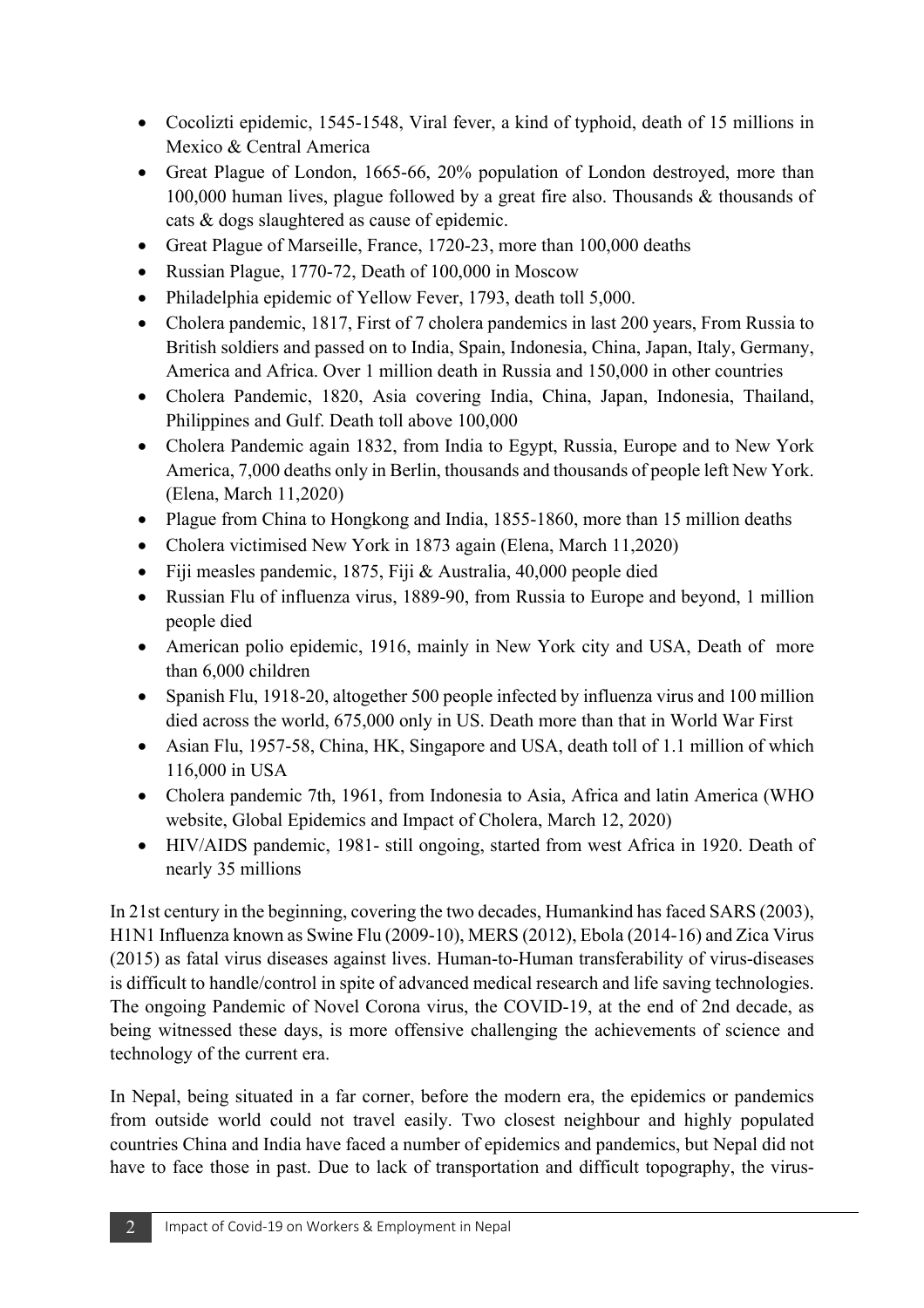caused diseases were mainly localised in few places in Nepal. Cholera, Malaria, Small pox and Tuberculosis were the terrible monsters of the old days in Nepal.

220 years back from today, Baby Girvan was just at 5 years of age, when small pox expanded its wings in Kathmandu valley. In order to save the would-be king Girvan from infection, the father king ordered the security force of the country to send out of the Kathmandu valley every family with babies and kids who still had no symptoms of small pox. Every house was searched and forced to cross out Kathmandu valley resulting into thousands of families mostly of Newar community to resettle themselves in outside districts, some to east and some to west. It was the idea of the king and his courtyards that whoever had survived from small pox would create no risk and who could not survive had already finished, hence pushing out those not yet infected would naturally minimise the risk of infection to the would-be king Girvan.(Power Media)

#### **Box 1: Infectious diseases in Nepal**

The first recorded cholera was in 1823 in Nepal which has remained much frequent. It is estimated that 20% of Nepali population is always at cholera risk during rainy season. Largest cholera outbreak was in 2009 in mid western region (now Karnali Province) with 30,000 cases and death toll of 500. Also mentionable is the cholera among children in July-September 1994 with 694 cases.

Nearly 390 million people get Dengue infection every year as estimated by World Health Organization in 2013 (Science news, 2019). Dengue outbreak in Nepal was first in 2006, which became frequent with cases every year mainly in rainy and summer season. A total 9,000 people were diagnosed in 2019

By Tuberculosis, 5000 - 7000 people are still dying every year in Nepal with 45,000 TB patients in an average.

Although eradicated in past, Malaria has returned back, for instance malaria fever cases in 2012 in Nepal were 2857. Considering the threat, WHO had alarmed Nepal in 2014 that three quarters of Population was at risk.

Leprosy has been ignored by the people and the state in recent three decades, it is slow and silent, still victimising human life, as an example there had been 4565 cases in Nepal in 2008-09.

HIV-AIDS terrible at the end of 20th Century has been one of the most dangerous disease, which for example caused 4722 deaths with 50,288 confirmed cases of infection in 2011.

Japanese encephalitis has been another fatal epidemic which caused 126 deaths in 1995 and 118 in 1996. During 1998-2003, total cases were 8874 with death of 1264 patients, the fatality rate at 14.2%.Highest number was in in 1999 with 2924 cases of Japanese encephalitis. Covering a comparatively long period, during 1978-2005, there were 26,667 cases with 5381 deaths.

Viral Inflenza as a giant killer claimed 820 lives in Nepal in 2015, worst affected were jumla and Kaalikot of Karnali province, though people suffered by the disease in other parts of the country, too. Swine Flue and Bird flue also created horror among the people. Chicken pox, small pox and measles were common in past. Mainly during the aftermath of disasters, viral fever, dengue, diarrhoea, dysentery, jaundice, typhoid, cholera etc. show their jaws and paws.

(Based on articles and news - Thapa, ResearchGate; Pach & Bhattachan IVI; Science news.com; Journal of Nepal Health Council)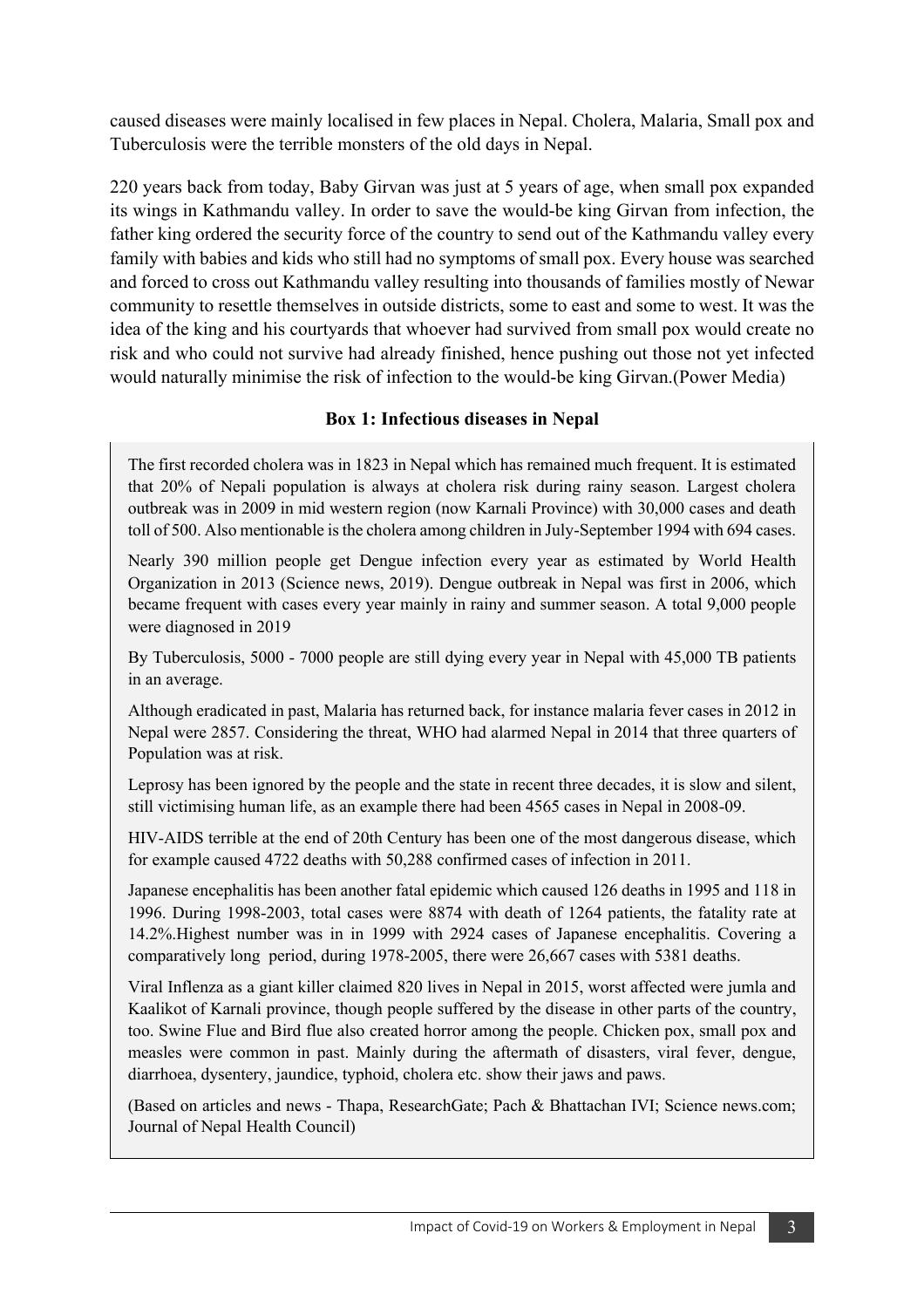Various calamities came, victimised and retired from Nepali lives. Land slides and floods are frequent, this year more damaging with a casualty of more than 160 persons within a month. Earthquakes of 1934 and of 2015 were most damaging both in loss of wealth and loss of life. Equally horrifying are virus diseases and infectious ones.

Incomparable to past, the present crisis of virus attack is unique and terrible. This pandemic launched by Novel Corona Virus - 2 named by WHO as Covid-19 may prove to be the hardest hitting one in our Nepali history, too.

#### **1.2. Figures of Infection, Death and Recovery**

Among the Corona family virus-diseases, active in the latest two decades were SARS and MERS. SARS killed 774 in 2002-03 and MERS 858 in 2012, where infection was in total less than 10,000. Control of the two was comparatively easier and spread was not worldwide. Like wise the latest H1N1 Swine Flu Pandemic of 2009-10 generated in Mexico and spread all over the world infecting around 1.4 billions with a death toll of 150,000 - 575,000 was unnoticed to ordinary people and there was no havoc like this created by Covid-19.

Unlike others, Novel Corona virus -2 is quite different in speedy infection and fatal action horrifying the entire human civilization and health care systems. It was first noticed in China on November 17, 2019 and Wuhan city became the first victim. But the virus moved so fast all over the globe that all preventive and care systems remained less effective compared to the need & expectations. In February, WHO officially named it as COVID-19.

Before going into the impacts of the pandemic and policies undertaken to deal with the extreme adversities, we may have a look at the statistical figures, which reflect the critical conditions being faced by the people, authorities and the nations. Figures of latest 4 date-points the last day of 4 months have been considered with a view to make the study simple.

Geographical Beginning point of the Novel Corona journey was Wuhan China at the end of 2019 and hence it was more or less controlled by China in the first quarter of 2020. Thus the rate of infection has tended towards a stable zero level in China, only additional 39 cases in May and 30 cases in June. Contrary to China, Europe and America could not control the speedy infection of the virus. Brazil, Mexico and Peru have been most affected in July. Africa is slowly gaining speed in infection spread, South Africa being the topper from African continent. After Europe and America, Covid-19 gained speed in South Asia in the second quarter. The infection has been 50 times higher in India from March 31 to July 31, whereas it is 17 times higher in Pakistan and 31 times higher in Bangladesh in the same 4 month-period. Nepal was at a very low number on April 30 at 57, but gained high speed afterwards, the number of infected persons being 346 times higher on July 31 though it is not so big in terms of number and still much less compared to India, Pakistan and Bangladesh (Table 1)*.*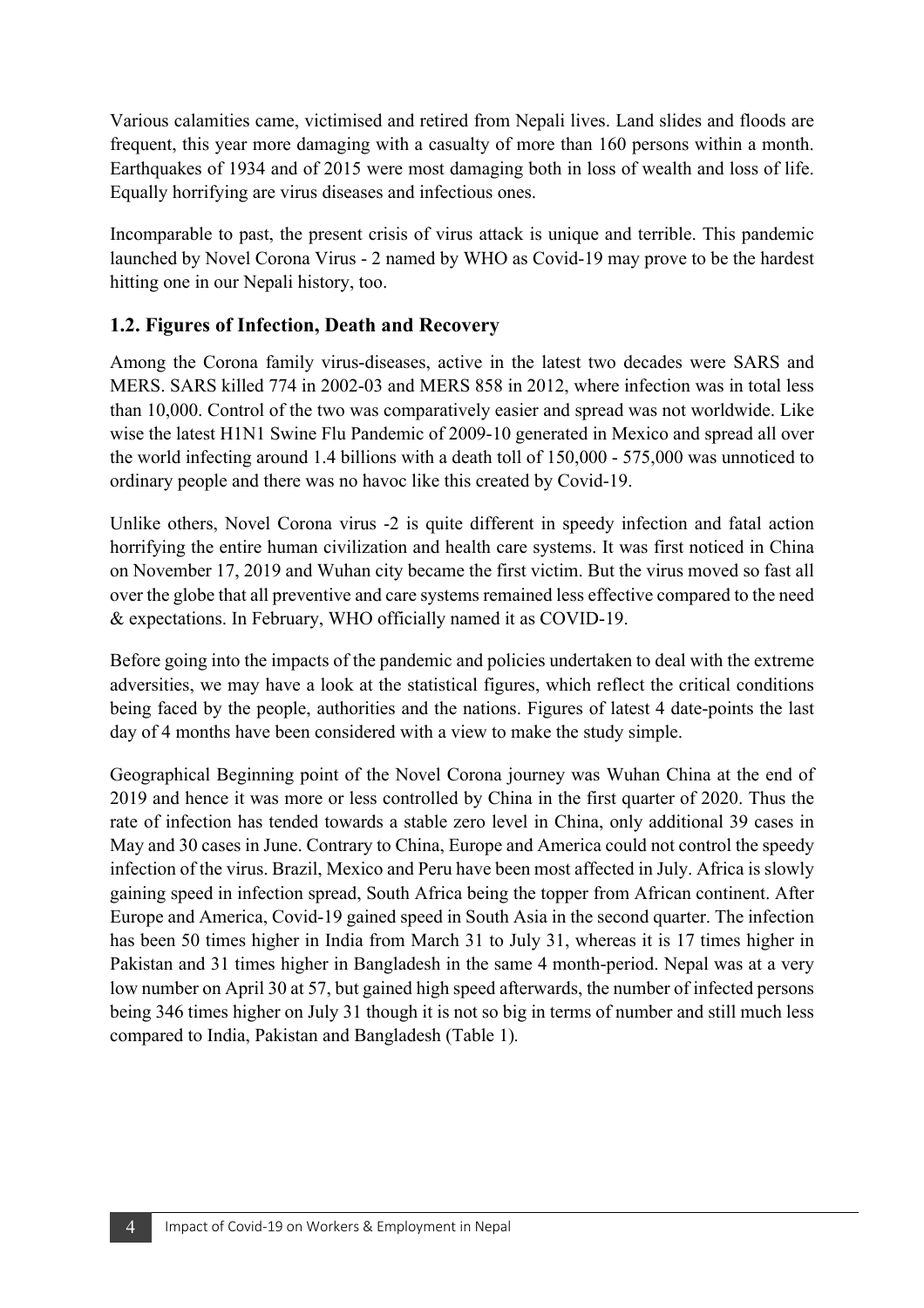| Country       | Apr 30    | May 31    | Jun 30    | July 31   |
|---------------|-----------|-----------|-----------|-----------|
| USA           | 1,069,294 | 1,821,822 | 2,696,797 | 4,653,065 |
| Spain         | 239,639   | 286308    | 296,351   | 335,602   |
| Italy         | 205,463   | 233019    | 240,578   | 247,537   |
| France        | 166,420   | 188625    | 164,260   | 186,573   |
| UK            | 165,221   | 274762    | 312,654   | 303,181   |
| Germany       | 162,123   | 183411    | 195,399   | 210,112   |
| Turkey        | 120,204   | 163103    | 199,906   | 229,891   |
| Russia        | 106,498   | 405,843   | 647,849   | 839,981   |
| Iran          | 94,640    | 151466    | 227,662   | 304,204   |
| China         | 82,862    | 83001     | 83,531    | 84,292    |
| <b>Brazil</b> | 80,246    | 501,985   | 1373006   | 2,613,789 |
| S. Africa     | 5,350     | 30,967    | 144,264   | 482,169   |
| Mexico        | 16,752    | 87,512    | 220,657   | 416,179   |
| Peru          | 33,931    | 155,671   | 282,365   | 407,492   |
| Chile         | 14,885    | 94,858    | 279,393   | 353,536   |
| Columbia      | 5,949     | 26,688    | 95,043    | 286,020   |
| Sd. Arabia    | 21,402    | 85,261    | 190,823   | 275,905   |
| India         | 33,610    | 189717    | 582,482   | 1,690,546 |
| Pakistan      | 16,117    | 69,496    | 209,337   | 278,305   |
| Bangladesh    | 7,667     | 47,153    | 145,483   | 237,661   |
| Nepal         | 57        | 1672      | 13,564    | 19,771    |

**Table 1: Novel Corona Infection in Selected Countries**

(Source: WHO WorldSource: Worldometer from Google)

|  |  |  |  |  |  |  | Table 2: Death by Covid-19 in Selected Countries |
|--|--|--|--|--|--|--|--------------------------------------------------|
|--|--|--|--|--|--|--|--------------------------------------------------|

|               | Apr 30 | May 31 | <b>Jun 30</b> | July 30 |
|---------------|--------|--------|---------------|---------|
| <b>USA</b>    | 62,208 | 105668 | 129039        | 155,721 |
| Italy         | 27,967 | 33415  | 34,767        | 35,141  |
| <b>UK</b>     | 26,097 | 38489  | 43,730        | 46,119  |
| Spain         | 24,543 | 27125  | 28,355        | 28,445  |
| France        | 24,087 | 28771  | 29,813        | 30,254  |
| Belgium       | 7594   | 9467   | 9,747         | 9,840   |
| Germany       | 6518   | 8602   | 9,041         | 9,221   |
| Iran          | 6028   | 7797   | 10,817        | 16,766  |
| <b>Brazil</b> | 5541   | 28872  | 58,406        | 91,377  |
| Netherlands   | 4795   | 5956   | 6,113         | 6,147   |
| China         | 4633   | 4634   | 4,634         | 4,634   |
| Mexico        | 1569   | 9,779  | 27,121        | 46,000  |
| Peru          | 943    | 4,371  | 9,504         | 19,021  |
| Russia        | 1,073  | 4,693  | 9,320         | 13,963  |
| Columbia      | 269    | 853    | 3,223         | 9,810   |
| Canada        | 2,996  | 7,073  | 8,566         | 8,932   |
| Chile         | 216    | 997    | 5,688         | 9,377   |
| S. Africa     | 103    | 643    | 2559          | 7,812   |
| India         | 1079   | 5390   | 17,322        | 36,497  |
| Nepal         | 0      | 8      | 29            | 56      |

Source: WHO Worldometer from Google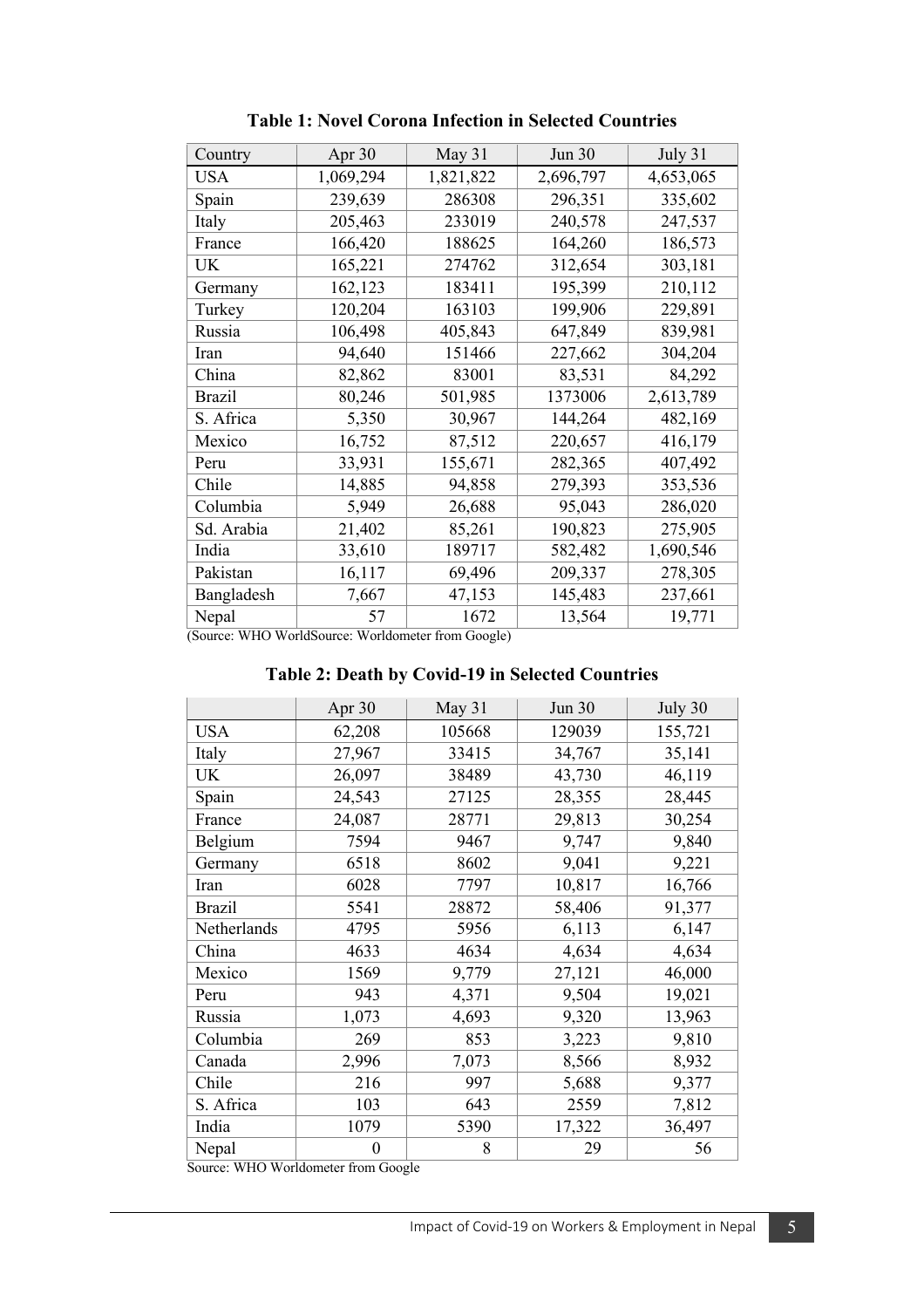Death by Covid-19 is terribly high in number though the ratio of death to infection is not so terrible. Death has become zero in china in the latest months of June and July, whereas, the number of deaths is the highest in US from 62,208 to 155,721, which is 22.9% of the total 678,911 death worldwide. Share of different countries in total death toll as well as number of infected persons and recovery is also comparable (Table 3).

| Global | Infection     |         | Death         |         | Recovery      |         |
|--------|---------------|---------|---------------|---------|---------------|---------|
|        | 17,587,164    |         | 678,911       |         | 11,009,944    |         |
| 1      | <b>USA</b>    | : 26.45 | <b>USA</b>    | : 22.93 | <b>USA</b>    | : 20.76 |
| 2      | <b>Brazil</b> | : 14.86 | <b>Brazil</b> | : 13.45 | <b>Brazil</b> | : 16.56 |
| 3      | India         | : 9.61  | UK            | : 6.79  | India         | : 9.90  |
| 4      | Russia        | : 4.77  | Mexico        | : 6.77  | Russia        | : 5.79  |
| 5      | S. Africa     | : 2.74  | India         | : 5.37  | Chile         | : 2.96  |
| 6      | Mexico        | : 2.36  | Italy         | : 5.17  | S. Africa     | : 2.81  |
| 7      | Peru          | : 2.31  | France        | : 4.45  | Peru          | : 2.57  |
| 8      | Chile         | : 2.01  | Spain         | : 4.18  | Mexico        | : 2.47  |
| 9      | Spain         | : 1.90  | Peru          | : 2.80  | <b>I</b> ran  | : 2.39  |
| 10     | Iran          | : 1.72  | Iran          | : 2.47  | Pakistan      | : 2.34  |

**Table 3: Percentage Share of Top-10 countries in Infection, Recovery & Death, (July 31, 2020)**

Source: Calculation based on WHO Worldometer

Death caused by Covid-19 in India is also very fast near to double the number. Though the infection is much faster in Russia, but number of death is in a low rate. Anyway, setting eyes in a global frame and looking at the percentage, the picture of Covid-19 Death is in narrow range of 3.86% to 7.06% of the total number of Covid-19 patients. Now it has come to a low level of 3.86% at the end of July.

Before gaining speed, it was 4.36% at the end of third week of March as an average of the entire first quarter, which slightly increased to 4.88% on the last day of first quarter the 31st of March 2020. In mid April the death percentage was at peak 7.06% and then declined slightly to 6.67% at the end of the month on April 30. May and June followed a declining trend to down at 4.86% on equal footing to that in March. However, there were encouraging decline in some countries compared to increasing rate in some others. Nepal suffered 29 deaths from a zero death position of March within the 2 months period, but now almost doubled to 56 deaths at the end of July.

Though the death rate is very slow to decline, rate of Recovery is fast and satisfactory in spite of no particular medicine developed yet. It is observed that recovery in first quarter was at a lower rate, but gradually recovery rate has increased stride by stride from 21.3% in March 31 to 54.6% on June 30 and to 62.6% on July 31.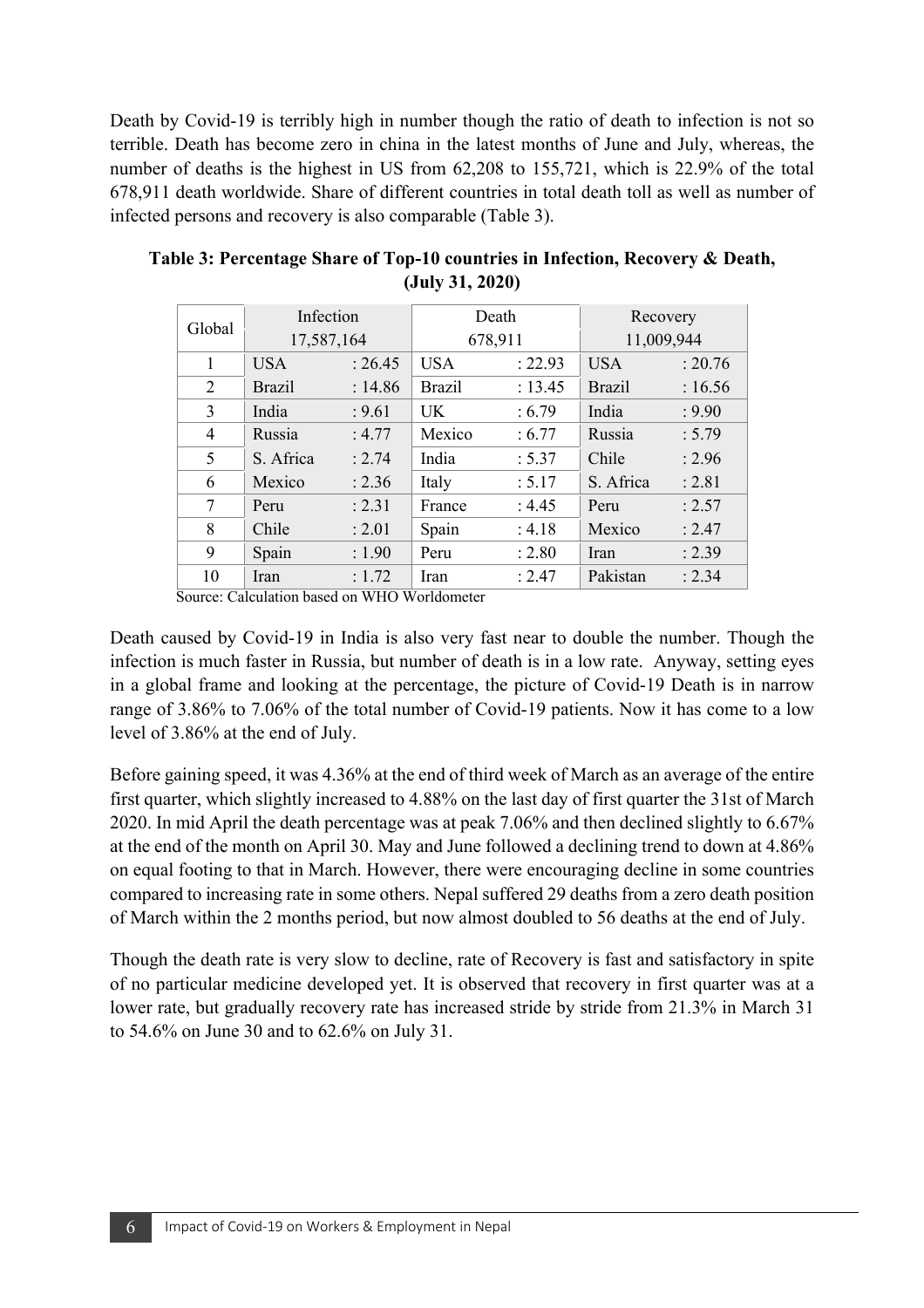| Date-Point | Infection  | Recovery             | Death           |
|------------|------------|----------------------|-----------------|
| Mar 24     | 392,508    | 103,396 (26.34%)     | 17,150 (4.36%)  |
| Mar 31     | 809,413    | 172,522 (21.31%)     | 39,566 (4.88%)  |
| Apr 15     | 2,033,452  | 495,586 (24.37%)     | 129,843 (6.38%) |
| Apr $30$   | 3,256,832  | 1,028,686 (31.58%)   | 230,244 (7.06%) |
| May 15     | 4,584,012  | 1,735,836 (37.86%)   | 305,786 (6.67%) |
| May 31     | 6,207,052  | 2,769,377 (44.61%)   | 372,005 (5.99%) |
| Jun $15$   | 8,036,812  | 4, 152, 681 (51.67%) | 436,471 (5.43%) |
| Jun 30     | 10,483,463 | 5,723,120 (54.59%)   | 510,048 (4.86%) |
| July 15    | 13,543,014 | 7,911,124 (58.41%)   | 583,293 (4.30%) |
| July 31    | 17,587,164 | 11,009,944 (62.60%)  | 678,911 (3.86%) |

**Table 4: Global Status of Infection, Recovery and Death by Covid-19**

Source: Calculation based on WHO Worldometer, Recovery data of few countries like UK, Sweden not available.

March 24, 2020 has been taken as the initial point from Nepali point of view because Lockdown in Nepal started from this date. On March 24, the total infected number was nearly 400,000, but within the week it doubled to be higher than 800,000. Within one month of April, from 800,000, it reached 4 times higher to 3.25 millions. One can take a silent sigh of relief that within May it was nearly double to 6.2 millions, not 4 times higher like that in April. Likewise in June compared to May, it is less than double, not close to double, i.e. from 6.2 millions to 10.48 millions. In July, of course, the number of infected person reached to 17.58 millions from 10.48 of June 30 indicating a declining rate of increase. While looking the numbers in a 4-month time frame of March-July, infection reached to 17.58 millions from 0.8 millions, an increase in totality by 21 times. Rate of recovery has increased significantly higher than that of every period of the 4 months and death rate declined to a minimum level compared to previous periods.

The multiplying number of Covid-19 patients worldwide shows clearly that, in spite of preventive measures of social distancing, use of Masks, PPEs, sanitizers, hand-washings, stayhomes and a total lockdowns, Covid-19 spread could not be controlled. Thus, Humankind is facing and passing through the reality and a horrible picture of the extremely difficult virusdisease compared to the past history of civilization.

At the end of June 2020, comparing the South Asian figures with global figures, it is evident that South Asia shares 9.41% of the total infection, 9.15% of the total recovery and 4.75% of total death. Number of persons infected is less in comparison to the larger population of South Asia, however it is fast spreading. Death rate is slightly lower or it can be considered more or less at same level i.e. 4.75% of South Asia in comparison to the global death rate of 4.86%. Recovery rate 9.15% is very slow in comparison to 54.59% of the global rate observed as Covid-19 is in expanding phase in South Asia. Once the rate of spreading infection becomes slow, we can expect recovery will be better in number and proportion.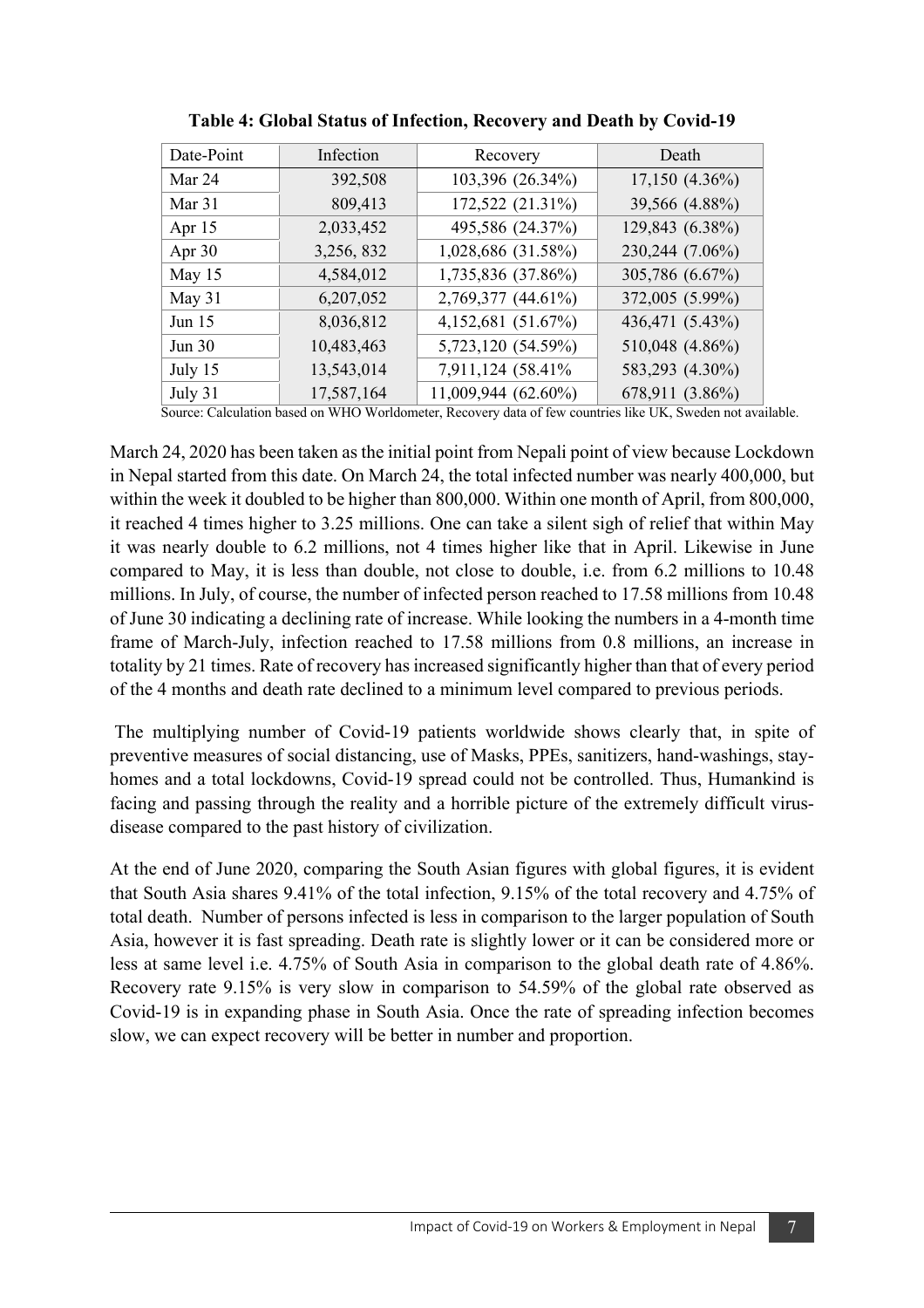| Country       | Infection | Recovery | Death    |
|---------------|-----------|----------|----------|
| India         | 582,482   | 345,070  | 17,322   |
| Pakistan      | 209,337   | 98,513   | 4,304    |
| Bangladesh    | 145,483   | 59624    | 1,847    |
| Afghanistan   | 31,517    | 14,131   | 746      |
| Nepal         | 13,564    | 3,194    | 29       |
| Maldives      | 2,337     | 1,927    | 9        |
| Srilanka      | 2,047     | 1,711    | 11       |
| <b>Bhutan</b> | 77        | 44       | $\theta$ |
| South Asia    | 986,844   | 524,214  | 24,268   |

#### **Table 5: South Asia at the end of June 2020**

Source: WHO Worldometer from Google

Country wise situation is of highly varying character. Bhutan has a full control with zero death position and a recovery rate of 57% as indicated (Table 5). Maldives and Srilanka with smaller death rate, of 0.38% and 0.53%, show a very high recovery rate of 82.45% and 83.58% respectively of the total number of infections. On the other hand, India has the highest death rate of 2.9% compared to others, but its recovery rate is also higher at 59.2%. Pakistan is at 2% death rate and a recovery rate of 47%, whereas Bangladesh has a low death rate of 1.2% and recovery rate of 40.9%. Afghanistan has a death rate of 2.3% and recovery rate of 44.8%.

| Country       | Infection | Recovery  | Death    |
|---------------|-----------|-----------|----------|
| India         | 1,690,546 | 1,091,018 | 36,497   |
| Pakistan      | 278,305   | 247,177   | 5,951    |
| Bangladesh    | 237,661   | 135,136   | 3,111    |
| Afghanistan   | 36,675    | 25,509    | 1,272    |
| Nepal         | 19,771    | 14,399    | 56       |
| Maldives      | 3,719     | 2,568     | 16       |
| Sreelanka     | 2,814     | 2,391     | 11       |
| <b>Bhutan</b> | 101       | 88        | $\Omega$ |
| South Asia    | 2,269,592 | 1,518,286 | 46,914   |

#### **Table 6: South Asia at the end of July 2020**

(Source: WHO Worldometer from Google)

However at the end of July, the share of South Asia In the total number of Infected & recovered persons and the death toll has been 12.90%, 13.70 % and 6.91% respectively, a clear indication of significant increase in Infection, death and recovery. Increased share of recovery is a good sign, but fast spread of infection and increased death has made the situation worse. The situation in Maldives, Srilanka and Bhutan is in control, but in other countries including Nepal situation is worse and most alarming. Comparing the death and recovery rates, though the death toll is increasing with fast infection spread in India, the death rate is slightly declined from 2.97 % to 2.15% and recovery is increased from 59.% to 64.53%. In Pakistan, death rate has slightly increased from 2.05 to 2.13%, similar in Bangladesh the death rate is increased insignificantly from 1.2 to 1.3%. The recovery rate on the other hand, both in Pakistan and Bangladesh has increased significantly from 47.2% to 88.81% and from 40.9% to 56.86% respectively.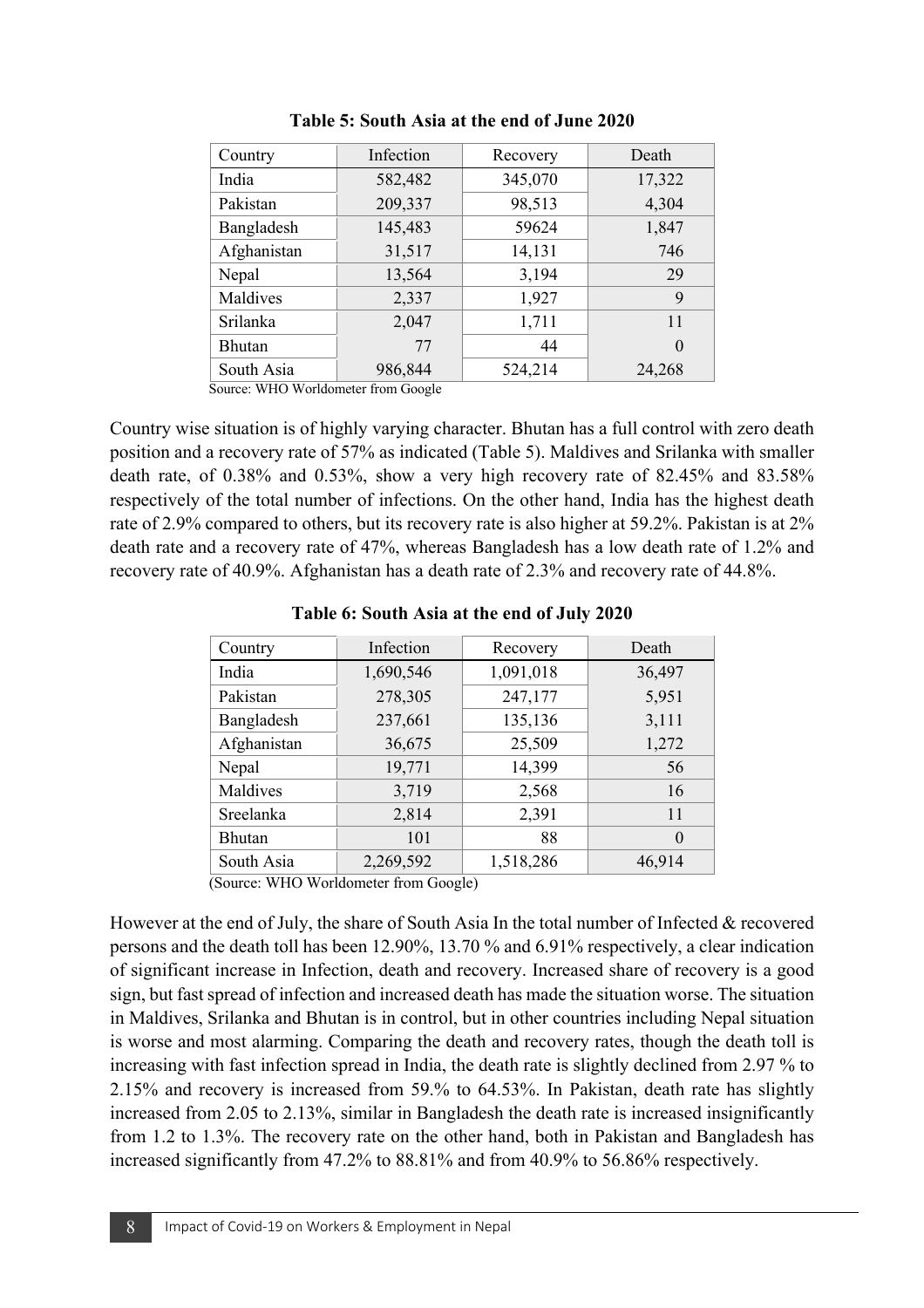In case of Nepal death rate at the end of June was low at 0.2%, but recovery was also slow at 23.5%. Now at the end of July, the death rate has been same at 0.2 % in spite of alarming increase in infection. Likewise, recovery rate of the confirmed Covid-19 patients has increased significantly from 23.54 to 72.82%.

Nepal has witnessed most of the cases asymptomatic. In spite of positive in PCR testing, symptoms of Covid-19 in most of the cases have not been seen and after a long time in isolation & treatment without feeling sickness, the persons infected have recovered. But now in July after the end of Lockdown, symptomatic cases are increasing mainly in the metropolitan city of Birgunj and associated districts. Birgunj is the major trade-point of Indo-Nepal border with highest volume of export and imports. The danger of Corona spread is being witnessed in cities of high population density mainly capital city and Biratnagar in east, Birgunj in Mid-terai and Nepalgunj in western Terai. Biratnagar, Birgunj and Nepalgunj have declared lockdown again on their own before August. Government has already requested children below 12 and persons at 60+ years of age through Ministry of Health & Population on July 31 strictly to stay at home.

The situation of Covid-19 infection in Nepal reveals that the first sufferers of Corona infection are the Nepali workers working in various states of India. After Lockdown in India from March 25, internally migrated Indian workers who lost jobs started to return to their homes from various states, Nepali workers in the same situation started to move towards Nepal. Even from Mumbai, a very long distance, Nepalis started journey on foot to Nepal. India and Nepal had agreed in the beginning of Lockdown to maintain the migrant workers in their places or at border points by providing food and shelter. But later on, this understanding between countries could not work and workers started to enter silently from numerous points of open border in hidden ways. Government of India opened train services for their workers to facilitate back home and through the train, or by other possible vehicles, Nepalis also gathered in border points everywhere. Full fledged Sealing of borders was disturbed by the increased flow and from humanitarian as well as nationalist point of view; Government had to respond them in a flexible way. So government issued new orders and Security forces had finally to facilitate them. As the flow of these workers was in large number, the local authorities could not manage them into limited space of quarantine centres and also corona infection testing at the border point. Hence they became the carriers of corona virus. In Later days mainly in July, the number has declined and manageable in local level.

The Health ministry record shows that overwhelming majority of the Covid-19 patients are those who entered Nepal from Nepal-India borders. Tracing/tracking those in the contacts of infected persons and testing is going on with a number of managerial & technical difficulties. Still Covid-19 has not gone into community level, but the risk is more and more visible in the month of July, when mobility of people for different objectives including work started to gain speed.

Similarly, Nepalis both migrant workers and NRNs have been air lifted by Nepal government in coordination with Embassies from third countries mainly Gulf, in June in a planned and scheduled way. Hence the flow of Nepalis from third countries seems less risky from the infection point of view. Though the number of Nepalis in contact with Embassies to enter Nepal by air from abroad seems more than 1 million, Government of Nepal, in the first phase, had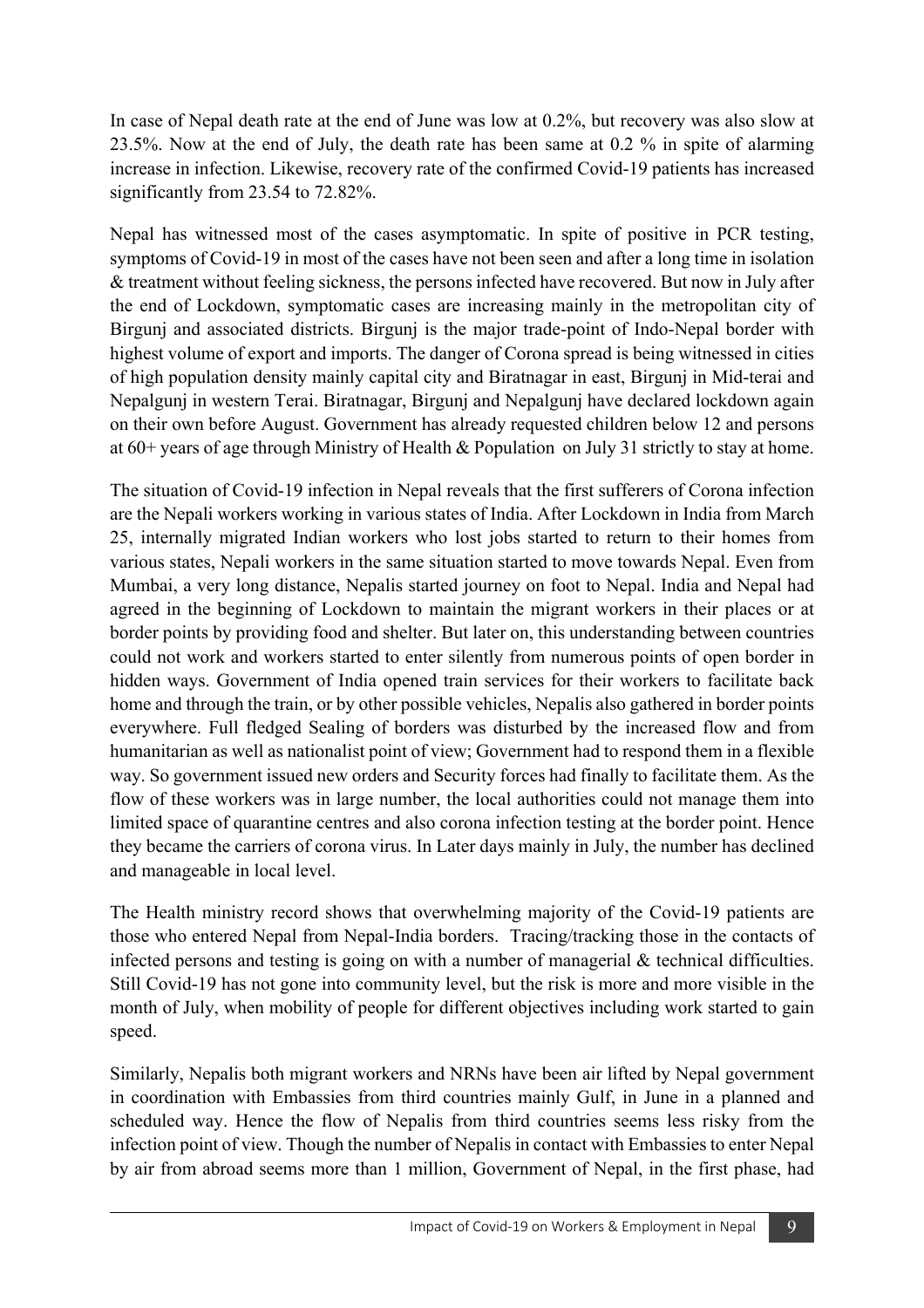declared to bring 25,000 Nepalis on priority basis from abroad by air, of which more than 27,000 in three stages have already reached Nepal. They have been sent in holding centres in Kathmandu valley and then to quarantines in concerned Provinces (home-quarantine also). Now second phase of air-lifting is also started. On the last day of June and July, actual covid-19 situation in Nepal may be compared (Box 2 / Box 3) as follows:

| Total infected persons :          | 13,564 (Men11936, Women1628)<br>$\sim$          |
|-----------------------------------|-------------------------------------------------|
| Below 10 years of age             | 420                                             |
| 11-20 years of age                | 2,895                                           |
| 21-30 years of age                | 4,995                                           |
| 31-40 years of age                | 3,176                                           |
| 41-50 years of age                | 138                                             |
| 51-60 years of age                | 503                                             |
| 61-70 years of age                | 148                                             |
| 71-80 years of age                | 35                                              |
| Above 80 years of age             | 8                                               |
| <b>RT-PCR Testing</b>             | $-228,341$                                      |
| <b>RDT</b> Testing                | $-300,620$                                      |
| Persons in quarantines            | 53,070                                          |
| Person in isolation and treatment | 10,341                                          |
| Persons recovered & discharged    | 3,194 (Men 2917 Women 277)<br>$\qquad \qquad -$ |
| Death by Covid-19                 | 29                                              |
|                                   |                                                 |

**Box 2: Covid-19 Situation in Nepal, June 30, 2020**

Source: Based on Daily Updates of Ministry of Health & Population, Nepal Government

**Box 3: Covid-19 Situation in Nepal, July 31, 2020**

| Total infected persons :          | 19,771     |
|-----------------------------------|------------|
| Below 10 years of age             | 776        |
| 11-20 years of age                | 3,833      |
| 21-30 years of age                | 7,419      |
| 31-40 years of age                | 4,662      |
| 41-50 years of age                | 2,008      |
| 51-60 years of age                | 742        |
| 61-70 years of age                | 255        |
| 71-80 years of age                | 60         |
| Above 80 years of age             | 16         |
| <b>RT-PCR Testing</b>             | $-375,416$ |
| <b>RDT</b> Testing                | $-312,402$ |
| Persons in quarantines            | 12,111     |
| Person in isolation and treatment | 5,316      |
| Persons recovered & discharged    | 14,399     |
| Death by Covid-19                 | 56         |

Source: Based on Daily Updates of Ministry of Health & Population, Nepal Government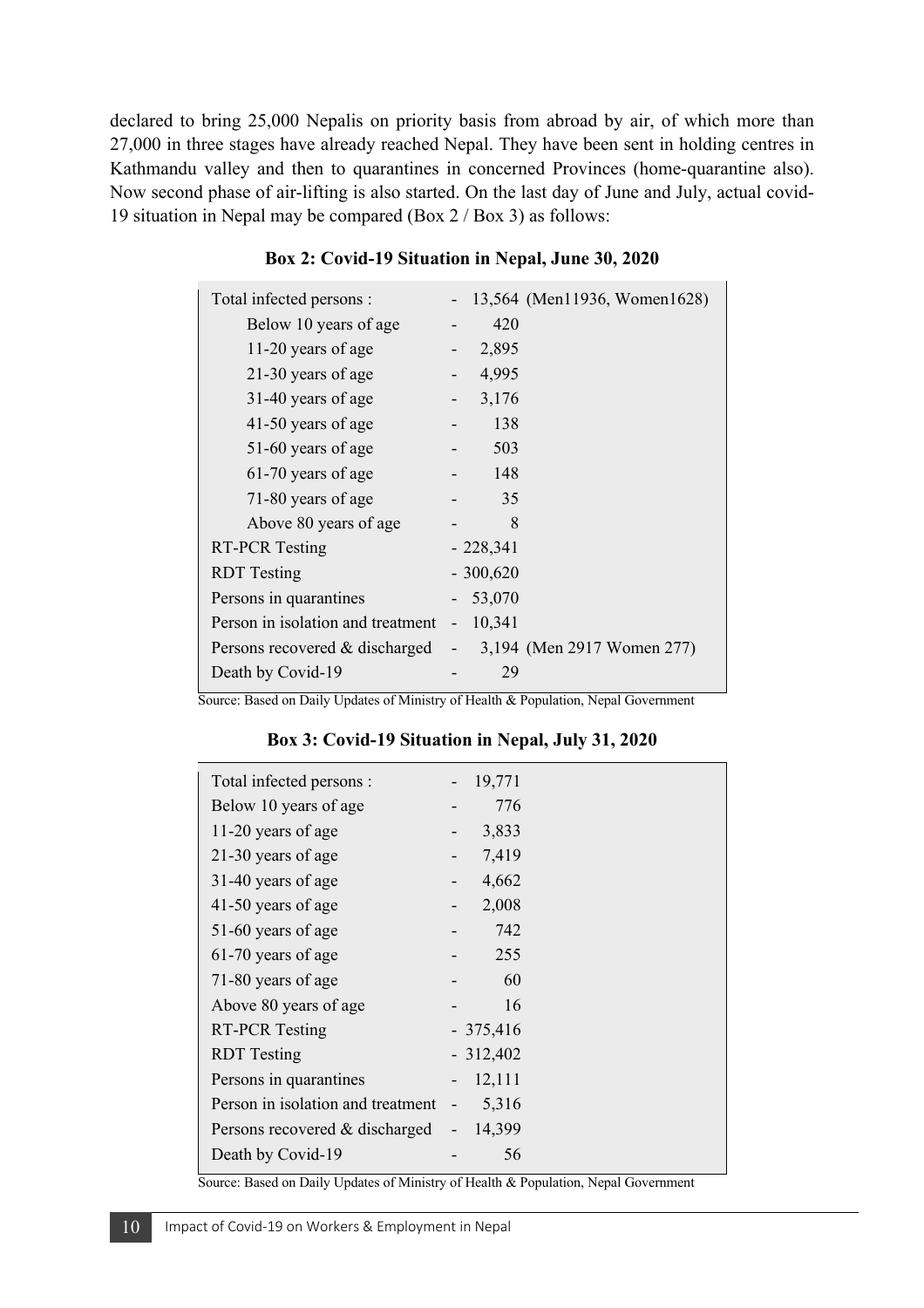Among the Nepalis outside Nepal, infection, recovery and death is very high compared to those within Nepal. On April 26, the number of Nepalis outside Nepal under Corona infection was 1983 in 24 countries, out of which 59 lost their life and 434 recovered. Looking at the information, June 22 records show that 26,402 Nepalis in 55 countries were confirmed as infected by Corona Virus. Nearly 40% have recovered more than 10,000 in numbers. However, 130 persons living in 13 countries including UK, USA, UAE, Saudi Arabia, Kuwait, Bahrain, Quatar, Ireland, Japan, Turkey, Netherlands and Sweden have lost life due to Covid-19 (Nepali Sansar, USA). The death rate of Nepalis outside Nepal was at 0.49 %. At the end of July, Nepalis in 38 countries have been found infected, but large number has recovered. Death toll has increased to a total of 189 persons including 25 in India (NRNA website).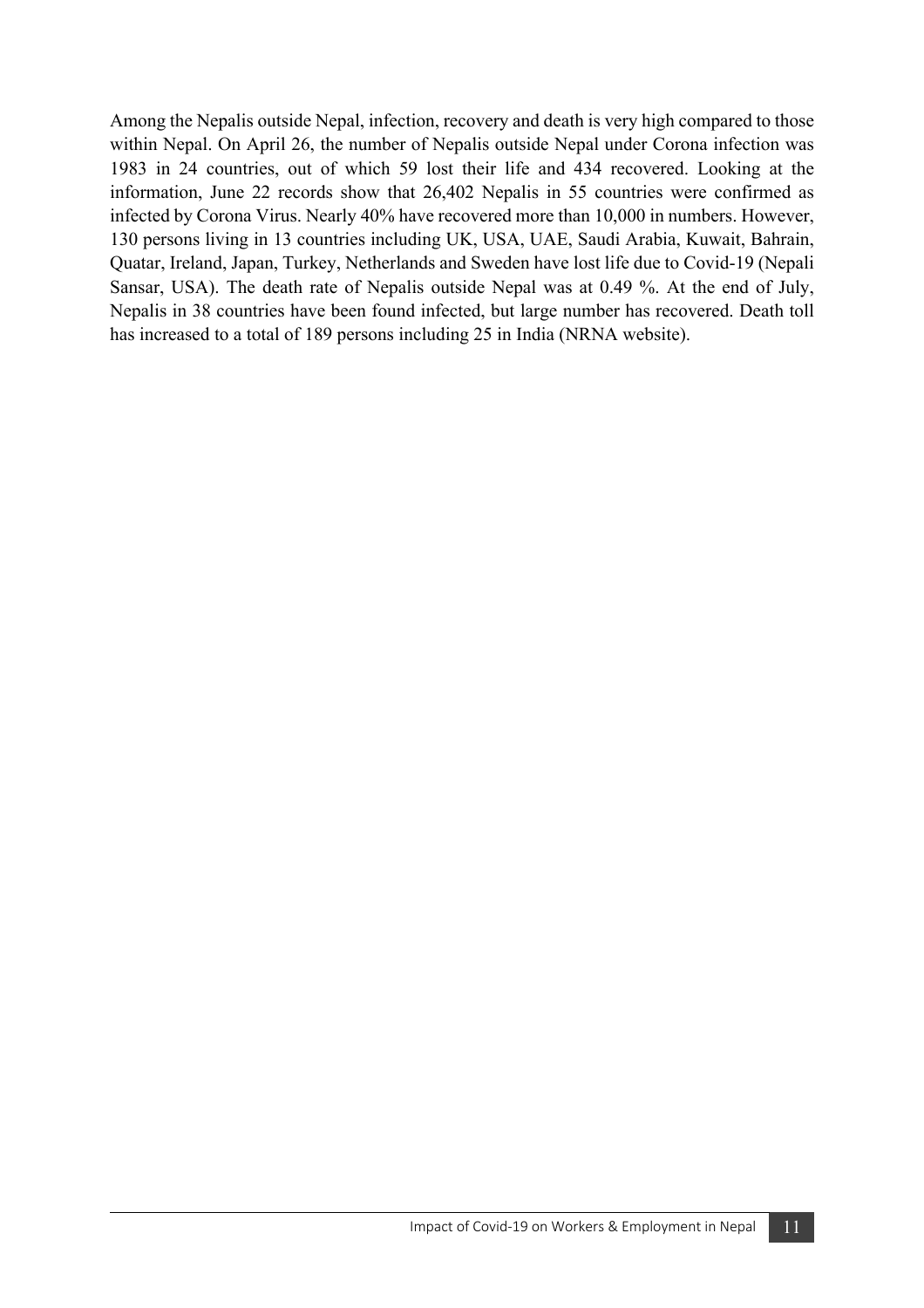2. Impact on Work & Workers

#### **2.1. Situation in General**

Pandemics and wars or wide-coverage natural calamities not only cause large number of deaths, but also produce economic shocks, livelihood problems, unemployment, hunger, inequality and crimes, which follow an uncertain course of extreme sufferings during and after the pandemic/war/calamities.

The severe and immediate impact is on economic activity causing recession and crisis everywhere. The survey at the end of May conducted by Indian Society of Labour Economists has derived the conclusion that loss of employment is the immediate impact of Covid-19. The survey and the follow up virtual conference on June 8-9, conclude that there is 25% decline in GDP having witnessed a 12.4% decline in entire Indian economy. Industrial sector came down by 54%. Altogether 80% jobs in urban economy and 54% in rural economy have been affected, naturally most of it was casual (Economic Times, June 11, 2020). The lockdown to prevent Corona infection was announced by Nepal and India simultaneously on March 24 by Nepal and on March 25 by India. Hence the severe effects have also gone towards the same direction. With Lockdown as a stand-still position, naturally the first and fully visible impact is in workplace and the first burden is on casual workers, leaving them under the heavy stress of livelihood of hand-to-mouth. Then just after the week, the mobility of workers from their workplace towns/cities towards back-home villages was a common phenomenon both in Nepal & India. This back home tendency of the workers is not limited to domestic mobility, but also to trans-border mobility.

The long-term impact may be visualised in lower economic growth and rise in inequality which needs adequate & serious address.

The AFL-CIO national trade union centre of USA, the worst-hit country by the Corona Pandemic, has estimated that 365 million jobs will be lost within second quarter of 2020. (AFL-CIO website). ILO estimates that 305 million full time jobs will be lost in the first half of 2020 (ILO Newsroom).

. . . . . . . . . . . . . . . . . . . .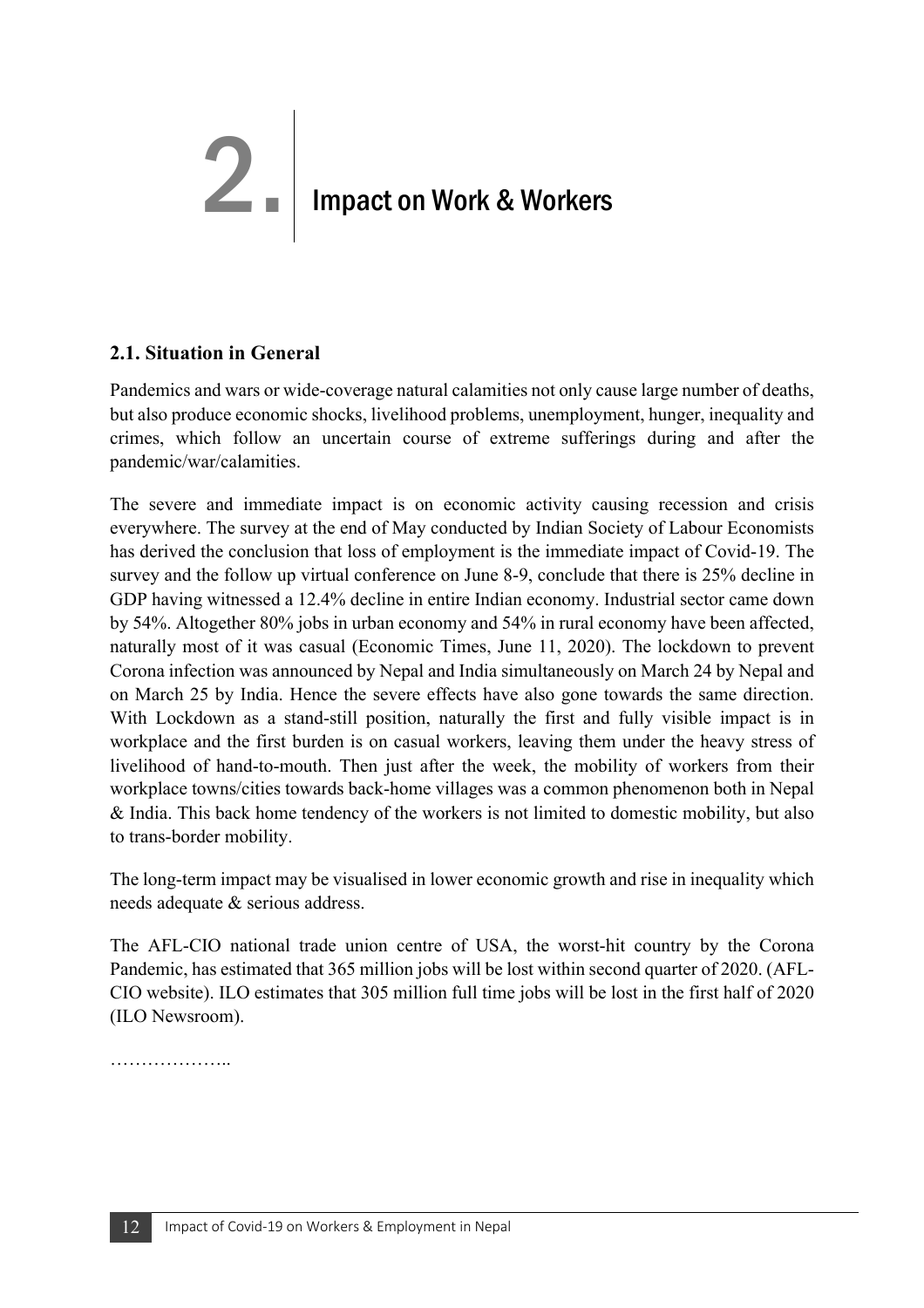During the intensifying Covid 19 crisis, unemployment and job-loss may be witnessed through reduced working hours Forecast and revised near to actual in 2nd quarter of 2020 compared to the last quarter of 2019.

| World                         |          | $10.7\%$ Africa       | $9.5\%$  |
|-------------------------------|----------|-----------------------|----------|
| Lower-income countries        | 8.8%     | Americas              | 13.1%    |
| Lower middle income countries | $11.4\%$ | <b>Arab States</b>    | $10.3\%$ |
| Upper-middle income countries | $9.9\%$  | Asia & Pacific        | 10%      |
| High income countries         | $12.2\%$ | Europe & central Asia | 12.9%    |

**Table 7: Reduced Working hours Forecast in Second Quarter 2020**

Source: UN Policy Brief, June 2020 based on ILO Nowcasting model

| World                         | 14.0 $%$ | Africa                | $12.1\%$ |
|-------------------------------|----------|-----------------------|----------|
| Lower-income countries        | $11.1\%$ | Americas              | 18.3%    |
| Lower middle income countries | $16.1\%$ | Arab States           | 13.2%    |
| Upper-middle income countries | 12.6%    | Asia & Pacific        | 13.5%    |
| High income countries         | 13.9%    | Europe & central Asia | 12.9%    |
|                               |          | South Asia            | $17.9\%$ |

**Table 8: Reduced Working Hours Revised in Second Quarter2020**

Source: ILO Nowcasting Model, ILO Monitor 5th Edition, June 30

Though partially economic activities have been restarted in whatever possible way in every country, still the productive activities are under-capacity utilization. Another reflection can be observed in the share of young workers in job-loss. The proportion of Young People aged 18- 29 who lost their work after lockdown caused by Covid-19 is around 1/5the of total job-losers

| Global                                                                                 | 17.1% (Women 16.1% Men 18.1%) |
|----------------------------------------------------------------------------------------|-------------------------------|
| Low Income Countries                                                                   | $19.1\%$                      |
| Lower-Middle Income Countries                                                          | 18.3%                         |
| <b>Upper-Middle Income Countries</b>                                                   | $14.3\%$                      |
| <b>High Income Countries</b>                                                           | $19.3\%$                      |
| $S_{21121}$ $\rightarrow$ $H \odot M_{211}$ $\rightarrow$ $M_{211}$ $\rightarrow$ 0000 |                               |

**Table 9: Share of young workers in job-loss**

Source: ILO Monitor, May 2020

Looking at another issue of employment, we see that a total of 38 % workers nearly 1.25 billions globally are at high-risk sectors. There is high risk of being unemployed in Accommodation & Food services in hospitality industry, Real Estate, Manufacturing, various services in Wholesale & Retail Trade and Automobile Services & Repairing. Risk is medium-high in arts & entertainment, recreation & related services and transport & storage services. Risk is low in education, human health & social works, Public administration & defense, compulsory social security and utility services. Risk is low but of medium level in agriculture, forestry & fishing, Mining & quarrying, Construction and financial services including insurance.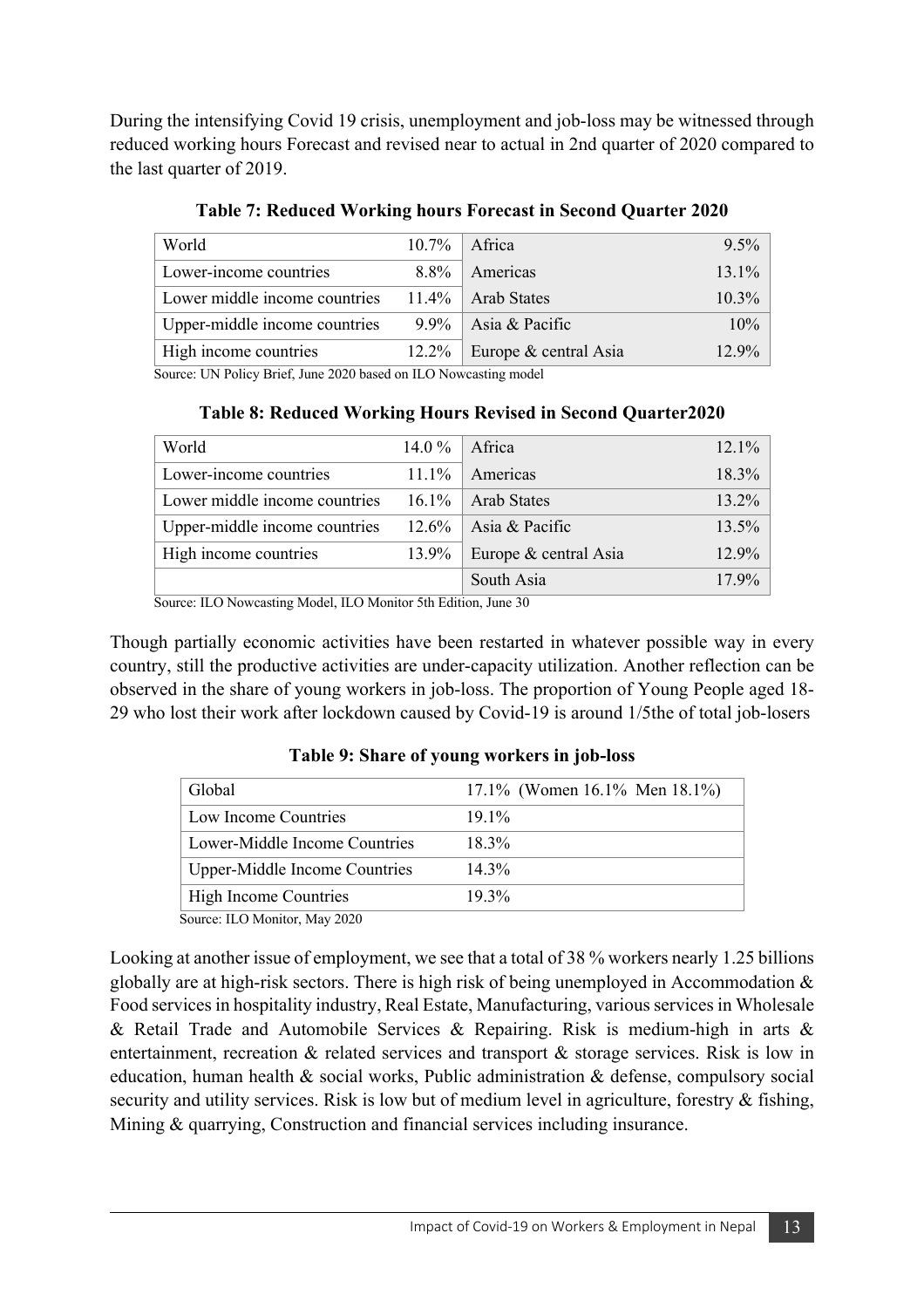High risk and medium risk sectors are labour intensive and engage millions of workers who are low-skilled and low-paid. Coverage of MSMEs is basically these low paid low skilled workers (UN policy brief, June 2020).

During the lockdown and partial lockdown, large number of MSMEs have come at the point of collapse. Collapse of MSMEs means not only loss of income to millions of the workers, but also adverse effects on banks and financial sectors and even cooperatives. MSMEs are the real engines in economies not only in developing/LDCs, but also to a larger extent in developed countries. As we have seen in recent decades, the giant & multinational enterprises contribute less, but harvest large undue profits. Covid-19 has immediate effects on MSMEs and hence on work & employment of millions of workers.

MSMEs have closer links with works in informal economy and home-based productive activities. Informal Economy workers, mostly casual & piece-rate workers, majority of women workers in low income services, care workers, domestic workers are the first sufferers of the covid-19 worldwide. Hardship is centred also on an estimated total of 67 million domestic workers across the globe, where 80% are migrant women workers and 75% are informal ones (UN policy brief, June 2020). They are at high risk of Covid-19 as well as the risk of job-loss and non-payment of wages. Among these workers, young persons and mainly young women & girls are vulnerable ones. Impact on woman workers is definitely high compared to men as gender differences play roles everywhere.

Besides, oldage people are at extreme health risk of corona infection in addition to incomerelated risks. Others in labour market, vulnerables are workers with disability, indigenous peoples, internally displaced peoples, slum dwellers, landless settlers and urban/rural working poor. The working poor in precariousness in so many diverse areas of irregular work fall first on the trap of hunger.

Countries, companies and workers shifted their work in a few months period to remote teleworking to the possible extent. Remote visual meetings have become common. Thus economic activities increased in digital platforms. A considerable proportion of work worldwide has become home-based and household-centred. In High income countries, ILO estimates reveal that 27% of workers could work remotely from home (S.Hayter, ILO). In those countries, naturally it has created an opportunity to workers to share meals regularly (instead of occasionally in past) with their families as well as for better child and elderly care. However, the situation in developing and least developed countries is different.

A common phenomenon in historical perspective is the increase in inequality as a result of wars, economic shocks and pandemics. The result is always a considerable volume of reduction of employment and income; the chain-effects are as follows: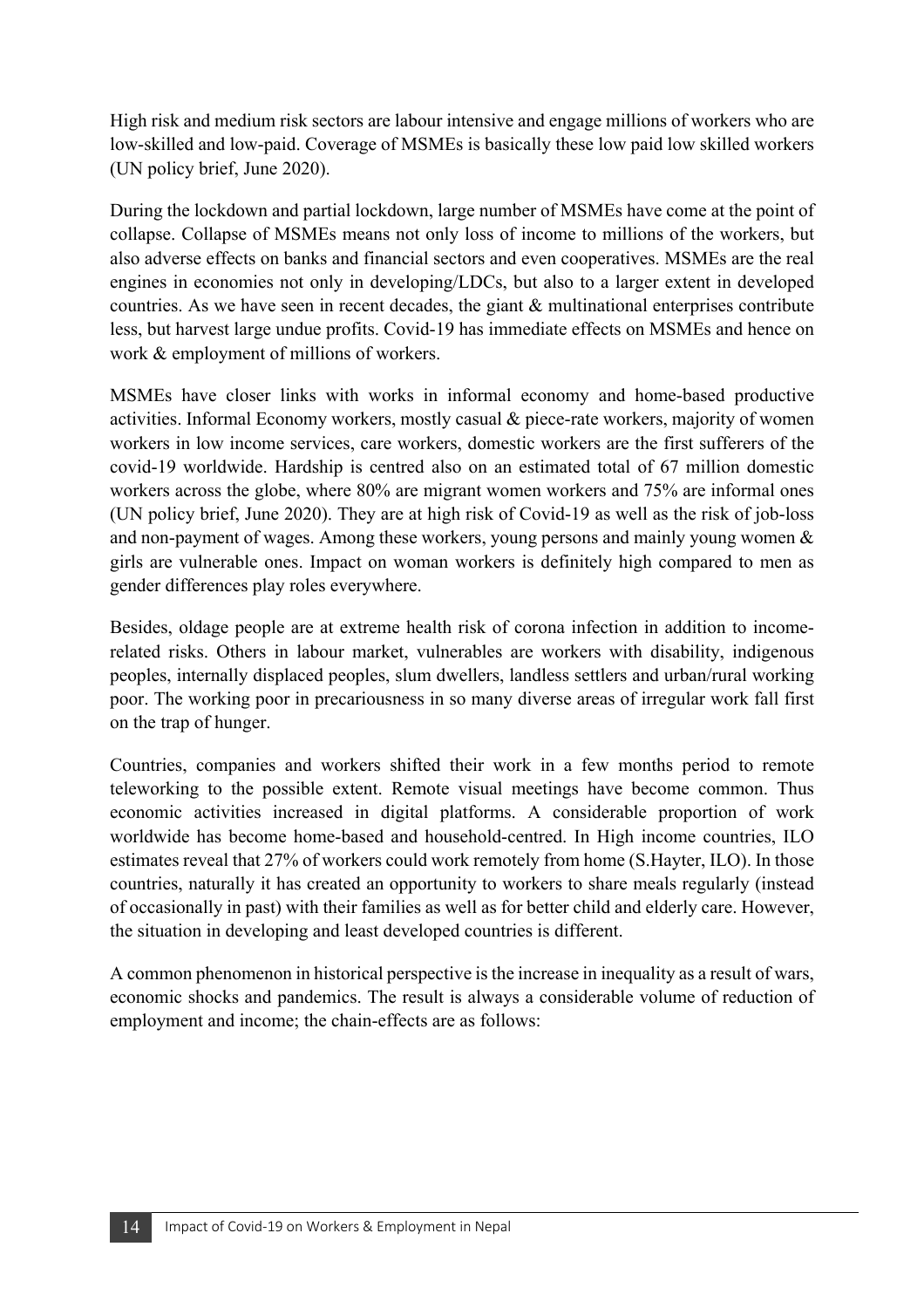#### **Chain of Effects**

Wars, Economic Shocks, Epidemics, Pandemics

Now Lockdown & Partial lockdown to prevent the spread of Covid-19 Pandemic

| Reduced Production & Services                                   | Loss of employment $&$ income                   |  |  |
|-----------------------------------------------------------------|-------------------------------------------------|--|--|
| Reduced supply                                                  | Decline in Demand                               |  |  |
| Reduction of investment<br>and under-capacity production        | Reduction in consumption<br>and aggregate sales |  |  |
| Further downfall of investment, production, employment & income |                                                 |  |  |
| Increased poverty and inequality                                |                                                 |  |  |
|                                                                 |                                                 |  |  |

In the crisis, state intervention through financial assistance to businesses and relief & welfare to individuals & Households will be extremely necessary, but state treasury will be weak due to downfall of tax & non-tax revenue. Hence public debts and international solidarity & cooperation become inevitable.

Prolonged Recession and socio-economic crisis

Looking towards the ongoing side of work and employment, Digital transformation of work and workers working from home, where geographical distance is kicked off, may create a situation of more inclusion of older and experienced workers, but at the same time, it may exclude opportunities for young workers. Likewise, the impact on geographical polarisation of income in favour of income equality or in favour of inequality is yet to be seen in future. It cannot be said with conformity whether this teleworking and increased home-based, householdbased character of work will become common in normalised situation after the end of this unusual abnormal period of pandemic.

A sense of isolation being witnessed these days exposing workers and working families to risks of depression & mental health is also highly visible both in LDCs and advanced & developing countries. For instance in case of Nepal, the number of suicides has been found 1498 during March 24-June 20, 2020 as the official record of Nepal police has exposed. It is 30 percent higher than that in the same period last year.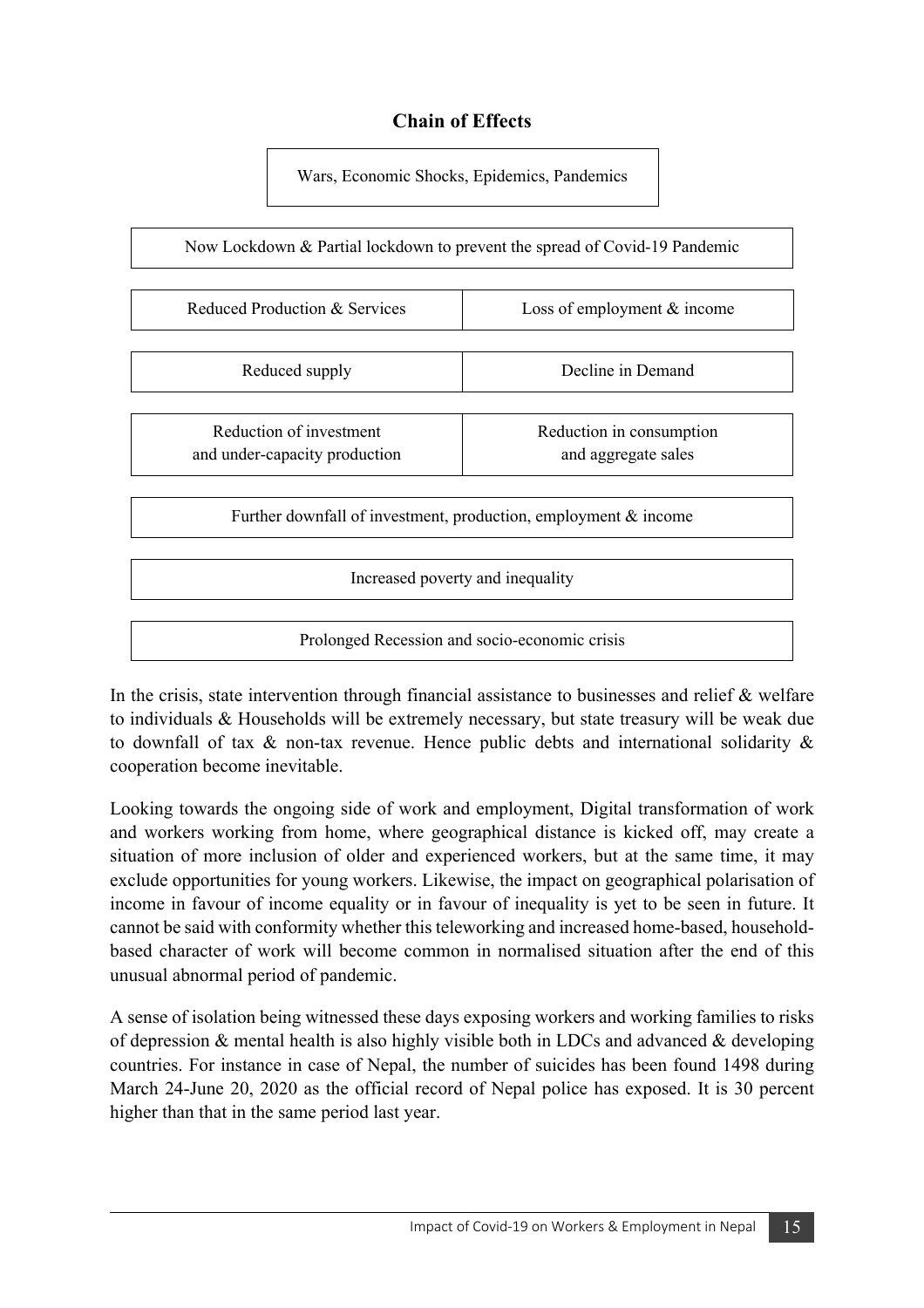#### **2.2. The Case of Nepal**

Complete lockdown was started from March 24, one week in the beginning and then extensions again and again. Now it is extended up to July 22, 2020, however locked down was eased for economic activities after 1 month and more relaxed from June 15, 2020. Only the movement of people is under restrictions and public transport is still not opened. By maintaining social distance and other safety measures based on the guidelines of Government, production, services, trade and distribution system are functioning. But business is heavily affected. The worst situation is in tourism sector including, hotel, restaurant, catering, travel-trekking-rafting, Airlines, mountaineering etc. Earnings from tourism declined to NRs. 600 million during mid April - mid May 2020 compared to 5.7 billions in the same period last year. Likewise Earnings from exports during mid April - mid May 2020, have been NRs. 3.3 billions, whereas it was 8.7 billions in the same period last year (Kathmandu Post Daily June 29, 2020).

A rapid assessment study reveals that the average monthly income of MSMEs in Nepal during the 2 months of Lockdown has a record fall down of 95% and that 3 in every 5 employees lost the job. Nearly 80% of MSMEs temporarily closed their operation. In a gender frame, 28 % of men and 41% of women lost their jobs due to Covid-19 & lockdown. Those who did not loss the job have been under pay-cuts and lay-offs (UNDP, May 26, 2020).

In manufacturing as a whole, FNCCI has recently informed that industries in the current situation can work up to 50% of their full capacity due to constraints in availability of inputs. Demand for commodities and services is low as people have postponed the consumption and use of non-essential items. As demand for commodities and services has declined, the demand for labour in most of the sectors of employment has gone down creating job-loss & incomeloss in the fold of majority workers. Import is also declined, though food items and essential consumption goods of daily use are more or less at the same level. Import of petroleum products is decreased, however cooking gas import is more or less in constant flow. Distribution system through wholesale and retail trade is functioning properly, however the distribution system concerning relief by the 3 levels of government federal, province & local are less efficient.

Most affected households are those of wage workers in informal economy both casual daily workers and piece-rate workers. Most of the transport workers related to goods delivery are not among the job-losers, but those in human transport services like bus, taxi and other vehicles are job losers and suffering ones. Construction workers, market porters, hill porters, street vendors are other groups suffering hardships under lockdown. Especial groups like Oldaged, disabled, pregnant and orphans are additional sufferers in households of working masses. (Key informants)

In number, the most affected households as identified by the provinces are as follows: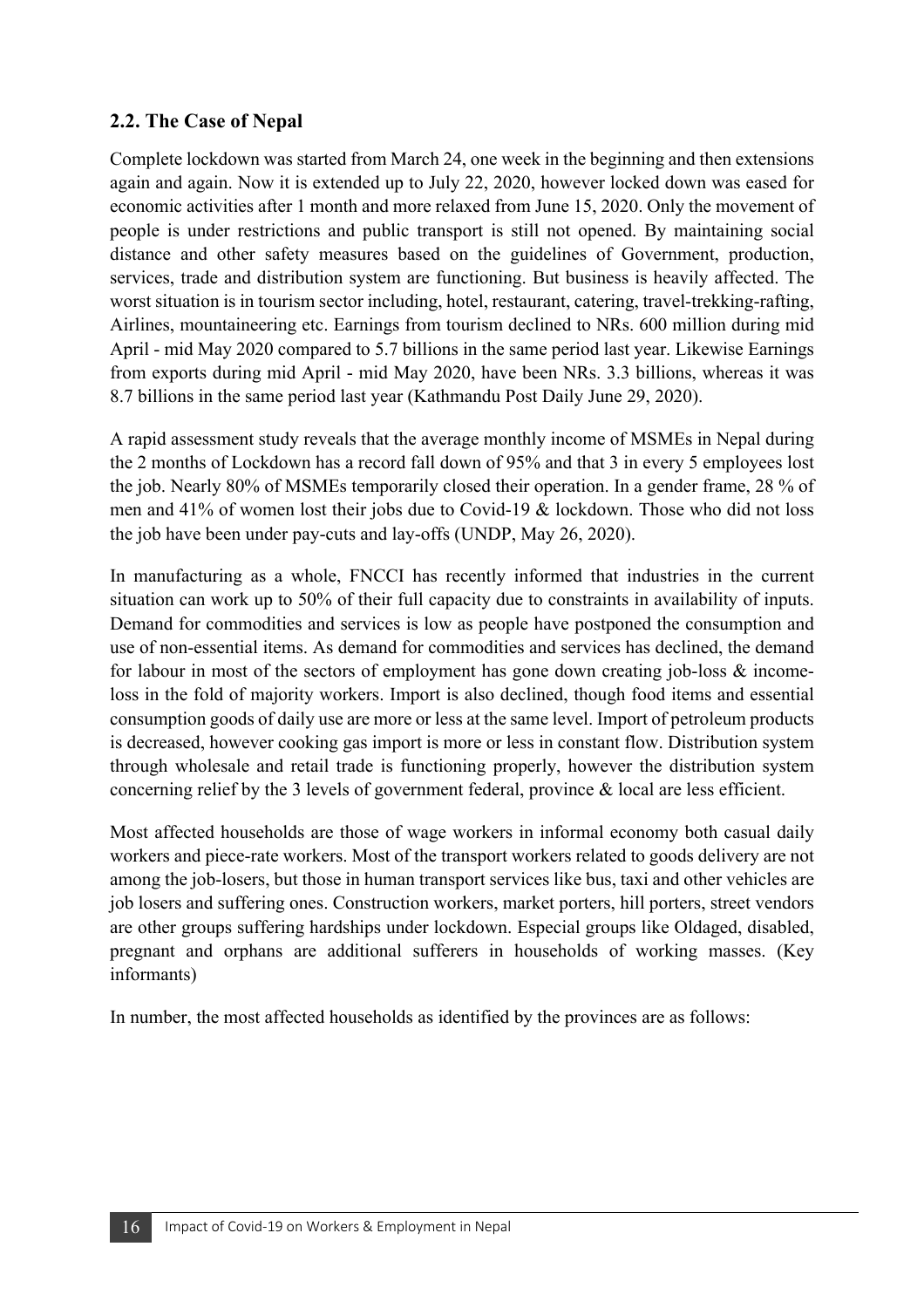| Province                | No. Of Affected HHs | <b>HHs with First Relief</b> |
|-------------------------|---------------------|------------------------------|
| Province No. 1          | 327,736             | 90% (294,962)                |
| Province No. 2          | 568,574             | 80% (454,959)                |
| Bagmati                 | 369,500             | 85% (314,075)                |
| Gandaki                 | 111,475             | 95% (105,901)                |
| Province No. 5          | 183,969             | 90% (165,572)                |
| Karnali                 | 93,096              | 70% (65,167)                 |
| Sudurpaschim            | 127,348             | 90% (114,613                 |
| Total No. of Households | 17,81,698           | 85% (15,15,249)              |

**Table 10: Most Affected Households and Relief package during Lockdown**

Source: Calculation from GoN & WFP, Food Security & Vulnerability Update 3, May 6, 2020

The statistics may not have covered all 753 local bodies, the number of most affected households due to lockdown may be slightly higher nearly to 1.8 millions to the maximum extent out of a total household of Nepal around 5.4 millions. At a glance one-third of the total households are affected ones. From the number of most affected HHs at a glance, it can be estimated that 8-10 million population of the total population of Nepal may be in the category of most affected groups, which indicates that around One-Third of Nepali population falls in the most affected category.

The relief package consisted of Rice, pulse, oil, salt, potato, sugar and soap-cake sufficient for 10-20days differently in different local bodies. In Some places, second package of relief is also distributed. Similarly, NGOs and social/political volunteer groups, cooperatives and trade unions have also managed to provide some relief package of food items. Local bodies and various social groups have also managed direct meal distribution to the returning workers & their families on the way-back-home. However, after 6 weeks, from the beginning of May, relief and food assistance activities have almost stopped, there may be few unnoticed exceptions in local level.

With relaxed lockdown, some HHs may be in a better position by returning to their previous job or by joining a new job, whereas some of the households previously not affected may become a part of the most affected pool.

Besides, there are considerable number of HHs which were dependent on remittances previously, but with the pandemic, remittance sender member has returned with almost empty hands. The number of returnee Nepali migrant workers from India has already crossed 600,000. Most of them are working poor in informal economy of India and also seasonal workers. So these HHs may be affected badly by the crisis. In addition to them, the migrant Nepali workers in the third countries are nearly 3.5 millions, considerable number among them has lost job  $\&$ income and significant number is waiting for back-home. Thus it seems that large number of HHs with dependence on remittances has to suffer more hardships in days to come within 2020 and 2021.

Considering the 15% drop of remittances in the current Fiscal year as estimated by NRB, 14% drop as estimated by World Bank and 18% drop as estimated by CBS (Kathmandu Post Daily,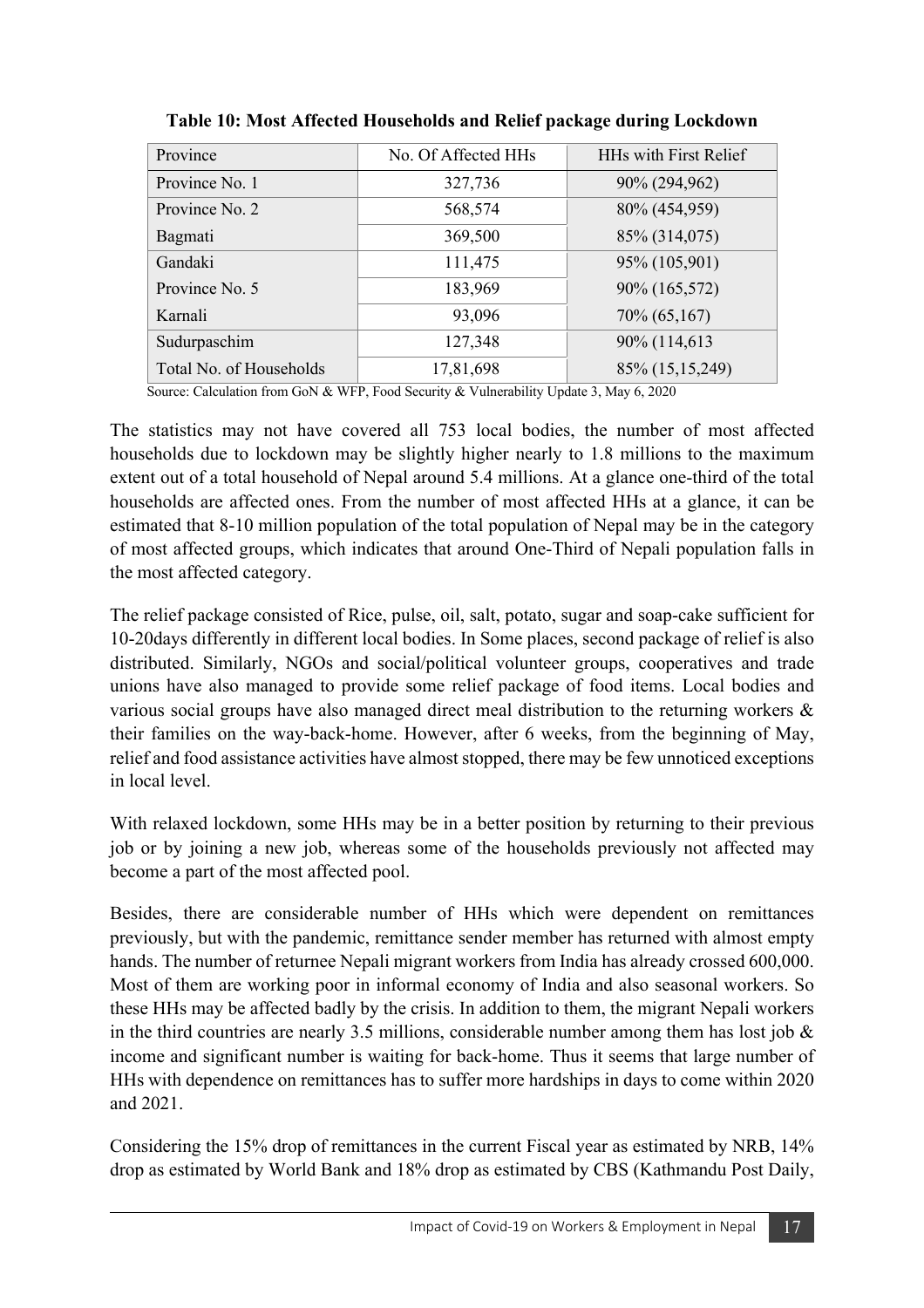June 29, 2020), more or less the same, there may be significant effects on income, consumption and demand of the Households.

The shock to tourism industry and foreign employment will have vital impacts in Nepali economy even after several months of restoration of normal conditions. Recovery does not seem easy to proceed on just after lockdown and control of Pandemic.

The growth rate of Nepali economy may come to a low more or less around 2% compared to 6.7% of the last year. As the economic activities have gone towards an abrupt downward fall caused by Lockdown, rise again will not be easy. Hence the ultimate and immediate effect is centred on loss of jobs, employment and incomes of the people. Altogether 3.7 million workers are at-risk and 1.6 to 2 million jobs are likely to be disrupted in Nepal which is divided into complete job-loss, reduced working hours or underemployment and reduced wages. As estimated, 1.3 million jobs for men covering 30% of the male workforce of 2018 and 631,000 jobs for women covering 24% of the female workforce of 2018 are disrupted within the lockdown and aftermath (ILO, Briefing Note, 2020).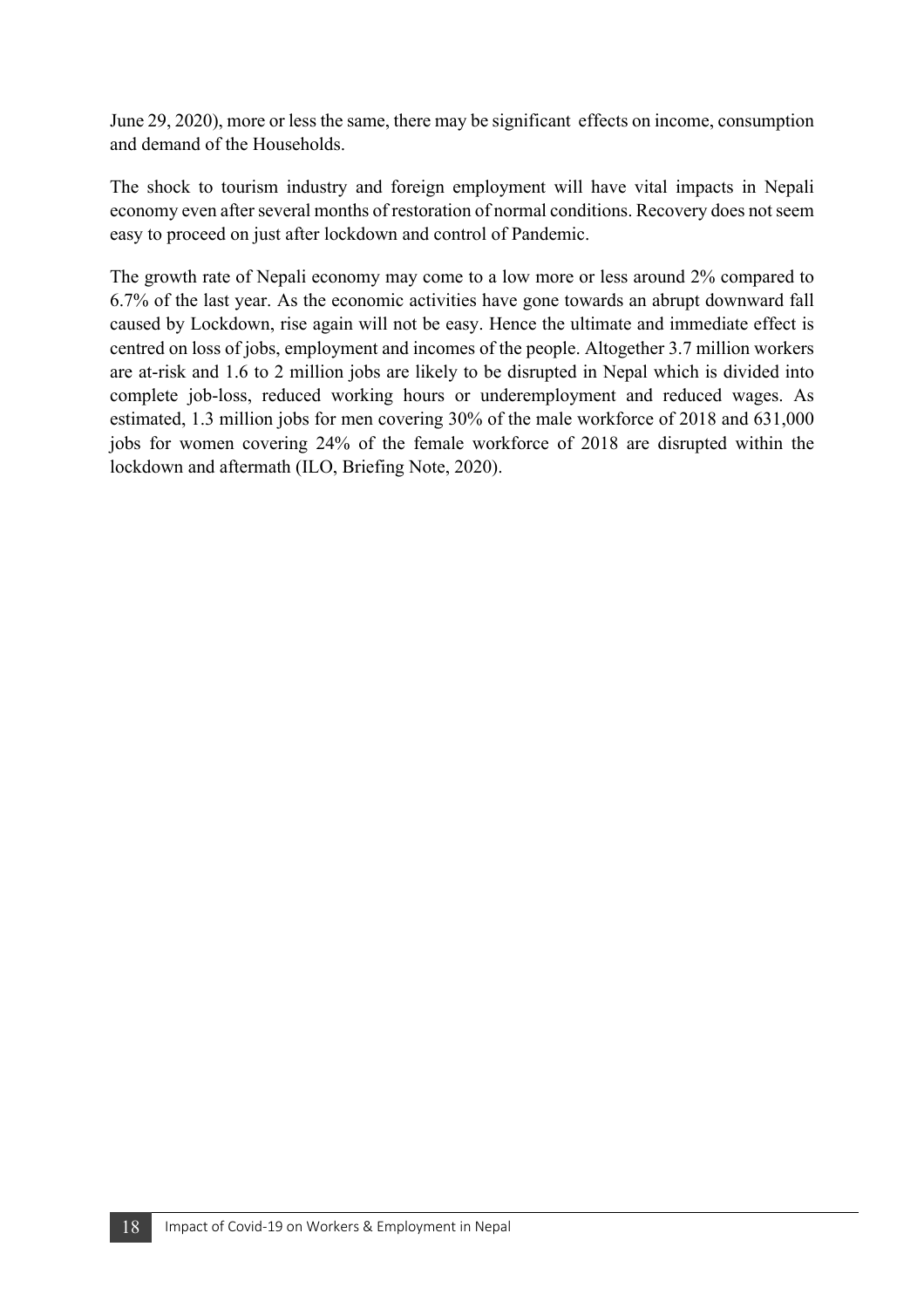# 3. Policy Responses and Actions

In order to lessen the impact of COVID-19, ILO has recommended 4-Pillars of Action (ILO Monitor, 27 May 2020) to address all possible issues of economy, work, workplace, workers, livelihood and working families:

Pillar 1: Stimulating the economy and jobs

This pillar involves actions of the governments concerning active fiscal policy, accommodative monetary policy, lending & financial support to specific sectors including, of course, health sector.

Pillar 2: Supporting Enterprises, Employment and Incomes

This pillar 2 prescribes the extension of social protection for all, implementation of employment retention measures and the providing of financial, tax & other immediate reliefs for enterprises.

Pillar 3: Protecting workers in workplace

This Pillar 3 is related to direct measures like strengthening OSH, adopting of work arrangements such as teleworking, prevention of discrimination and exclusion, providing health access for all, expanding the access to paid leave etc.

Pillar 4: Using Social Dialogue between government and workers' & employers' organizations to find solutions to the problems

This Pillar 4 consists of strengthening the capacities  $\&$  resilience of the organizations of workers, employers, and government as well as the institutions & processes for Social dialogue, collective bargaining & labour relations.

In addition to the pillars, ILO has prescribed proactive policy actions in 3 areas - 2 may be considered short-term and the third as long-term:

- Providing immediate support for at-risk workers, enterprises, jobs and incomes
- Ensuring a comprehensive approach to returning to work
- Creating decent & protective jobs for a green, inclusive & sustainable future

Based on the immediate national needs, emergency to deal with the corona crisis and also with focus on the 4-Pillars of ILO Recommendations, most of the Governments have responded seriously and sincerely. Among the policy responses and actions, it is witnessed that 170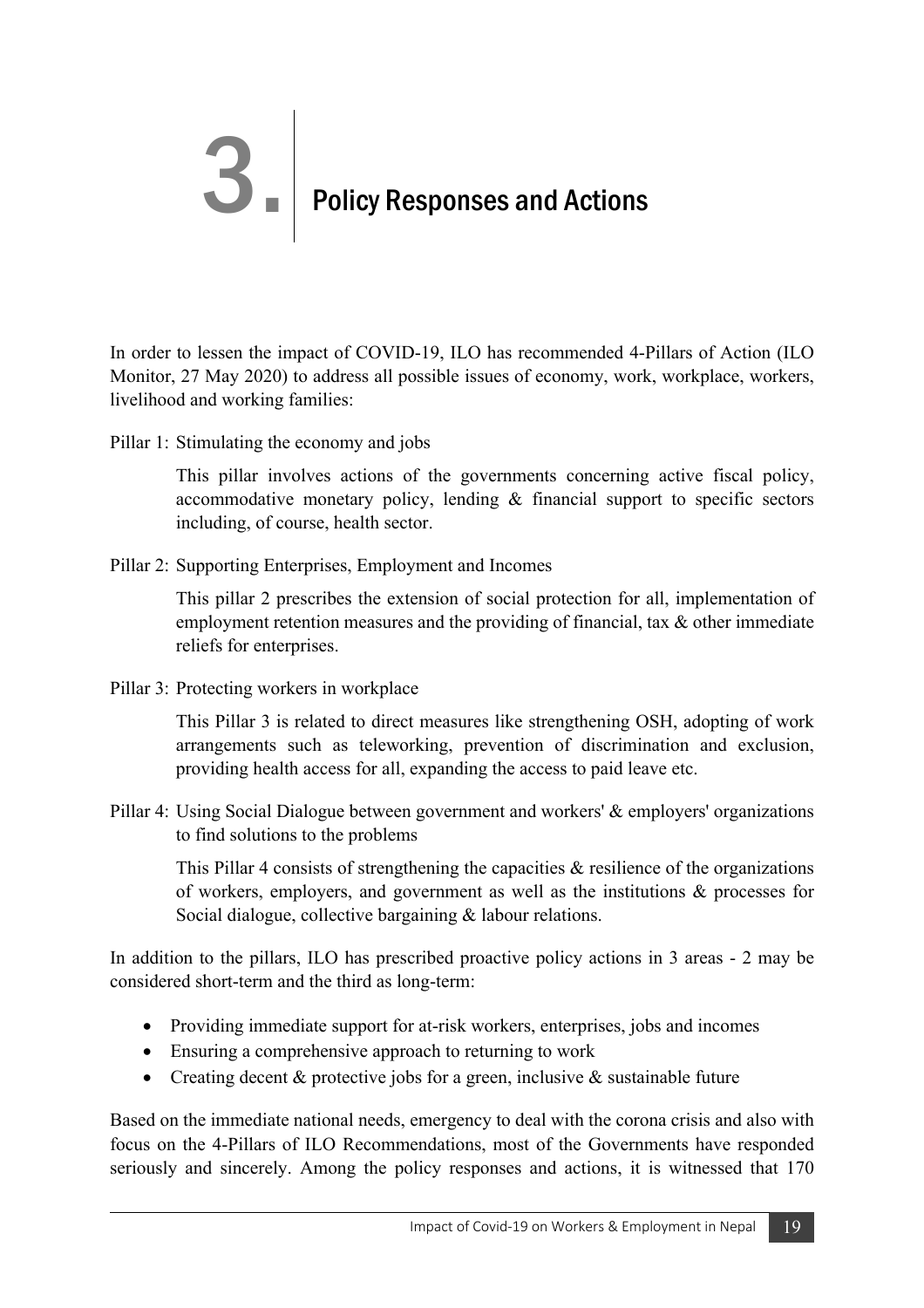countries have allocated \$9 trillions for fiscal structure plans. Mentionable are wage subsidies, Direct income support to the working people, cash transfers as emergency income grant, temporary public employment programmes in cleaning/disinfection/sanitisation, Deferred payments, tax-related reliefs, MSME focussed programmes, targeted policies/programmes for hard-hit groups, sectoral policies for hard-hit sectors/sub-sectors etc. (UN Policy Brief, June 2020)

Selected country responses based on ILO website and response of Nepal government have been summed up below:

#### **3.1. Neighbourhood**

The two close neighbours of Nepal, who have locked us by land-borders, have been the large playground of Novel Coronavirus-2. We are facing the problem in between China as the origin point of Covid-19 and India, the global 3rd in fast inspection after USA and Brazil. The first quarter of 2020 was the most difficult period for China and the second quarter terrible for India. The policy response of both these close neighbours is significant for us in effect and control.

#### **India**

Considering the figures of infection, death and recovery, Infection increased in India from 33,610 on April 30 to 1,690,546 on July 31 during the 3-month period and the death toll from 1079 to 36,497 in the same period, infection by 50 times larger and death by 34 times larger as exposed by the Table 1 and 2. Recovery of the infected persons on the other hand during the same 3 months is fast from 8,437 to 1,091,018 by 130 times larger. Though recovery is good, but virus spread and death toll are horrifying in spite of low in percentage increase (based on Table 1, Table 2 and worldometer).

Thus, from April 30 to July 31, the 3-month period has been very difficult for India. Looking at the trend, August may be more difficult as there is high risk of community level infection in various cities of India. In spite of lockdown from March 25, the infection of Covid-19 gained speed in June and July, and naturally economy witnessed severe adversities and slowdown. The policies and action towards recovery, life-saving, health protection, food assistance and many more demands of the bad times have been addressed by the Indian Government as follows:

- Comprehensive economic package of USD 21.9 billion targeting 800 million people under Prime Minister Gareeb Kalyan Yojana
- Allocation of USD 1.96 billions to health sector for testing, PPEs, isolation & ICU beds, ventilators and staff insurance scheme for health workers fighting Covid-19
- Direct cash transfers of USD 13 for poor pensioners, widows & disabled and USD 19.6 for 200 million poor women
- Free food ration to needy persons & families through public distribution system
- State governments to release funds into bank accounts of construction workers using cess & Construction Workers' Welfare Board
- Fund transfer of USD 26.25 per farmer under PM Kishan Yojana to 8.69 million farmers.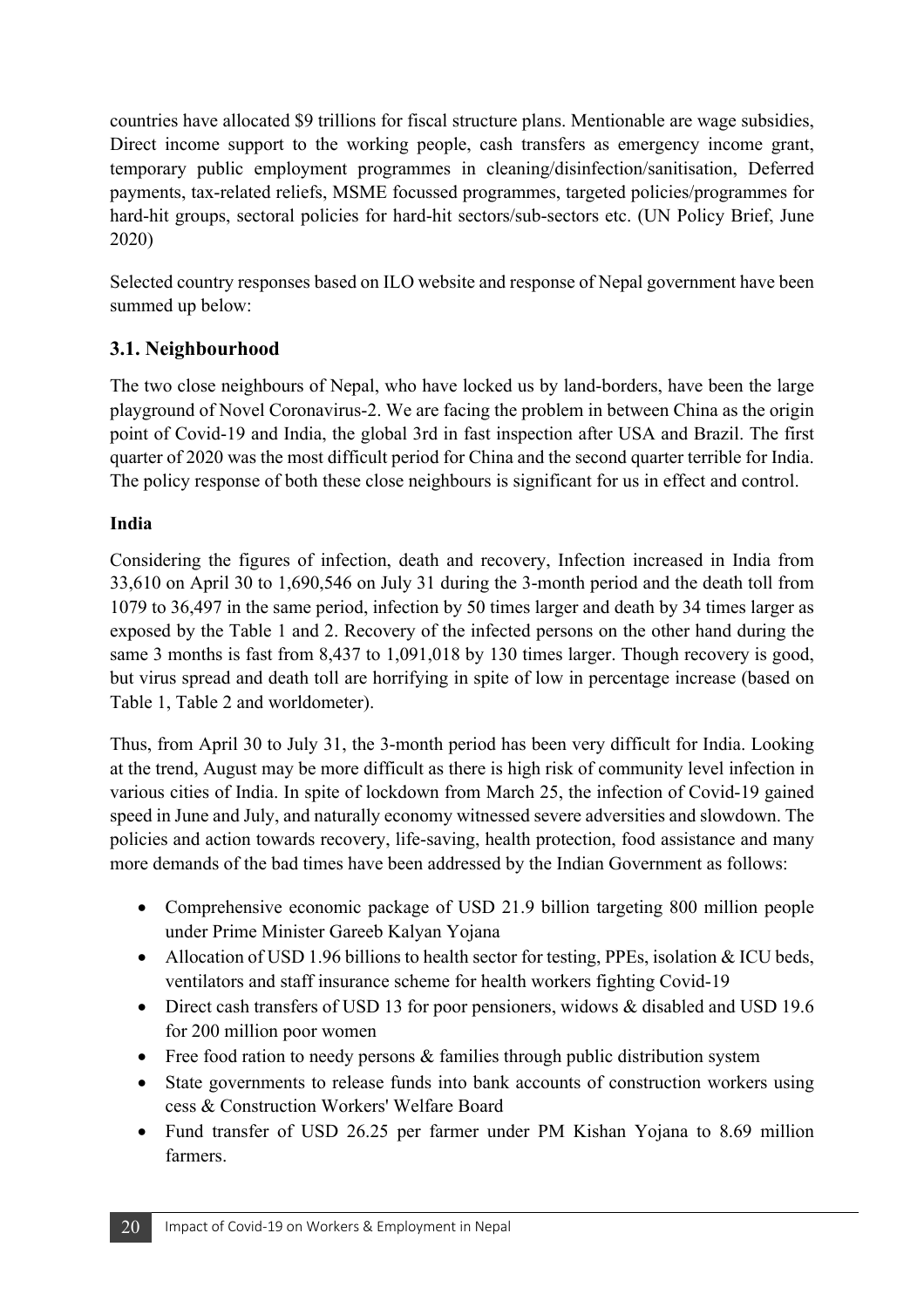- 60 million employees allowed to withdraw up to 3 months' basic pay from their employees provident fund account
- State governments to arrange food and shelter for poor & needy workers including migrant workers at their place of work.
- During lockdown period, house rents not to be demanded from workers
- Advisory issued to the employers not to terminate workers, casual or contractual and not to reduce their wages during lockdown
- PPE & training fro frontline health workers
- Psycho-social health helpline established
- Access to paid leave during lockdown
- 16 states announced special financial assistance package to provide cash transfer, food and shelter to disadvantaged groups & families below poverty line
- Central level trade unions in consultation and worked for humanitarian services in local level.
- In federal level, lockdown has been lifted in June by a different phrase Unlock.

Indian Government has declared free ration up to Deewali Festival (end of October) to 800 million citizens under Poor Welfare Food Scheme. People-level intitiatives from social and religious organizations for food assistance to the needy individuals and families is quite exemplary in India, for instance A Gurudwara of Sikh Religion in Delhi distributed food for 200,000 needy people in different localities everyday during April.

#### **China**

China, the new super-power of the globe, has been the first point of Covid-19 in its city Wuhan from November 2019. In April, China had already crossed the extreme path of Covid-19 attack. In the second quarter and additional 1 month of July, China has taken full control in Virus infection and death, ultimately recovery of the infected persons tending towards 100. In the entire period from April 30 to July 31, additional number of infected persons is 1430 and death of only 1 person (based on Table 1 and Worldometer). Thus the policy and action of the government and people of China has been highly appreciable in the first quarter which continued for excellent results.

Following sum-up gives a picture of the Chinese success:

- Fiscal and monetary policies remanaged to aim at antivirus manufacturing, public transportation and daily necessities.
- Package announced to support resumption of work and production with focus on tax alleviation, easing monetary policy and increase in public investment
- Financial and tax measures to help SMEs for 4 years and to stabilise foreign trade and investment
- Guidelines for employers to protect workers' health
- Prohibition of discrimination on the ground of COVID-19
- Protection of medical workers through various especial favours
- Protection of community workers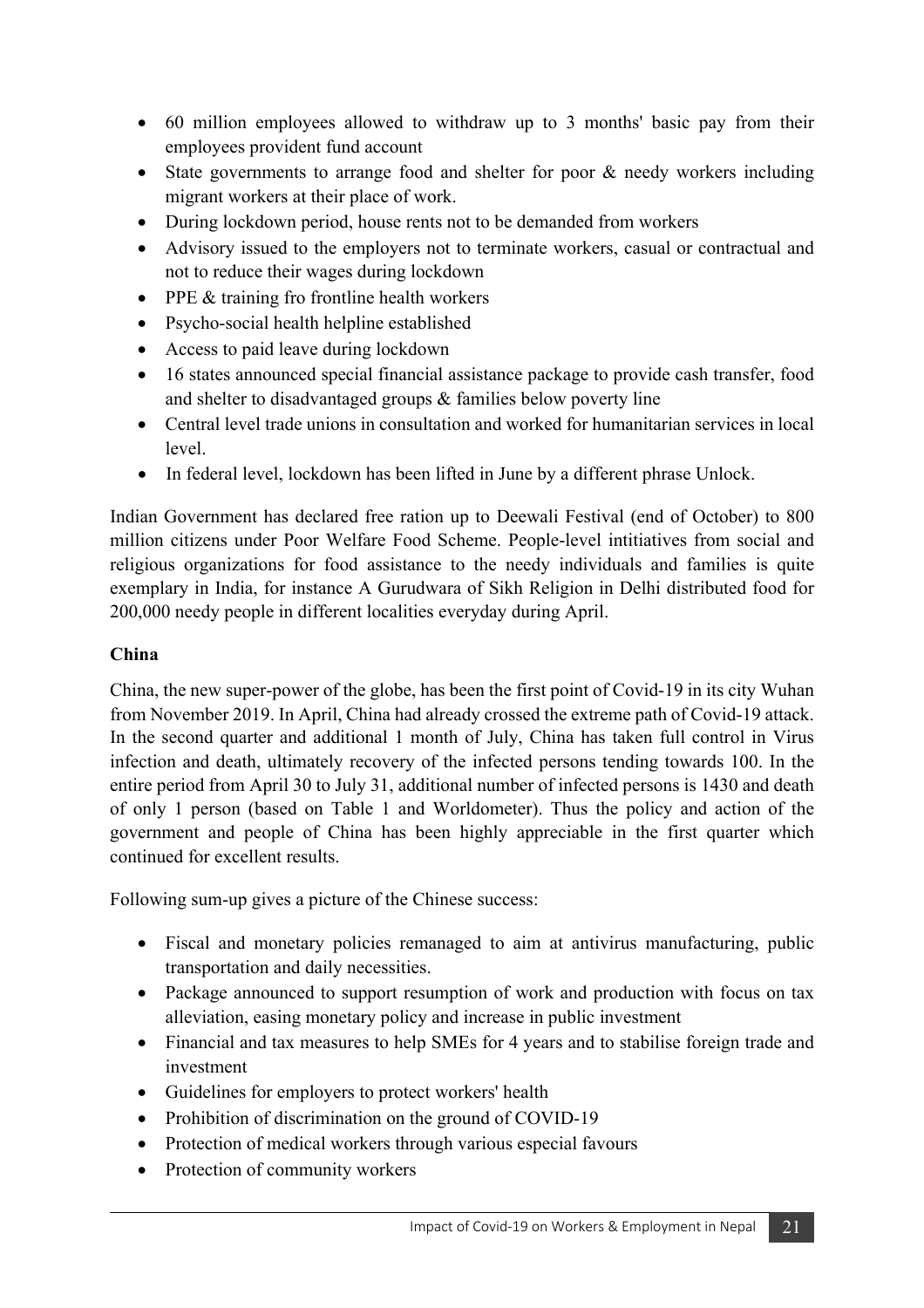- Flexibilisation of working hours
- Increased use of online platforms for social security services
- Injury benefits extended to the workers who became infected at work
- Temporary Reduction of employers' contribution to social insurance schemes
- Reimbursement of the online consultation charges for chronic and common diseases
- Unemployment social assistance for maximum 6 months to the unemployed not eligible for unemployment social insurance benefits
- Increase in social assistance to families in difficulties
- SMEs with low lay-off rate to get refund up to 100% of previous year's unemployment contribution
- Encouragement to street-stall & small stores
- Adopted Basic Health Care & Health Promotion Law especially for workers including OSH improvement
- Allocation of 250 million Yuan by ACFTU as poverty relief fund for low income workers
- Special focus of ACFTU to the workplaces and sectors of women majority
- Direct Guiding by ACFTU for collective negotiations on flexible working hours, teleworking, wage arrangements and supporting measures in women concentrated sectors.

On July 15, China revised its monetary & fiscal policies with a target to create 9 million new jobs in urban areas with emphasis on infrastructure construction. Government subsidies per capita to be increased by Yuan 50 - 550 per person. Reduction of employers' contribution to social insurance scheme. A total of 3.2 million companies received USD 5.98 billions in refunded unemployment insurance premiums. Promotion of platform economy to promote employment and poverty alleviation. Digital Transformation Partnership Action launched by the government to help SMEs. New opportunities for university graduates in state-funded Research & Development programmes.

#### **3.2. Successful in Asia**

After China, Successful in Asia, excluding Middle East are mainly Japan, Singapore and South Korea in the context of Covid-19. We have selected Japan and Singapore from two sub regions of Asia for their policy responses and actions. Japan has significantly controlled the infection, whereas infection was high in Singapore but loss of life was fully controlled.

#### **Japan**

Japan has been successful to control the spread of corona infection, recovery of the infected ones and limit the loss of lives. As witnessed on April 30, Infection had covered 13,965 persons, where 2,368 recovered and 425 lost the life. After a month, the number of infected reached to 16,804 (with additional 2839), whereas death toll doubled 886 and recovery at 14,406 exposing a higher rate of recovery. In June 30, Infection reached to 18476, death toll to 972 and recovery 16,557. The month of June has been quite significant. In totality recovery rate is 89.6% and death has been minimised in June to 86 persons compared to 425 up to April and 461 in only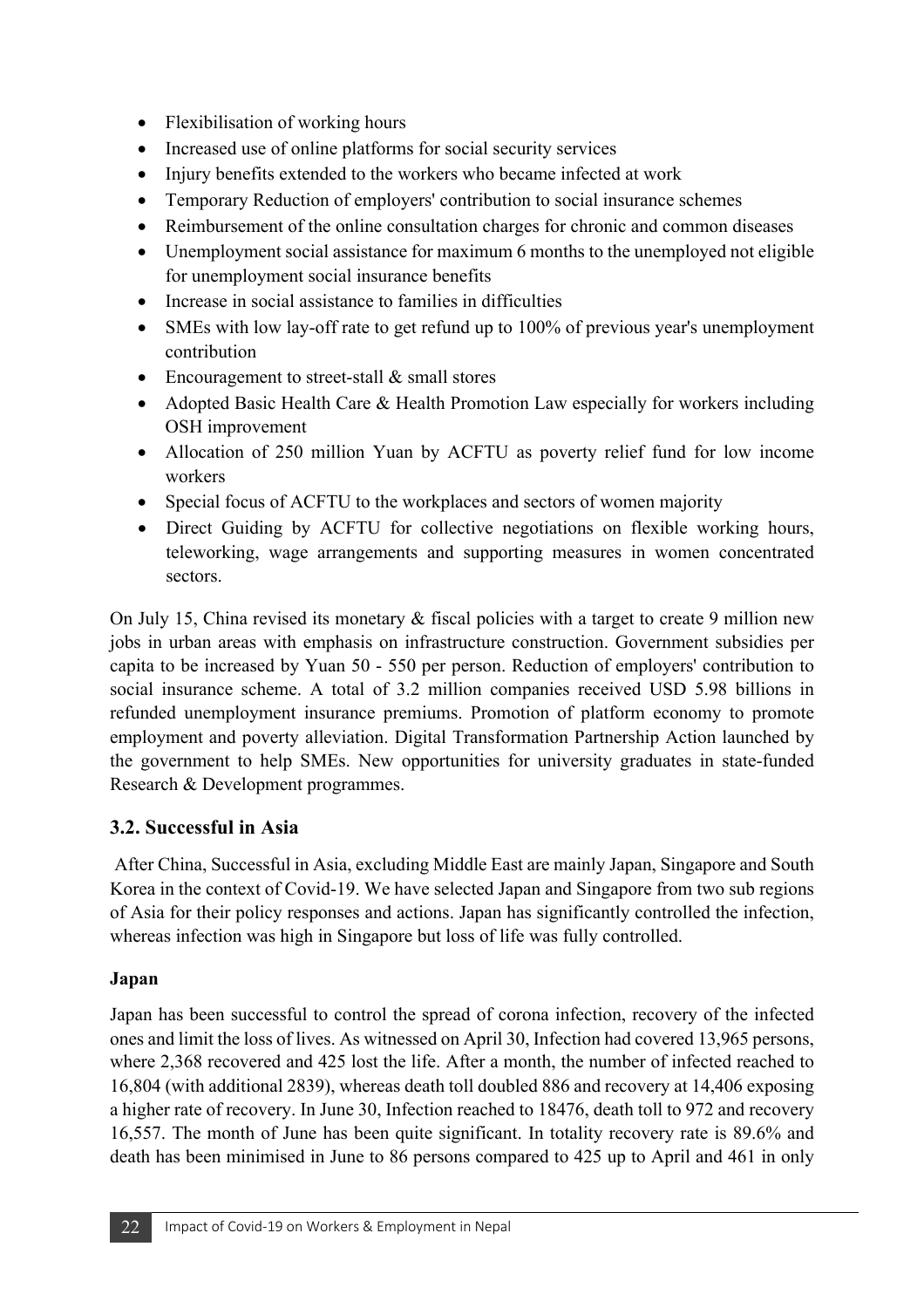May. At the end of June, infection reached to 33,049 near to double, but death was strictly limited to 32 persons (based on daily updates of Worldometer).

The policies and actions of Japanese Government may be mentioned as follows:

- Announcement and implementation of two emergency response packages on February 13 and March 10 with a total of Yen 446 billions (0.1% of GDP)
- Declaration of State of Emergencies on April 7 effective up to May 6 in all 47 prefectures of Japan. (It was lifted from May 25)
- Adoption of Emergency Economic Measures on April 7 for Response to COVID-19 and scaled up the funds on April 20 to Yen 117 billion (20% of GDP)
- Measures to prevent infection spread and to build medical treatment structures
- Deferment of payment of taxes and social security premiums (estimated Yen 26 trillions)
- Total cash payments of Yen 15 trillions (Yen 12.9 trillions to all residents of Japan, 2 millions to each micro-small-medium businesses and 1 millions each to individual business owners)
- Supports through discounts & vouchers for food services, transport, tourism and other businesses
- Set of measures announced by Bank of Japan for smooth functioning of financial market and incentives to provision of credit
- Child Allowance Yen 10000 per child
- Emergency micro credit facilities to troubled households on zero interest up to Yen 600,000 for 3 months
- Rent support for low-income households
- Support for parent's work leaves with a new subsidy system of Yen 8330 per day
- Support to self employed people of sub-contract work Yen 4100 per day
- Special loans from Emergency Small Funds Yen 100,000 to 200,000 at zero interest
- Comprehensive support by local governments to job/income losers due to Covid-19
- Employment adjustment subsidies increased to companies with no dismissal of workers
- Support of Yen 2 millions to corporations and 1 million to sole proprietors whose revenue falls by 50 % in any month of 2020 from previous year
- Promoting new work arrangements and telework by subsidies to SMEs for the system and loans to free-lancers & self-employed
- Infection prevention measures at workplace
- Prevention of exclusion & discrimination, paid sick leave and immediate treatment
- Expanded support for babysitter costs
- Tripartite consultations for working hours and teleworking (JTUC-RENGO the national trade union centre in every process)
- Special attention to recruitment of new graduates
- RENGO and affiliates active in government plans
	- o Yen 10,000 reliefs to 127 million residents and homeless persons
	- o Focus on frontline workers
	- o Hazard pay of Yen 300 per order to 15,000 Uber Eats deliverers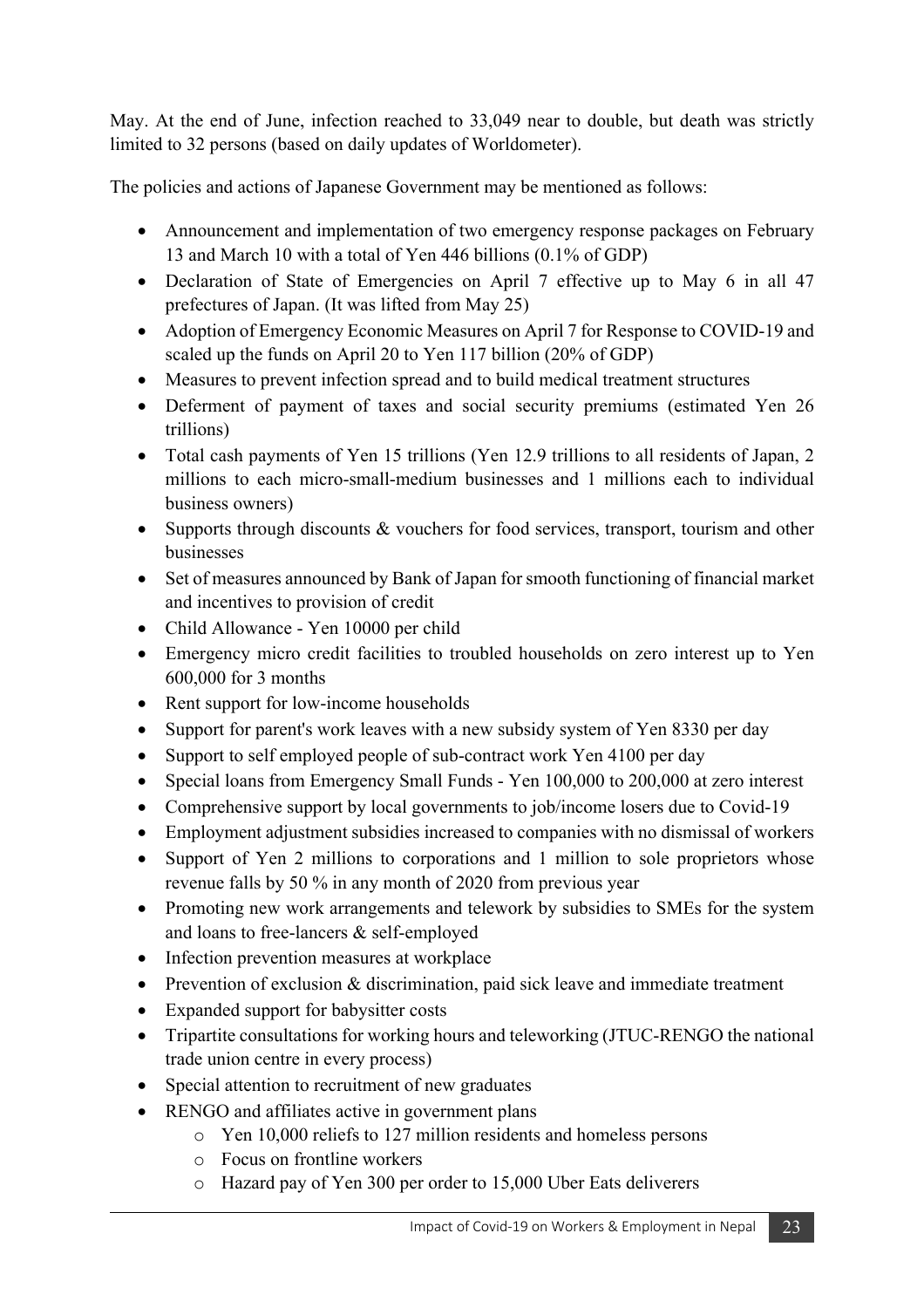- Second supplementary budget on June 15 declared
	- o USD 4.23 billions for enhancing Employment Adjustment Subsidy
	- o USD 109 billions to support SMEs and Corporations
	- o USD 18.95 Rent Support Grant for SMEs
	- o USD 28 billions to support medical treatment providers
	- o USD 93.6 billions Contingency Fund for Covid-19
	- o 42 billions Yen for educational & prevention support to reopen schools
	- o 50 billion Yen for deploying optical fibres for educational ICT
	- o 31.8 billion Yen for Additional Placement of Teachers

#### **Singapore**

Singapore, with advantage of very small territorial position, has been successful to control the spread of corona infection, recovery of the infected ones and limit the loss of lives. Infection was fast in the beginning and reached to 34884 in May 31, but simultaneously recovery has been appreciable at 21699 and death toll limited to a total 23 persons. Further in June it came under full control with 3 additional deaths and a recovery rate of 87.7% (Recovery of 38,500 persons out of 43907 infected ones). In July, infection reached to 52,205 and death of additional 4 persons with high recovery rate of 89% (based on daily updates of Worldometer)

The successful response of government in policy and actions are as follows:

- Fund of \$ 17 billions for measures to save jobs & economy and variety of taxdeferments and rebates
- Mobilisation of \$5.1 billions as solidarity budget
- Sector specific incentives through Job Support Scheme
	- o 75 % wage support to aviation industry
	- $\circ$  50% wage support to food & beverage
	- o 25% wage support to all sectors
- \$300 per vehicle per month for transport workers up to September 2020
- Taxi & hire-car drivers to get \$20 per vehicle per day for 3 months
- Cash transfer of \$300 per adult Singaporean
- Support of \$3000 to lower wage workers as workforce special payment
- Grocery vouchers tripled from \$100 to \$300 for 3 months
- Self employed persons to receive \$1000 per month for 9 months
- Set up of Temporary Relief Fund in April for unemployed persons
- Lay-off not to exceed 1 month
- Monthly Wage Ceiling Allowance raised from \$3600 to \$4600
- Trade loans, subsidies, temporary bridging loan Programmes to be continued and capital payments deferred for 1 year
- Guidelines for safe distancing measures at work, work from home and queue management
- Temporary housing support
- Access to paid leave and health care
- New provision of \$100 per day under leave of Absence Support Programme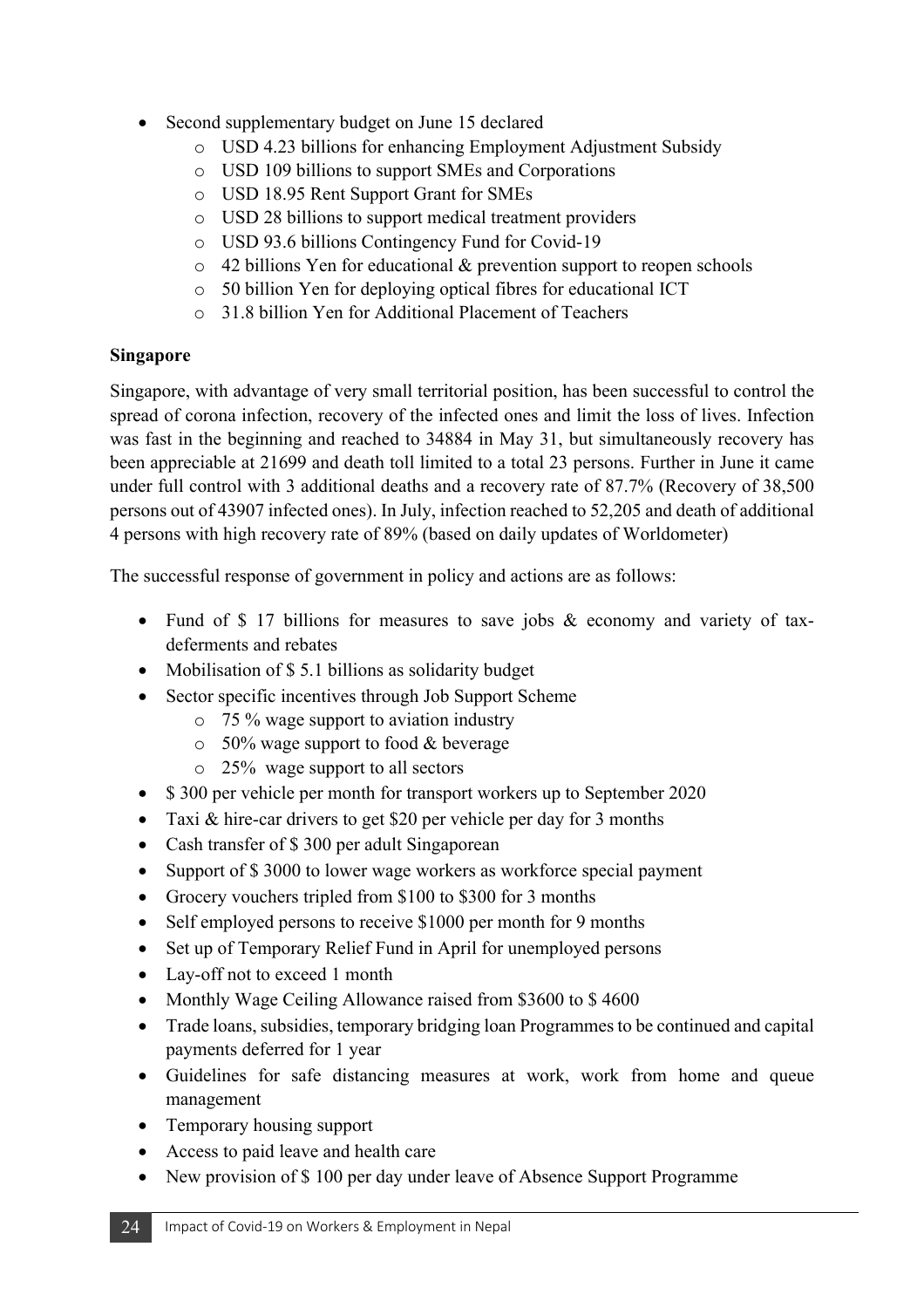- Tripartite consultation made regular and tripartite action through national Wage Council
- Extension of Self Employed Person Training Support Scheme to December 2020
- Hourly training allowance raised from \$7.5 to \$10 from May 1, 2020
- Aim to create 10,000 jobs for unemployed, young graduates and self-employed
- National trade Union centre also established a care fund for union members who lost job due to Covid-19

#### **3.3. Qatar & UAE: Destination of Nepali Migrant Workers**

The major Gulf destinations of more than 2 million Nepali migrant workers are Saudi Arabia, Quatar, UAE, Kuwait and Bahrain including others. We have selected Quatar and UAE to look at their policy response and actions in this Covid-19 crisis.

#### **Qatar**

Qatar has been successful in prevention and treatment of Covid-19. At the end of April, total number of infected persons was 13,409, out of which 10 patients lost their life. In May, the number became higher by 4-times. Then it started to decline and rate of recovery increased significantly. Now in July number of infected person is slow at 110,695 with a death toll of 174 persons whereas recovered individuals are 107,377, the recovery rate being 97 % and the death rate declined at 0.15% (based on daily updates of Worldometer).

The policies and actions of Qatar government are as follows:

- Large stimulus package for private sector QAR 75 billions (USD 20.6 bln) in effect from March 16 and QAR 10 bln liquidity support to stock exchange
- Quatar Development Bank in cooperation with ministry of Finance announced National Guarrantee Programme of QAR 3 bln for interest-free loans to companies effected by Covid-19 for 1 year
- Tax payment deferred up to June 30, 2020
- Plan for workplace to return to full capacity announced from June 1 to September 1 in 4 phases
- Commercials banks deferred repayment of loans for SMEs for 6 months
- Exemption on rent for needy enterprises
- Selected sectors exempted from paying water and electricity bills
- Special arrangements by Ministry of Administration Development, Labour & Social Affair (ADLSA)
	- o Free testing & health care services
	- o All workers to get sick leave and wages in isolation & quarantine
	- o Promotion to collective agreements
	- o Temporary work arrangement from March 18
	- o Private sector to reduce physical presence at workplace to 20%, others
	- o to work from home
	- o Working hours reduced to 6
	- o Buses to transport workers on half of their capacity
	- o Directives issued for safety & health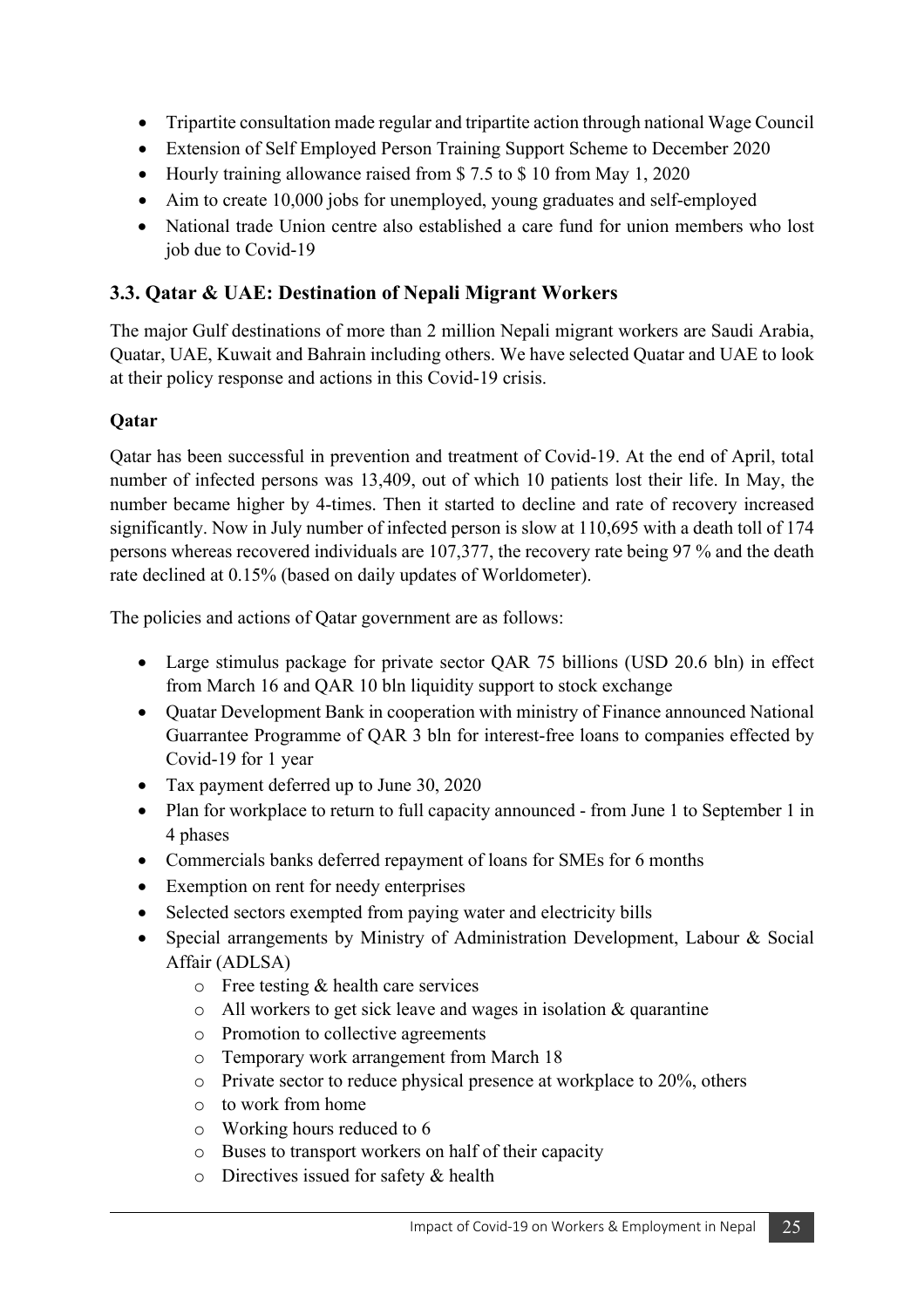- o Enterprises to conduct risk assessment regularly
- o Provisions equally applicable to domestic workers
- o Biannual meeting of ADLSA, GUFs and ILO took place on April 9
- o with focus on Covid-19
- ADLSA Campaign covered awareness & guidance, inspection visits, educational messages and hotline 24/7 for workers complaint.
- Taktuf Initiative by Quatar Chamber has proposed
	- o Support to field hospitals
	- o Medical personnel
	- o Medical equipment
	- o Delivery of food
	- o Clearing & hospitality
	- o Sterilization services
- Remotely arrangement of Sessions of Labour Dispute Settlement Committee
- Interactive online platform 'connecting for care' and live chat in 10 languages including Nepali for quarantined workers
- Separate hotline service for workers launched by National Human Right Committee

ADLSA and ILO with focus on DWs published booklet for DWS and another booklet for employers of DWs

#### **UAE**

Though number of deaths is a little higher than in Qatar, UAE has been successful to control the spread of Corona infection. At the end of April, 12481 individuals were infected, of which 105 lost life. In May, the infection and death were multiplied to 34557 and 264 respectively, but 50% of the patients recovered. In June and July, UAE was successful to manage prevention and treatment adequately. Now at the end of July, the recovery rate is high at 89% and death limited to 0.58% of the total number of infected individuals 60506 (based on daily updates of Worldometer).

The Sum up of policies and actions of UAE Government are as follows:

- In early March, UAE Government introduced Economic Stimulus Package of Dirhams 126 billions
- On march 14, Central Bank of UAE announced comprehensive economic Support Scheme to provide funding for banks, supporting liquidity and relief for interest payments.
- Abudhabi Executive Council to help SMEs through a 3 billion Dirhams fund.
- Government established Emirate Council for food Security to create 16,000 job opportunities and to increase agricultural production by over 100,000 tonnes.
- From late April, government started to reopen Malls and restaurents
- A 20% rebate on rental values for tourism and entertainment sectors
- Ministry of Human Resource and Emiratisation (MOHRE) announced
	- o National programme for labour market stabilization
	- o Business Continuity readiness guidelines for private sector establishments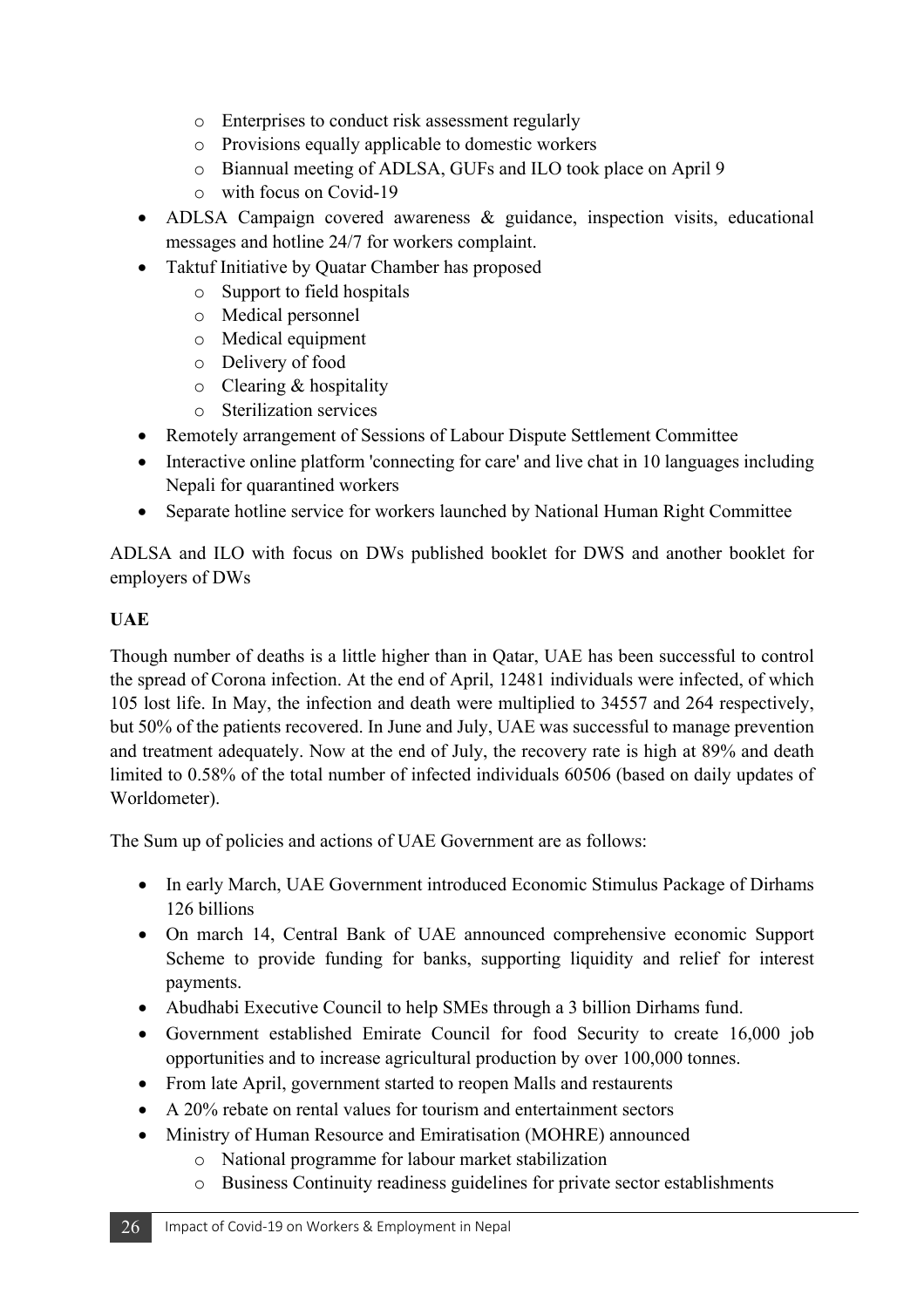- o Innovative package for virtual labour market
- o Sick leaves to employees in private sectors
- o No administrative fines on private sector employers for 6 months
- MOHRE reached to 2710 private businesses to check working conditions
	- o Inspection of workplace and accommodation
	- o Penalties for violation
	- o Hotline services for complaints
	- o Special committee to look into complaints of nationals
	- o Lifting of restrictions against new work permits
- Reduction of attendance of workers by remote working arrangements whose duties do not require presence at workplace
- Social distancing and sterilization facilities at workplaces
- Use of 25 % vehicle seating capacity for transportation of workers
- Free testing facilities to workers in labour accommodation places
- Ensuring wage protection system
- Specific Measures to protect migrant workers
	- o Health care right
	- o Employment facilitation if current employer is out of work
	- o Automatic renew of visas on request until end of 2020
	- o No deporting
	- o Hotline services to complaints
	- o Construction companies to set up accommodation at worksites
- Grant of 3-months grace period for all visa violators and no fines
- Manual for trade unions on Covid-19
- Business Continuity Tool (BCT) for SMEs
- Free treatment of all Covid-19 patients
- Supporting Employees' Basic Living needs
	- o 10 million meals campaign
	- o Medical, food, education and other basic needs
	- o Price control measures on essential goods

The policies and actions of the two selected countries are not much helpful to Nepali migrant workers. Implementation aspect of the policies and activities towards migrant workers has been weak. Considering their dependence on migrant workers both in terms of productivity and number, their response in practical realities was expected to be more proactive and humanitarian. They could not manage in immediate response, policies to address and real implementation. The informal bilateral understanding of Nepal government during Lockdown with Quatar and UAE governments to take care of Nepali migrant workers proved to be less effective. The major issues of Food Assistance, accommodation with adequate social distancing and travel arrangement to those who return and those in queues to return home have not been addressed properly. The job-losers with no intention of returning back home are also facing problems and feel totally ignored by their employers and the respective governments. The Nepali workers are also not satisfied with the Nepali embassies and it is natural because of the insufficient human resource in the embassies.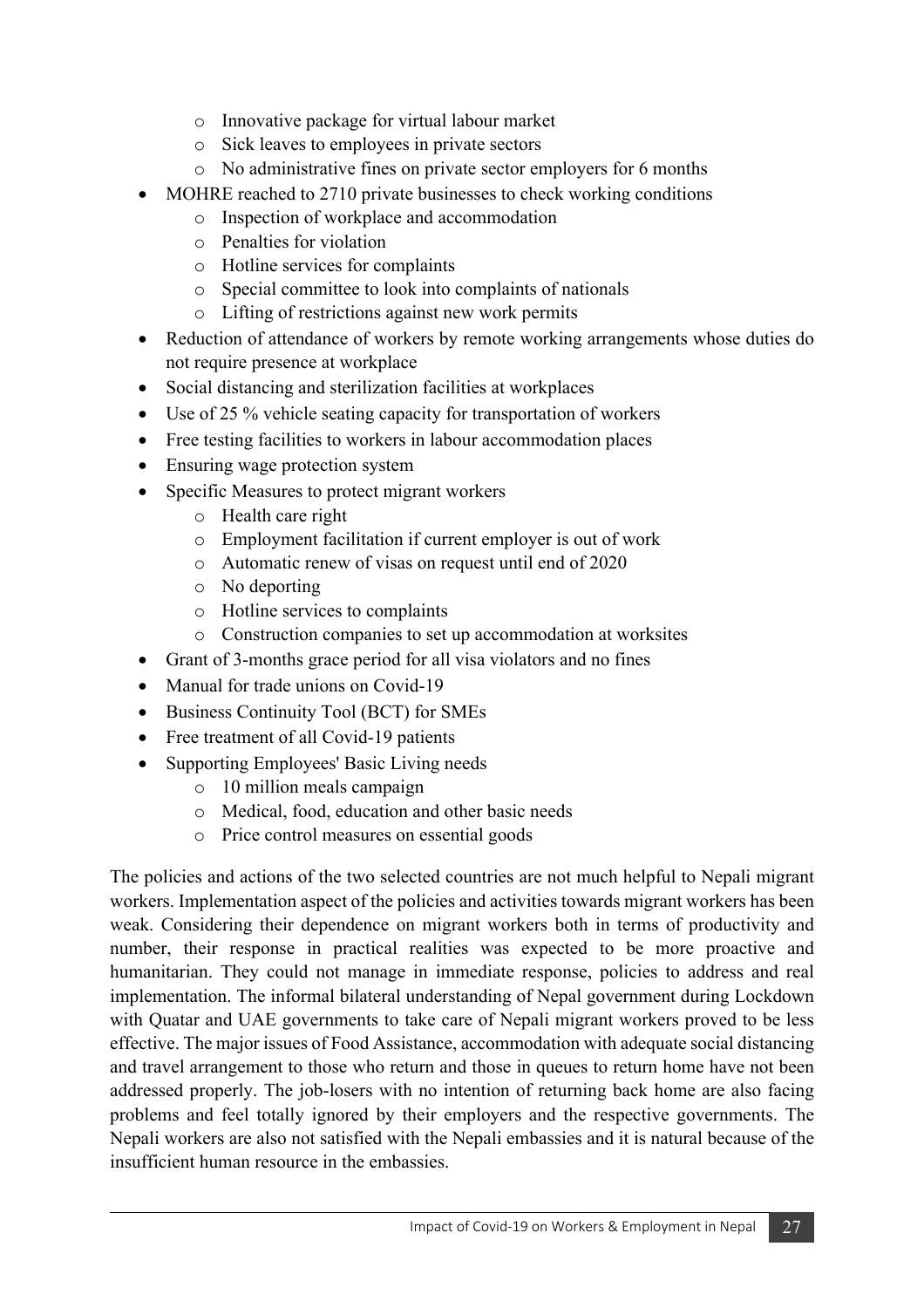#### **3.4. South Africa from the African Continent**

Only South Africa has been selected considering its big-brother position in Africa and fastest expansion of Covid-19.

Policies and actions are quite impressive and workers friendly, but still Infection is much faster and death multiplying. At the end of April, infection was at 5350 individuals, out of which 103 patients lost the life, but in May, the number of infected persons and death multiplied by 6 times with slow recovery. Further in June and July, the expansion of Covid-19 increased terribly. At the end of July the number is 482,169 with a death toll of 7812. The number of recovered persons is high at 309,601 at the rate of 64.21 %. Death rate has come down at 1.6% of the total number of infected individuals (based on Table 1 and Worldometer). South Africa is still in an expansionary phase of Covid-19

The major policies and actions of the government are as follows:

- Tax adjustments and tax subsidies
- Turnover tax deferrals increased to R100millions per year
- Solidarity Fund of R150 millions for vulnerable South Africans which reached to R2.6 billions by peoples' contribution
- R 1 billion spent for PPEs for frontline workers
- South African Reserve Bank announced measures for cheaper access of funding and cut the interest rates
- Social Relief & Economic Support Package of R500 billions (10% of GDP) for
	- o PPEs, testing, tracing, screening & medicalnecessities
	- o Food & shelter for homeless
	- o Sanitization of public gtransport
	- o Emergency water supply
	- o R 350/month for SA workers in informal economy with no job
	- o Support to SMMEs, Spaza shops and informal business by loans & grants
- Allocation of \$17 billion by National Disaster Fund for workers with negative income due to Covid-19 under Employer-Employee Relief Scheme for 6 months
- R 200 billion for Loan Guarantee Scheme supposed to support 700,000 firms & 3 million employees
- R 100 billion for protection and creation of jobs, of which 40 billion is set for income support to workers whose employers are not able to pay their wages
- Productivity South Africa linked with Department of Employment & Labour introduced several measures to enhance competitiveness and sustainability for SMMEs in productive sectors
- Child Support Grant beneficiaries to receive R500/month from June to October 2020
- South Africa Social Security Agency active in food assistance through vouchers & cash transfers
- Department of Employment & Labour issued Guide for employers insisting on
	- o Protective clothing for workers
	- o Safe working environment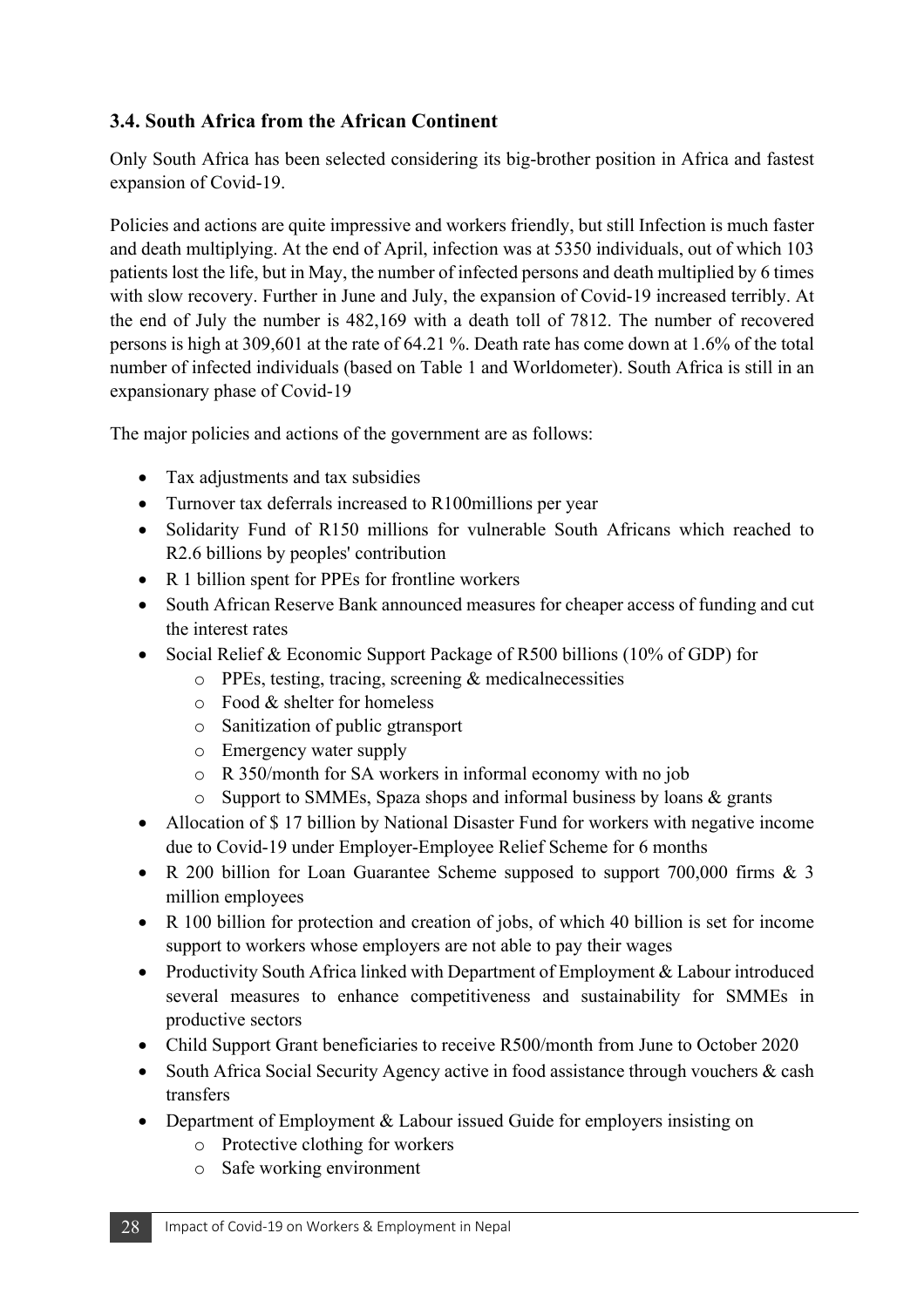- o Special paid leave for workers in quarantine
- o Encouraging sick workers to stay home
- $\circ$  Virtual communication with clients & customers
- NEDLAC as social dialogue institution managed a tripartite agreement for new work arrangements (short time, shifts, working hours, teleworking and sectors-specific issues)
- Intensive communication campaign by government
- Hospitals across 9 Provinces fully prepared for Corona cases and poors
- Preparing for new Social Compact between labour, business, community and government for structural reforms
	- o To reduce cost of doing business
	- o Promote localization & industrialization
	- o Overhaul State owned Enterprises and
	- o Strengthen informal sectors
- Focus on vulnerable workers
	- o Worsening situation in informal economy by loss of job & income
	- o High levels of poverty and significant levels of HIV & TB
	- o Women in unpaid care work
	- o Gender-based violence tripled during lockdown
	- o Migrant women & refugees in harassment & violence
	- o Farm workers
- Congress of South African Trade Unions active in mobilization of trade union organizers to workplaces for protection of vulnerable workers

#### **3.5. Europe & Americas**

#### **Italy**

Italy was the first country in Europe to face Covid-19, same as in 14th century to face black death of bubonic Plague. The number of infected persons reached 205,463 and death of 27967 persons, very high death rate at 13.6%. But Italy was successful in May, June and July to set speed breakers to the fast race of the Pandemic, but death rate is almost the same. However, the rate of recovery has increased significantly from 36.96% in April to 80.78% in July (based on Table1, Table 2 and Worldometer).

A sum up of the policies and actions of Italian Government are as follows:

- Suspension of payment of taxes and mortgages for April and March
- Bonus up to Euro 100 to workers with a gross annual income of Maximum 40,000 who worked in March 2020.
- Tax credit to shop-owners equal to 60% for commercial rent for March
- Employment retention with income support  $(80\%$  of gross salary & full social security contribution) during disruption of production to all sectors except for domestic work
- Wage compensation equal to 80% of hourly wage to those enterprises which are not eligible for retention scheme (a maximum of Euro 600 per month)
- Euro 600 per month support for income loss seasonal workers and self employed ones.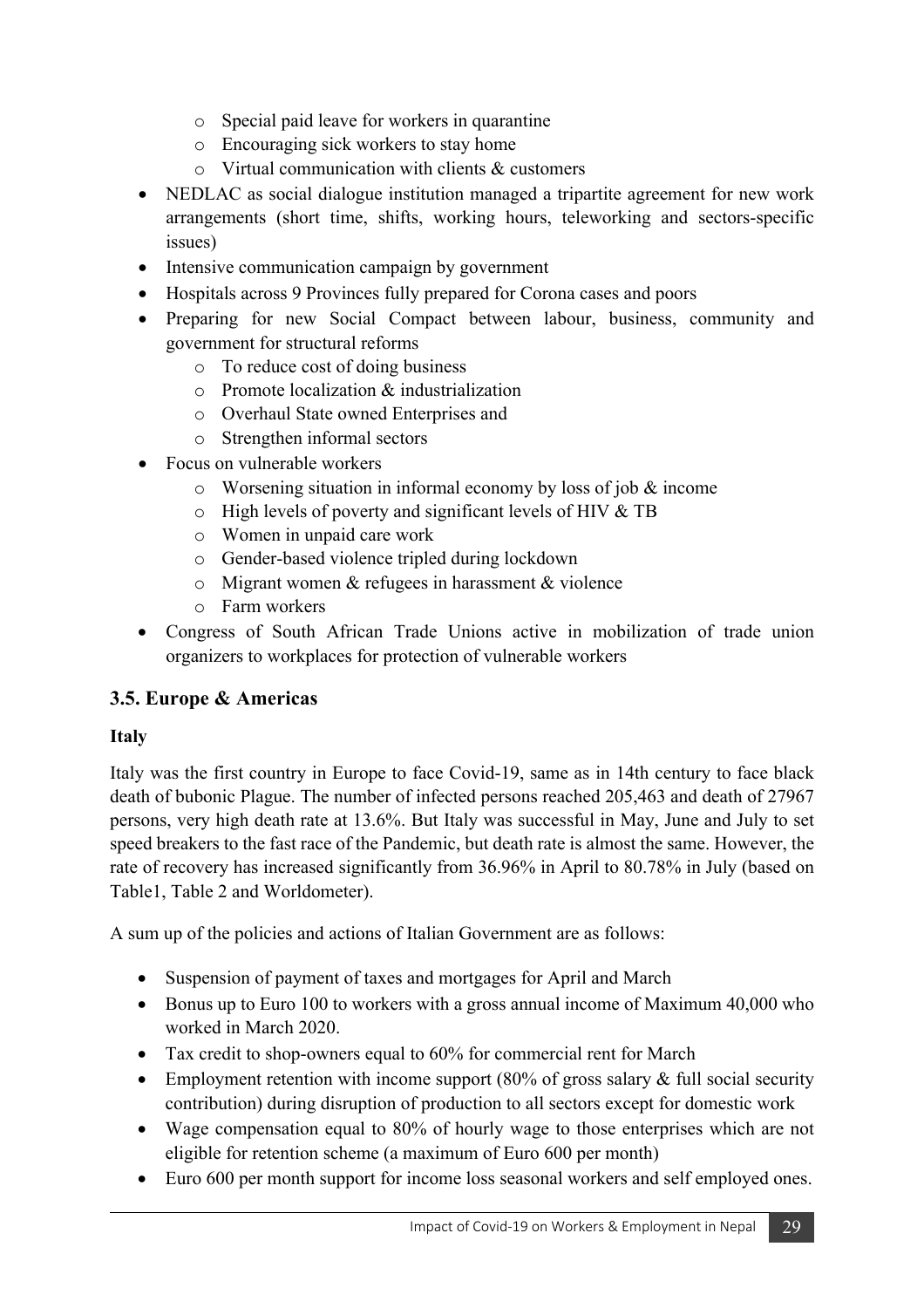- Euro 100 per month additional for workers in essential services.
- Voucher care services (baby sitting) for families who did not have extra paid leave.
- Euro 300 cash transfer by Municipality for those poor who have no pension or income
- Central Guarantee Fund established to support SMEs
- Moratorium on loan repayment in mortgages, leasing and short-term loans
- Volatility adjustment mechanism for insurance companies
- Access to credit for micro enterprises
- National Investment Bank's guarantee to banks in granting credit to companies
- Compensation to shareholders and bond holders for the losses due to bank crisis with advance payment (40% due compensation)
- Work arrangement with simplified teleworking, and simplified tendering procedures in public sector.
- Providing funds to enterprises for the purchase of equipment required to change the work arrangements
- Enhanced OSH measures to be ensured at workplace
- For workplaces, Covid-19 has been classified as an occupational accident
- Subsidies to companies producing medical devices and PPEs
- Subsidies to enterprises to purchase PPEs and tax-breaks for purchasing sanitization equipments
- Dismissal procedures frozen up to end of May 2020 subject to extension if needed
- Agreement signed by tripartite partners to accelerate the transfers of income replacement to workers through short-term work schemes
- Paid leave up to a maximum of 12 days/month (instead of 3 days) for care of disabled/elderly family members
- New recruitment of 20,000 workers in health sector
- Tripartite signing of Protocal for the regulation of measures to combat  $\&$  contain the spread of Covid-19 in workplace on March 14, (Renewed again)
- Relaunch of economy in tripartite consultation

#### **UK**

UK was among the first victims of Europe. The number of infected persons was large at 165,229 and death of 26,097 individuals on April 30 as first quarter was extremely difficult to UK. The spread of Covid-19 became a little slow and near to double in 3-months period 303,181 and death also close to double on July 31. Rate of recovery may have been higher in June and July though data is not available. The death rate was very high at 15.8% in April which remained almost the same at 15.2% at the end of July (based on Table 1, table 2 and Worldometer).

United Kingdom has faced extreme days of history in this pandemic which are not over up to now. Let us look at its policies and actions to deal with the worst situation:

- Central bank reduced bank rate and expanded its holdings of government & corporate bonds by 200 billion Pounds.
- 330 billion pounds (15% of GDP) available for loans & guarantees to businesses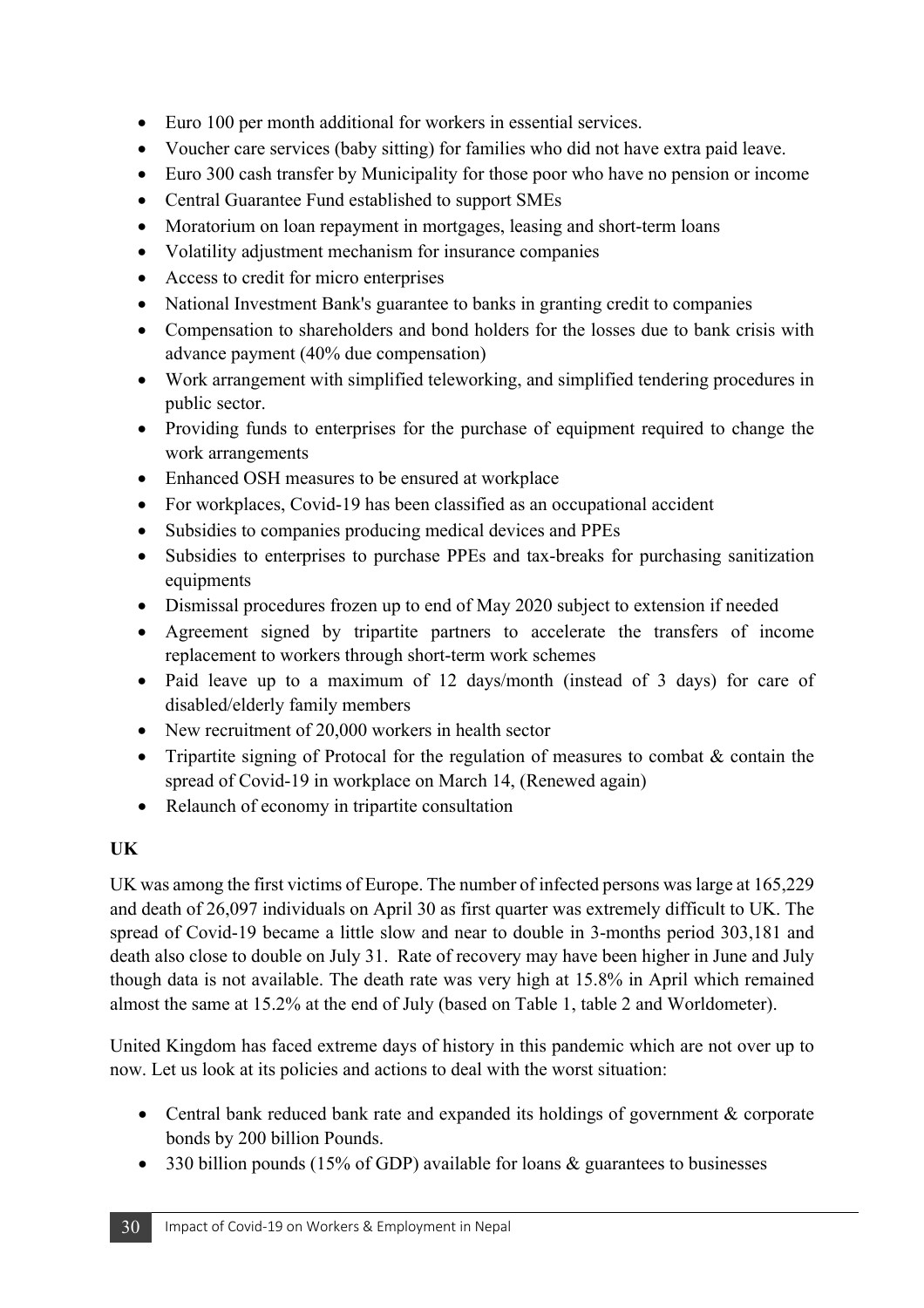- Additional funding of 5 billions for NHS and public services
- Corona Virus Act as a new legislation into effect
- Statutory Sick Pay for individuals
- Self employment income support scheme and self employed individuals also to be covered by social protection
- Under Corona Virus Job Retention Scheme, government commitment to pay 80% of wages to furloughed workers up to 2500 pounds per month until October 2020
- Deferred VAT payments for firms up to June 30
- A 12-months business rates holiday for all retail, hospitality, leisure and nursery businesses
- Grant funding of 10,000 25,000 pounds for small businesses based on their turnover
- Corona virus business interruption loan scheme up to 5 millions to SMEs and 25-50 millions for large businesses based on turnover
- New package of 1.25 billions to firms driving innovation in UK
- Issue of guidance in consultations with social partners & relevant stakeholders in May to Risk Assessment and reopen businesses & ensure safe work
- Access to health care through a 5-Pillar Plan covering swab-testing, sawb-testing for critical key workers, blood-testing for right antibodies & immunity and UK-wide surveillance testing
- Strengthening OSH measures and provision of PPEs
- Prevention of discrimination and exclusion subject to Covid-19
- Joint action of workers' and employers' organization
- Focus of Trade Union Centre of UK on 6 key areas
	- o Decent work & new way of doing business
		- o Sustainable industry
		- o Real safety net
		- o Rebuilding public services
		- o Equality at work
	- o Rebuilding international rules for decent jobs & public services for all

#### **Germany**

Up to April, infection spread was fast in Germany though not as much as in Italy, France or UK. However, Germany could make it very slow through efficient functioning  $\&$  systematic mechanisms, hence infection in total increased by 29 % in the period of 3 months - from 162123 in April to 210112. Death on the other hand is at the rate of 4.38% in an average, however the additional number in June & July is much less compared to other countries in Europe. Recovery rate of Covid-19 patients is very high at 91.5% of total infected persons (based on Table 1, 2 and daily updates of Worldometer)

Let us have a look at policies and activities of the German Government:

- Service guarantee for social services & welfare until the end of 2020-06-17
- Announcement of tax reliefs
- Workers with short-time work benefit allowed to generate additional earnings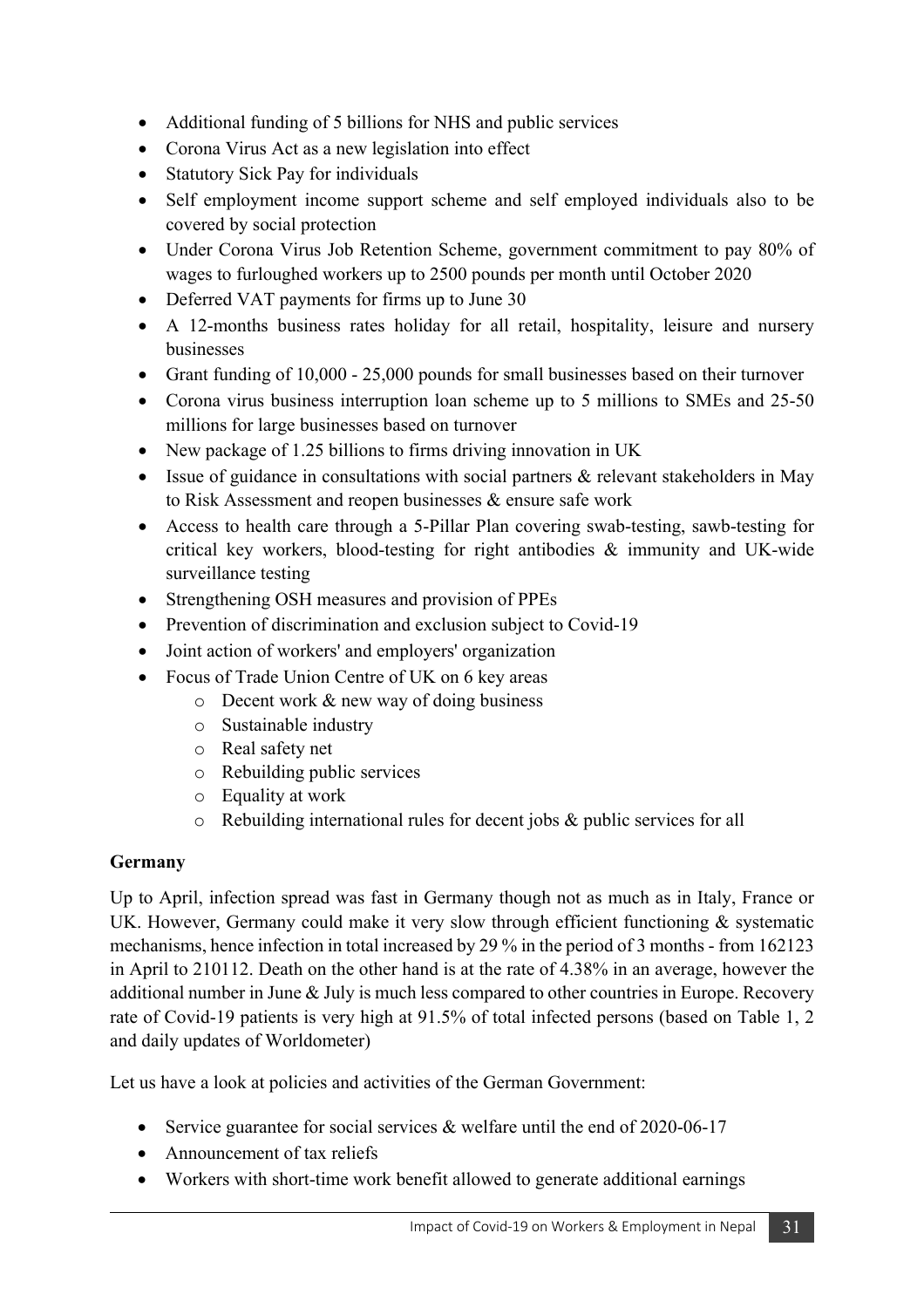- Limit for supplementary earnings to pensioners raised from Euro 6300 to 44,590 per annum
- Period for short-term employment increased from 70 to 115 days to help seasonal workers in agricultural sector and farmers
- A one-time salary premium of up to Euro 1,000 to be paid to employees in geriatric care
- Measures introduced for access to basic income support for job-seekers
- Self-employed workers and small enterprises can receive one-time emergency aid from federal government. Also indemnity for up to 100% of the credit sum for enterprises of all sizes
- Support package for start-ups and artists
- VAT for food served in gastronomy reduced from 19 to 7 % until June 30.
- Access to child supplement for families with low income
- Rental protection between April 1- June 30
- Conditions eased to receive short-time work benefit
- Payment of unemployment benefit extended for 3 months more if it expires between May 1- December 31
- Compensating parent with children up to 12 years who are not able to work due to closures of child care - 67% of the income up to 6 weeks
- Issue of Safety At Work Standard for SARS-CoV-2 to be obeyed at all workplaces
- A Euro 156 billions package endorsed by social partners from supplementary federal budget
- Special collective bargaining agreements between employers' and workers' organizations
- Trade union agreement with employers concerning short-time work, apprentices and working students
- Cabinet approval to Work Councils to use video/telephone conferencing for decisionmaking
- Announcement of a fiscal package of Euro 130 billion for economic recovery with 57 detailed measures
- Future investment package of Euro 50 billions introduced for climate-friendly mobility and R&D as a public health promoting investment including Corona-Vaccine Research
- Support to EU and international community

#### **Brazil**

Brazil once regarded as the most successful nation to deal with poverty and inequality is now in extremely difficult condition. The bad days were running for several years and now Corona virus has aggravated the situation beyond control. In a 3 month period from May 1 to July 31, Corona infection spread by 33 times from 80,246 to 2.6 million and death toll multiplied by 17 times from 5541 to more than 9 million lives. At the end of July, though the death rate is less at 3.5% compared to 6.9% of April and 5.7% of May, the number is quite higher (based on Table 1, Table 2 and Worldometer).

To save lives of the people as the first priority and simultaneously with equal importance to continue economic activities for income and employment as the blood-circulation in economy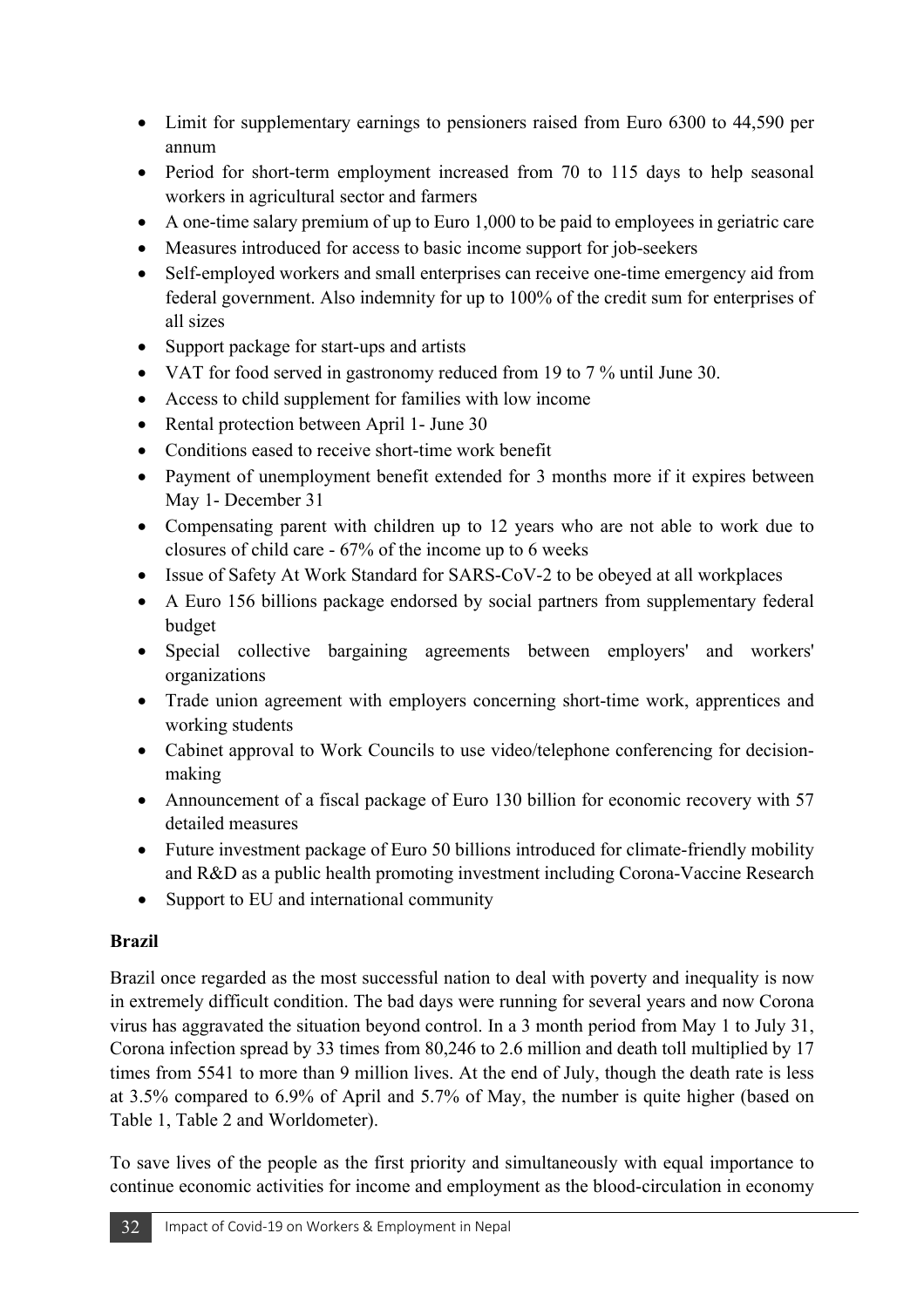is definitely the most difficult responsibility if not impossible. Let us enlist what Brazil has done:

- Amendment of constitution to fight Pandemic
- Issue of general guidance and sector-specific guidelines to combat Covid-19
- Issue of Guidance on OSH and Covid-19
- Zero rate of import tax announced for products necessary to combat Covid-19
- R 7.5 billion credit-line for micro and small enterprises
- Reduction of basic rate of interest by central bank to facilitate access to credit
- Issued emergency provisional measures
- Established Emergency Monthly Grant benefitting 70-100 million Brazillian workers
- Funding electricity bills of low income citizens for 3months
- Allocation of US\$ 500 millions in Bolsa Familia cash transfer programme to cover 1 million people
- Tax reduction for private companies
- US\$ 100 billion allocated for income and employment support programme, stimulus package programme for companies, tax relief measures and health supply purchases
- Presidential Decree covering the possible extension of the duration of collective bargaining agreements for 90 days more
- Ordinance of National Institute of Social Security to simplify the processes for beneficiaries caused by social distancing measures
- Retirees and Pensioners in special attention
- Trade union confederation CUT in active role

#### **United States of America**

With the highest number of widespread infection among 4,653,065 individuals and the highest death toll of more than 155,000 at the end of July, United States of America, in spite of its super-power position, is passing through an odd & most difficult path of the history. Recovery from Covid-19 is also highest as 2,286,492 Covid-19 patients have recovered though it is less than half of the total number of infected persons. The death rate is at 3.34% at present reduced from a higher 5.8 in April and May (based on Table 1, Table 2 and Worldometer).

Recovery of the US economy is at a difficult juncture. The policies and actions undertaken by US Government are as follows:

- Allocation of \$ 5 trillions as federal relief package between March 27 April 24 and then added \$ 484 billion package in late April
- Enacted Corona Virus Aid, Relief & Economic Security Act (CARES Act)
	- o Paycheck Protection Programme(PPP) of 350 billions
	- o Emergency Disaster loan fund of \$ 10 billion
	- o Corona Virus Relief Fund established \$ 150 billions
	- o Main Street Lending Programme with \$ 600 billions
- Lowered Interest rates, established credit streams of \$300 billion and changed lending processes for easier access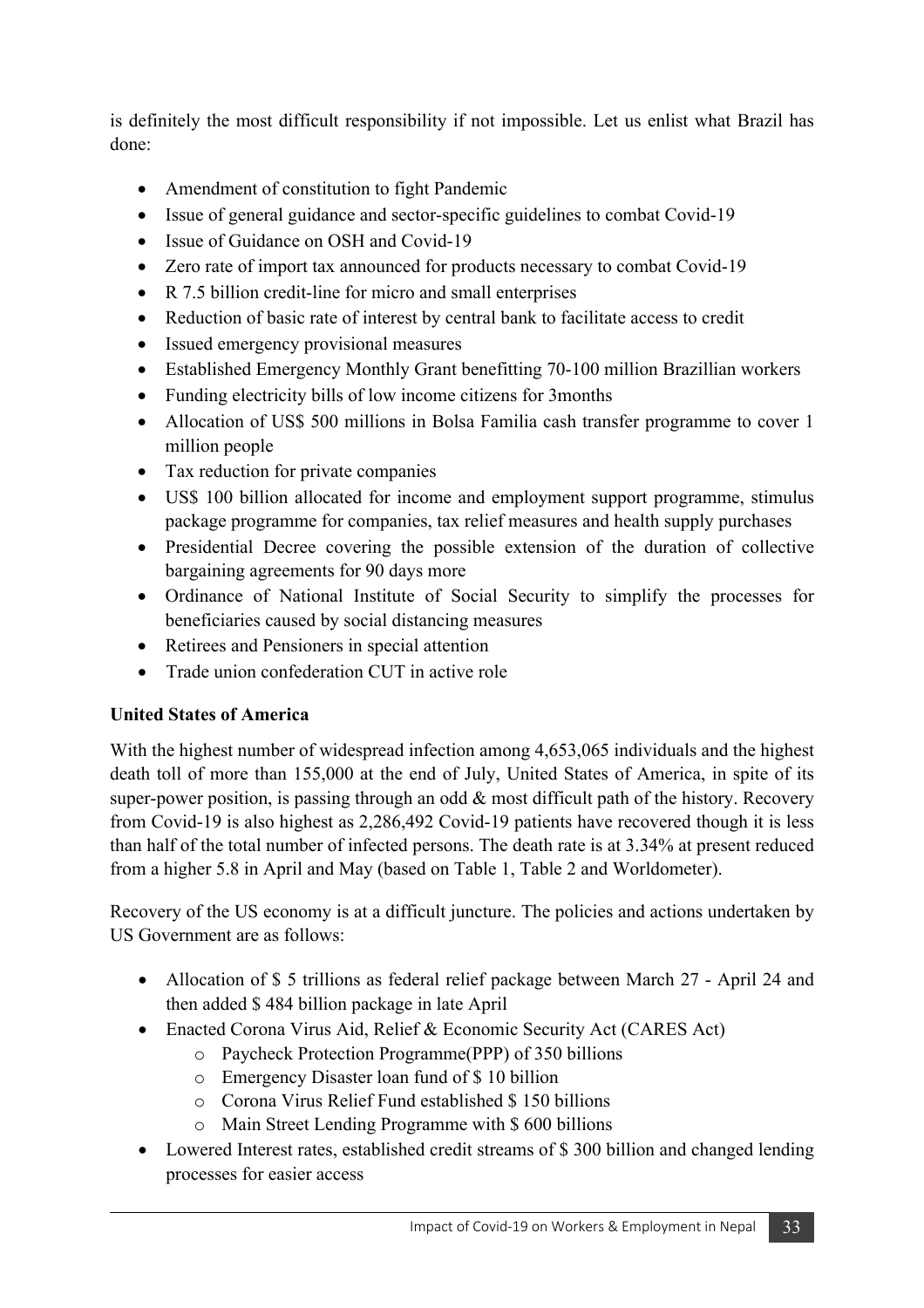- Municipal liquidity facility
- Payroll Support programme for airline industry
- Pandemic unemployment assistance programme
- OSH Administration and US Centre for Disease Control & Prevention issued updated guidance to make workplace safe with various safety measures
- OSHA issued industry specific guidance for construction and food service
- Funds and facilities provided for community-based testing in addition to hospital based system
- Emergency funding for child care
- Availability of telehealth services
- Food-aid programmes, up to May 8, 130 million Americans have received direct cash (A total of \$ 218 billions)
- Allocation for additional \$12 billions for vaccine development research
- Trade union Confederation AFL-CIO in active role and in bipartite and tripartite consultation

#### **3.6. Response of Nepal Government**

Nepal Government contributed NRs. 100 millions to SAARC fund to fight against Covid-19. A high level committee for Prevention and control of Covid-19 led by Deputy Prime Minister - Novel Corona Prevention & Control High Level Coordination Committee was formed by the Cabinet decision of March 1, 2020. An action team led by Chief Secretary of the Government was formed accordingly. The Committee established Corona Virus Infection Prevention, Control & Treatment Fund. The Fund was contributed by people and could collect more than NRs. 2.7 billions within a month. Corona Virus Control & management Centre (CCMC) in Central level and DCCMC in district level are functioning effectively. All 4 Security forces of the country including Nepal Army, Armed Police, Nepal Police and CIB have been fully mobilised along with the health related organs of the government. The self mobilization of local body representatives at grassroots is effective based on federal policy.

Nepal Government has adopted a 6T strategy (Travel Restrictions, Testing, Tracking, Tracing, Treatment, Together) in this regard. Based on the Cabinet decisions, several Directives, Executive Orders, Guidelines and procedures have been issued by the government concerning prevention, testing, treatment, funeral and waste-management. Awareness campaign on Covid-19 was also intensified.

Capacity development of Health care system was started in a fast track initiative. Prevention focus works including the management of PPEs, Masks and sanitizers in numbers & availability and the increase of ventilators and ICU beds were given immediate attention. From zero capacity of testing, the government managed a capacity of 500 testing daily before lockdown and currently the capacity is extended to 5,000 per day. Initially in the first case, swab was sent to Hongkong, but within the first quarter RDT and PCR testing facility made available in all 7 provinces through 22 laboratories.

Only two cases of corona infection positive were witnessed before Lockdown and considering the possibilities, two levels of intervention preparation was planned: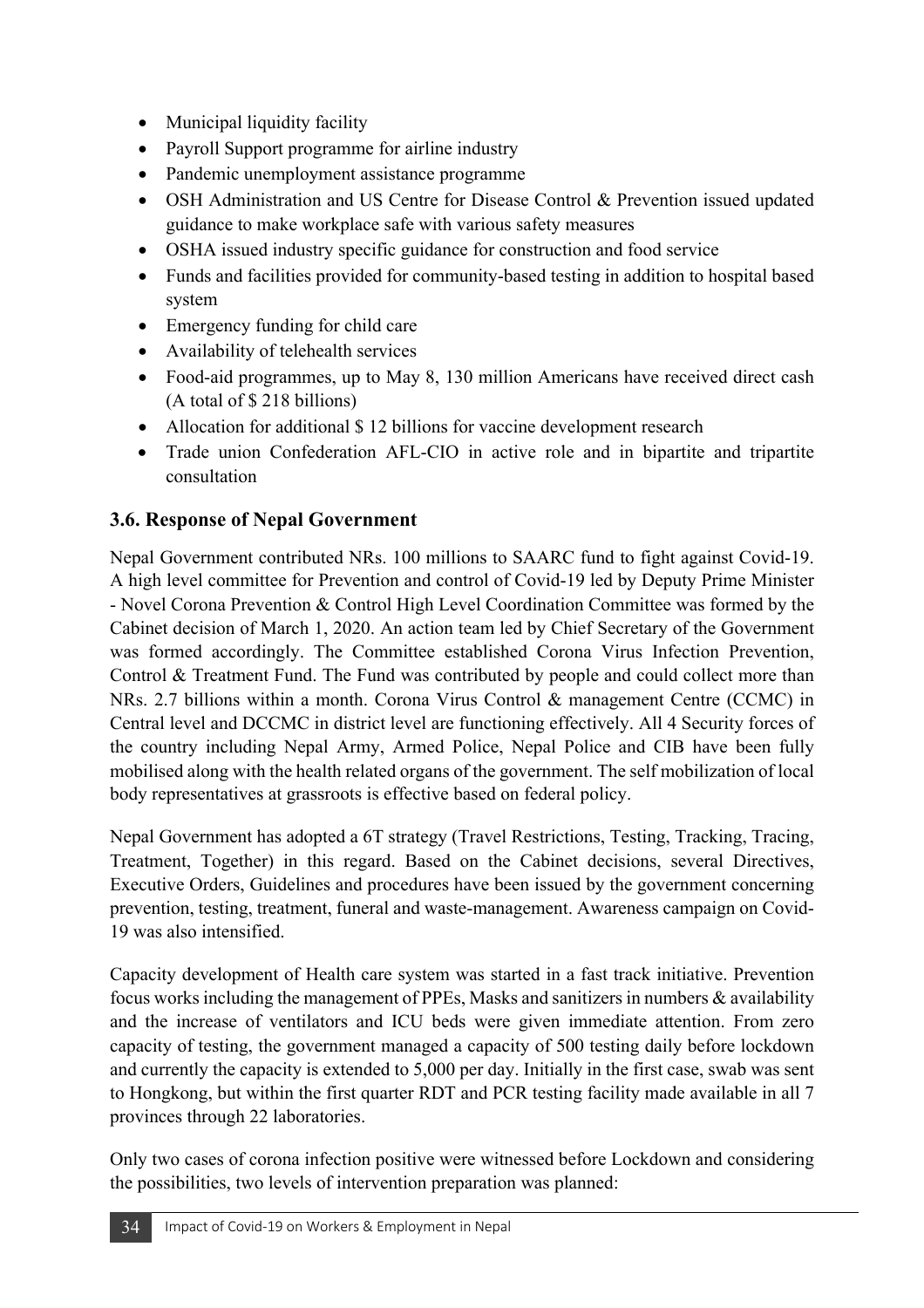First level - Investment in health system

Second level - Effective response to a caseload of 1500 infected persons and 150,000 affected persons

Two call centres for Corona information flow established just before lockdown.

Complete Lockdown from March 24, international border sealed and flights cancelled

Use of Diplomatic Missions to ensure wages & minimum benefits and protection for migrant Nepali workers abroad

Awareness building activities and campaign

25 hubs and satellite hospital network established

Establishments of Quarantines in centre and local level, Corona Special hospitals and Isolation centres/wards in several hospitals

No custom duties for the import of health and medical equipments

Corona Insurance of NRs. 50,000 and 100,000 inrroduced by the government to be carried on by all public and private sector companies. By paying a premium of NRs. 300 or 600, insured person will get the amount immediately if his/her corona test is positive. Health insurance of NRs. 100,000 to cover 600,000 senior citizens without any premium. Free Health Insurance for 52,000 Women Health volunteers & their family members who will be mobilised in fight against Covid-19.

Mobile Insurance Programme to cover 40 % citizens in the country.

Insurance of NRs. 500,000 for every individual health worker by the government without any premium to be paid. Similarly Insurance of NRs. 2.5 millions to medics & staffs directly involved in Covid-19 cases.

Contribution of workers and employers (31% of wages) in social security fund will be done by Government during the period of lockdown. Enterprises to pay wages to workers during Lockdown period for two months, for which they can use welfare fund

Promotion to every enterprise to register in Social Security Fund

Cash Reserve Ratio reduced to 3% and Bank rate to 5% by Nepal Rastra Bank. A fund of NRs. 50 billion by Central Bank of Nepal for loans in 5% rate of interest to cottage & SMEs and for corona-affected tourism sector enterprises to pay wages to workers & employees. Central Bank NRB to establish Re-Financing Fund of NRs.100 billions for large industries.

Rebate of 50% in electricity bill of Manufacturing enterprises

A 50% discunt by Telecom in internet service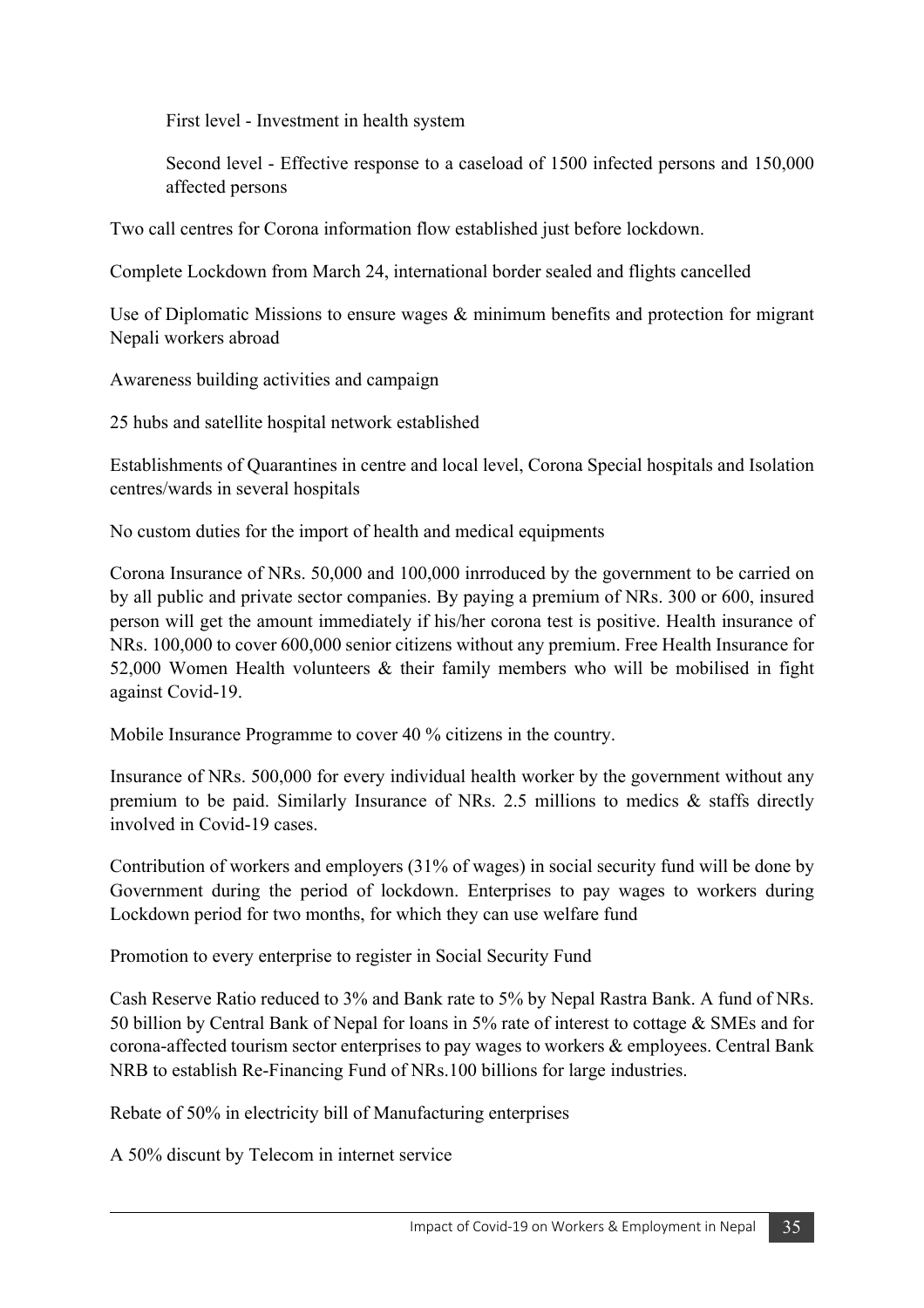No charges to withdraw money from ATM during Lockdown period

'Food for work' Programme in local level in labour-intensive development works providing minimum daily wage basically for informal economy workers who became unemployed. Those who do not join the programme will be given food relief equal to 25% of the wages.

Workers who had permission to go abroad for foreign employment but could not go due to pandemic & lockdown will be given priority in employment opportunities by Local government under Prime Minister Employment Programme. They will be eligible for easy loans if they want to start their own business.

Prime Minister Employment Programme extended in coverage and with more fund to support jobless workers.

Employment Service Centre to be developed as Work Information Bank.

1.3 million children of Below Poverty-line households to get Child Protection Grant.

Considering the financial problems of the country, Nepal has signed a project of \$29 millions for emergency response and health system preparedness on April 7 under WB Group's Covid-19 Fast Track facility. Likewise, Government has signed agreements for \$78.5 millions under Rapid Credit Facility of IMF and \$ 60 millions under Policy Based Lending of ADB. Similarly in July, Government has signed an agreement with World Bank for a road project deal of USD 450 millions to boost post-Covid-19 recovery.

Up to June 3, NRs. 10 billion is invested for setting up quarantine facilities, import of medical equipment, distribution of relief materials and food support. (Federal Government spent NRs. 6.03 bln, Province Governments 1.08 bln and local governments 2.76 bln. (bipad.gov.np).

From Jun 3, Economic activities were partially opened and also mobility of people based on government permission. New work arrangements have been promoted. By 214 chartered flights, Government airlifted 16,672 Nepalis mostly workers from Abroad in difficult conditions to Holding centres and quarantines in Nepal. For those who are ready to pay will be quarantined in Various hotels already arranged for the purpose. Six Holding centres in Kathmandu valley are already established under the management of Nepal Army and Province governments are given responsibility to transfer them safely to their homes from holding centres & quarantines

On June 15, Lockdown eased for more economic activities, but mobility of people from district to district not allowed. Government offices came into operation in two shifts - morning and afternoon.

On June 19, Covid-19 Crisis Management Centre has decided to open up foreign employment based on the proposal of ministry of Labour & Employment after more than 3 months of complete closure.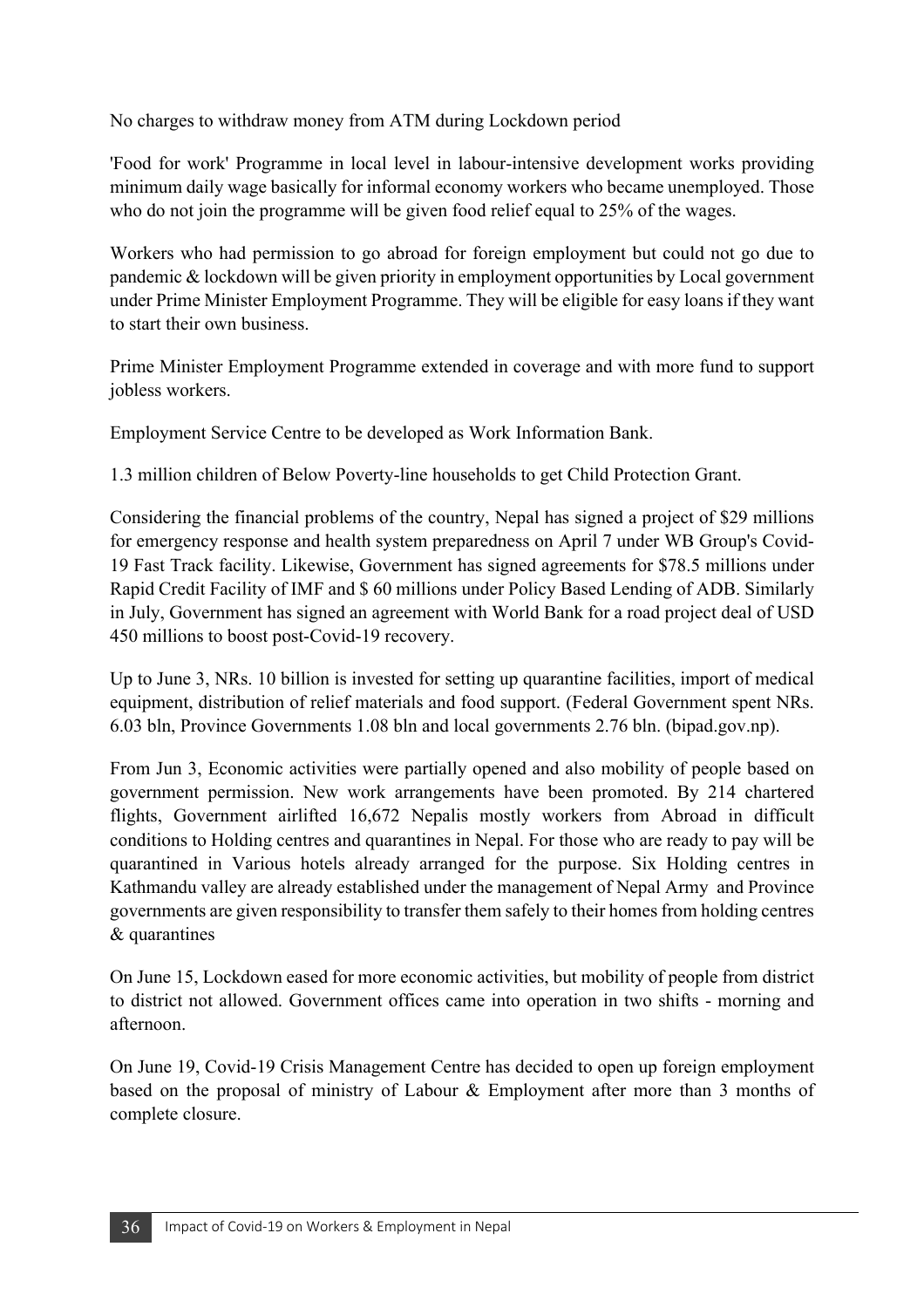On June 29, Nepal government issued the procedure concerning repatriation of Nepali migrant workers by using Foreign Employment Welfare Fund. Previously the workers had to pay themselves for their flight to Nepal.

Within 1st week of July, government has permitted short-route public transport mainly taxies and buses.

On July 17, Nepal Rastra Bank, the central bank of Nepal, made public the Monetary Policy for the fiscal year 2020/21 The monetary policy addressed most of the issues of Business class as demanded by apex bodies of the entrepreneurs. Deferral of repayments of principle & interest up to 1 year and reduced 5% interest rate with easier refinancing facilities has been ensured. 15% of the loans below NRs. 1 billion should be directed to MSMEs by commercial banks in 4year period up to 2024. Altogether there are 418,000 registered cottage & small scale enterprises oprating in the country, which will be benefitted. The interest on refinancing & easier loans will be at the rate of 3-5%. Every branch of Commercial banks should at least provide these loans to 10 firms and national level development banks to 5 firms. Commercial banks should invest at least 10% on energy sector and can also issue energy-bonds.

Under construction tourist standard hotel will get a grace period of 2 years for repayment of loans. Moreover, every loan in tourism sector will be given grace period of 6months for repayment, those effected worst will get 1 year grace period. For recovery of aviation, transport, hotel, restaurant etc. will be given high priority in current capital loans, easier loans and refinancing loans.

The policy has promoted liquidity and reduced interest for different avenues of business ranging from less affected, moderately affected and worst affected sectors. Agriculture has been given high importance by monetary policy also to supplement the policy of national annual budget. Agriculture Development Bank has been given authority to issue Farmer credit card and agricultural bonds. Within forthcoming 3 years, commercial banks have to invest 15%, development banks to 20% and financial companies to 15% of their flow of credit in agriculture. The NRB has expressed commitment through monetary policy to keep inflation within 7% so as to ensure stability in the market & business environment.

On July 21, Nepal government declared the removal of Lockdown of 120 days formally and hence from July 22, Nepal is unlocked

Now Unlocked are:

- Restriction is removed Previously private vehicles were restricted to come into operation - odd number vehicles in odd dates and even number vehicles in even dates, with no date restrictions to those in essential services
- All government offices to work in one shift of 40 hours per week
- Trekking, travels, mountaineering, hotel, restaurant and tourism industry
- Long distance buses and other vehicles
- Admission of students and permission to conduct exams from August 17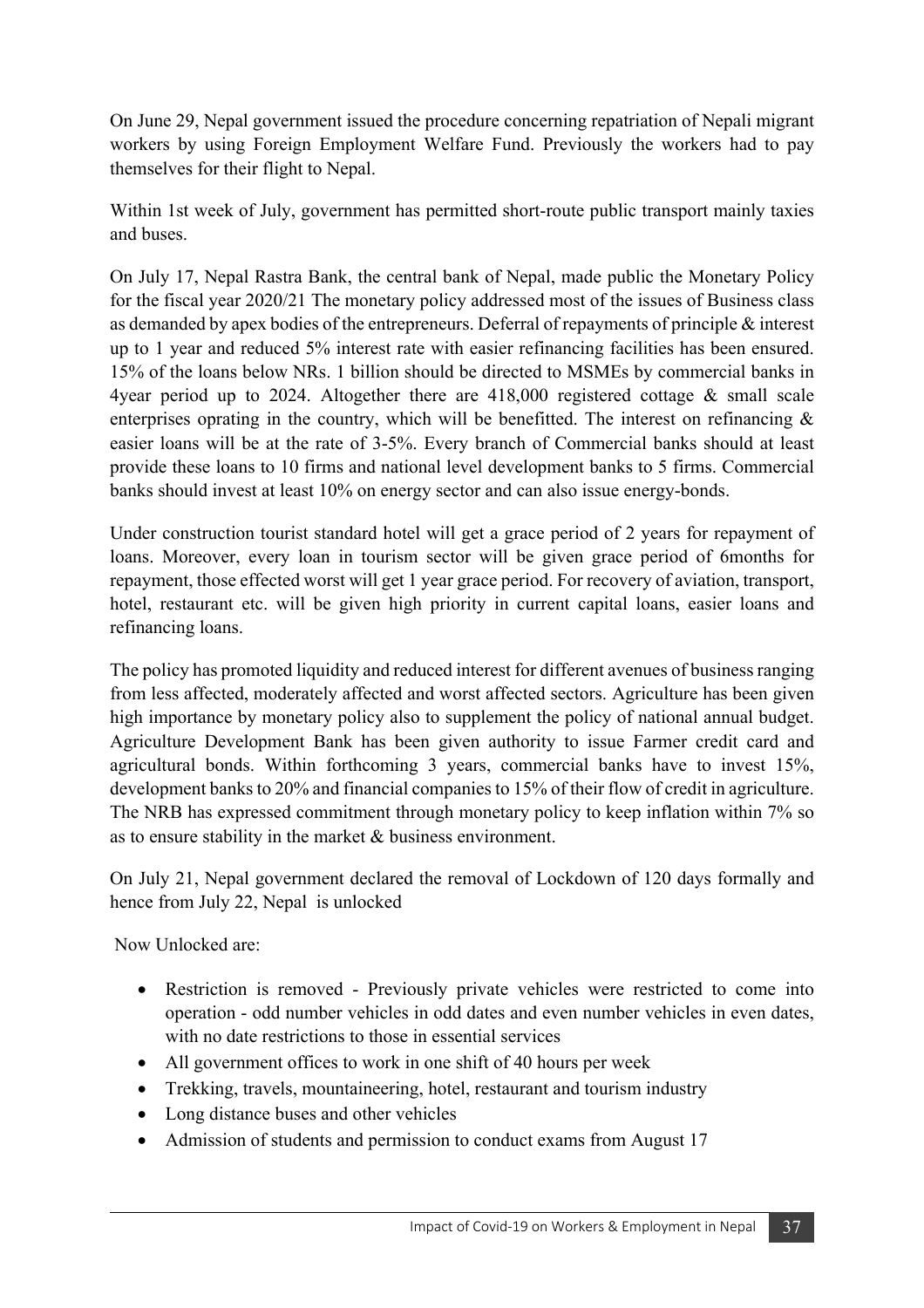- Internal & international flights from August 17
- Trainings for international competitions of sports and preliminary level

Still restricted and locked:

- Schools, colleges, tuition centres, training centres
- Entry from international border excluding the permitted ones
- Cinema Halls, Party venues, Dance-bar, Saloon & hairdresser, Beauty parlours, Spa, Swimming pools, Zim & Health Clubs
- Gatherings and lunch/dinner parties
- Stadiums, Religious & social gathering places, Libraries, Museums, Zoo
- Mass meetings, seminars, Exhibitions, conferences

Judiciary was also in a locked down position and supreme Court had decided that judiciary in a normal way will function after 3 days of unlock-declaration of Government. So it is the time now to open various layers of courts in Nepal.

But social distancing, use of mask & sanitizers and all health standards and directives will be compulsory to be followed. When Lock down was declared on march 24, there were 2 covid-19 patients and when lockdown is removed the number of Covid-19 infected person reached to 17,994, of which 12,417 recovered and 40 persons lost life. The recovery rate has been 69% and death rate at 0.22%.

Limitation of Refinancing credit has been reduced by NRB through the issue of new directives to NRs. 50 million per person from 500 millions per person in order to cover large number of MSMEs. The size of Refinancing Fund has been raised to NRs.200 billions more than the demand of Apex bodies of Business class FNCCI, CNI & Chamber of Commerce. 70 % of the fund will be given to operate to commercial banks and 30% by NRB itself.

Now considering the returnees from outside and job-loss, government has published notice for unemployed workers again to apply for employment of 100 days based on right to work provisioned by the Constitution. The unemployed workers can apply within August 24 in Employment Service Centres via ward offices in every municipality both in urban and rural areas.

For food assistance, people level initiatives have been very important in Nepal. youth clubs, mass organizations, trade unions, religious groups, NGOs and CBOs including local administration have been effective in the beginning to extend helpful hands to informal economy job-losers. The Relief work by the several local groups was scattered and unnoticed in national level, but the contribution is highly significant.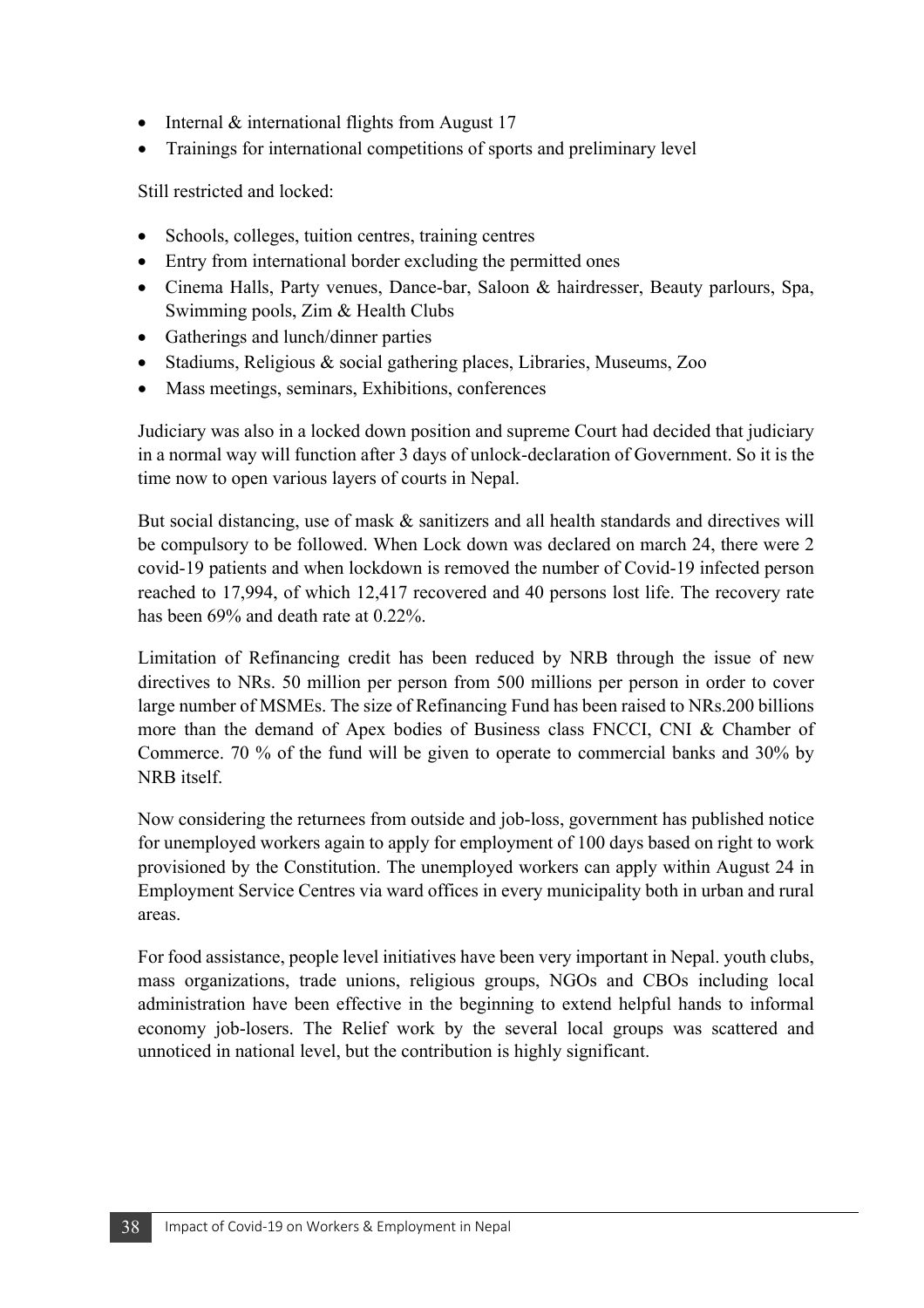## **4. Union Responses in various levels**

From International level, International Trade Union Confederation ITUC and various Global Union Federations have been very active in policy responses and dealing with practical issues. ITUC has already conducted Global Survey to analyse the impacts of Covid-19 on work and workers.

The first survey made public on March 24, 2020 revealed how government are putting top 5 policies in place to respond to economic impact of Covid-19:

- Provision of free health care 50% countries
- Employment protection for workers in self isolation 34% countries
- Tax relief for businesses 31% countries
- Paid sick leave for a period of self-isolation 29% countries
- Bail-out funds for businesses 29% countries

Second Global survey report on April 7 exposed that most of the countries are not providing wage protection and income support for workers. Likewise, Employers in Asia-Pacific and Americas are worse at responding to the needs of the workers.

Third Global survey Report on 28 April based on information of 148 trade unions of 107 countries concluded that there is big global gaps in adequate provision of PPEs and that the social dialogue between and among the tripartite partners is in critical position. Hence the report recommends that recovery plans nationally and internationally must ensure a socially just future.

Latest Global survey made public on June 3 warns that global crisis particularly jobs & income crisis is sweeping across the world as lay-offs and pay-offs are being heavier and heavier.

ITUC through its statement on global response to Covid-19 and statement to address G-20 has tried to sensitise the largest economies of the world. ITUC letter to G-20 includes the following as issues of prime concern:

- Workplace protection for frontline workers
- Paid sick leave
- Wage/income protection
- Managed reduction of hours with government support to maximise income security
- Mortgage, rent & loan reliefs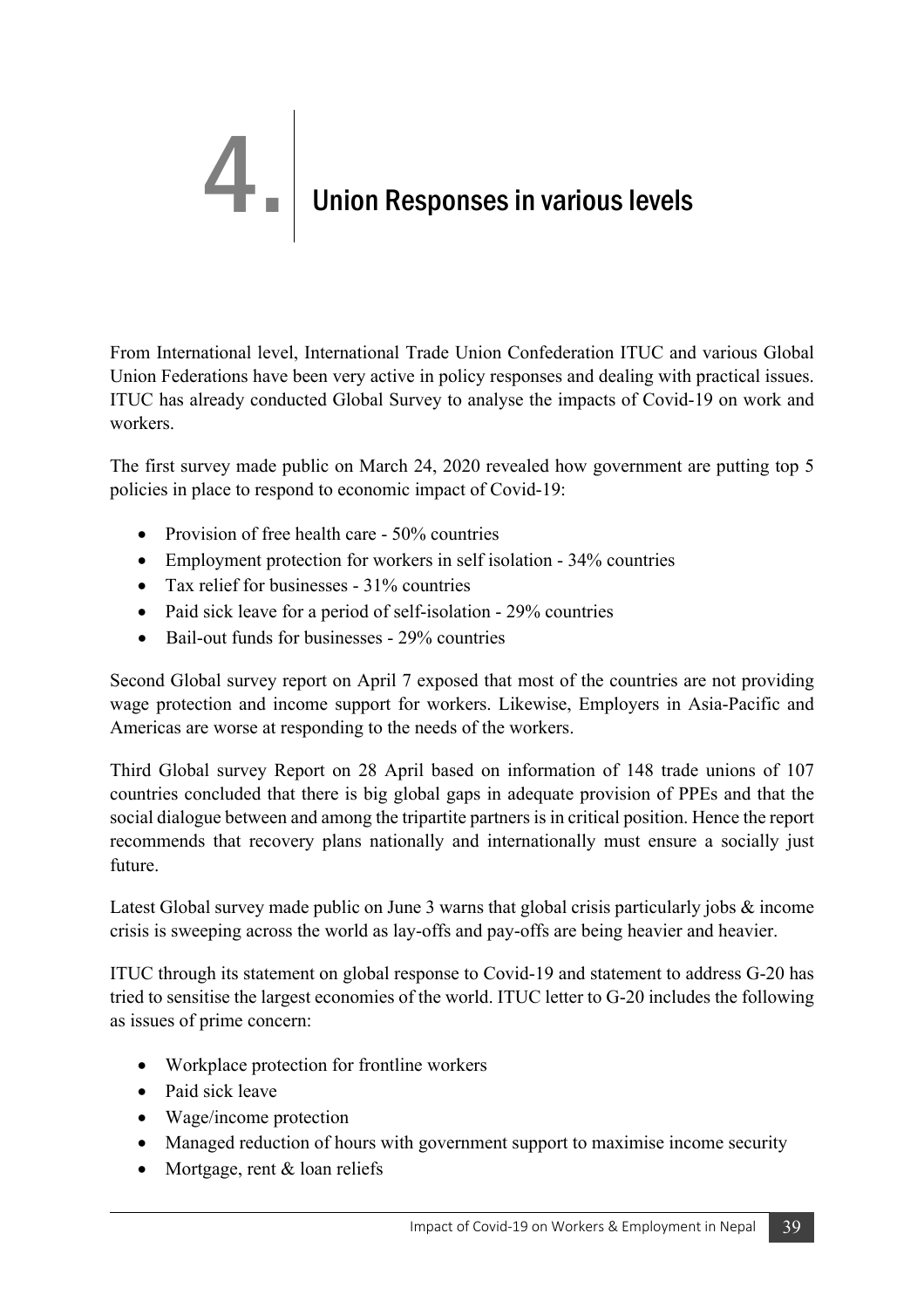- Universal Social Protection & free access to health care
- Child care support to frontline workers in health care, supermarkets, pharmacies and vital service areas

In addition, ITUC has also paid high attention to sensitize towards gender-based violence and domestic violence (ITUC Websites).

Trade Union Advisory Committee to OECD countries has also reinforced the need to focus on lives, jobs and incomes of working families. (AFL-CIO website)

Trade Union response in Nepal to the abnormal situation in labour market and economy is from two sides -

- Joint Trade Union Coordination Centre, the common platform of national trade union confederations
- Individual national centres namely GEFONT, NTUC, ANTUF & CoNEP and their sectoral affiliates

Trade unions have been active in three major areas

- Consultation and interaction with government through Ministry of labour & Employment on policy issues
- Monitoring the relief activities in local level
- Relief distribution to their member workers to some extent on their own

However, the trade union activities in Nepal against Covid-19 and for reliefs & protection to workers are much limited and less effective.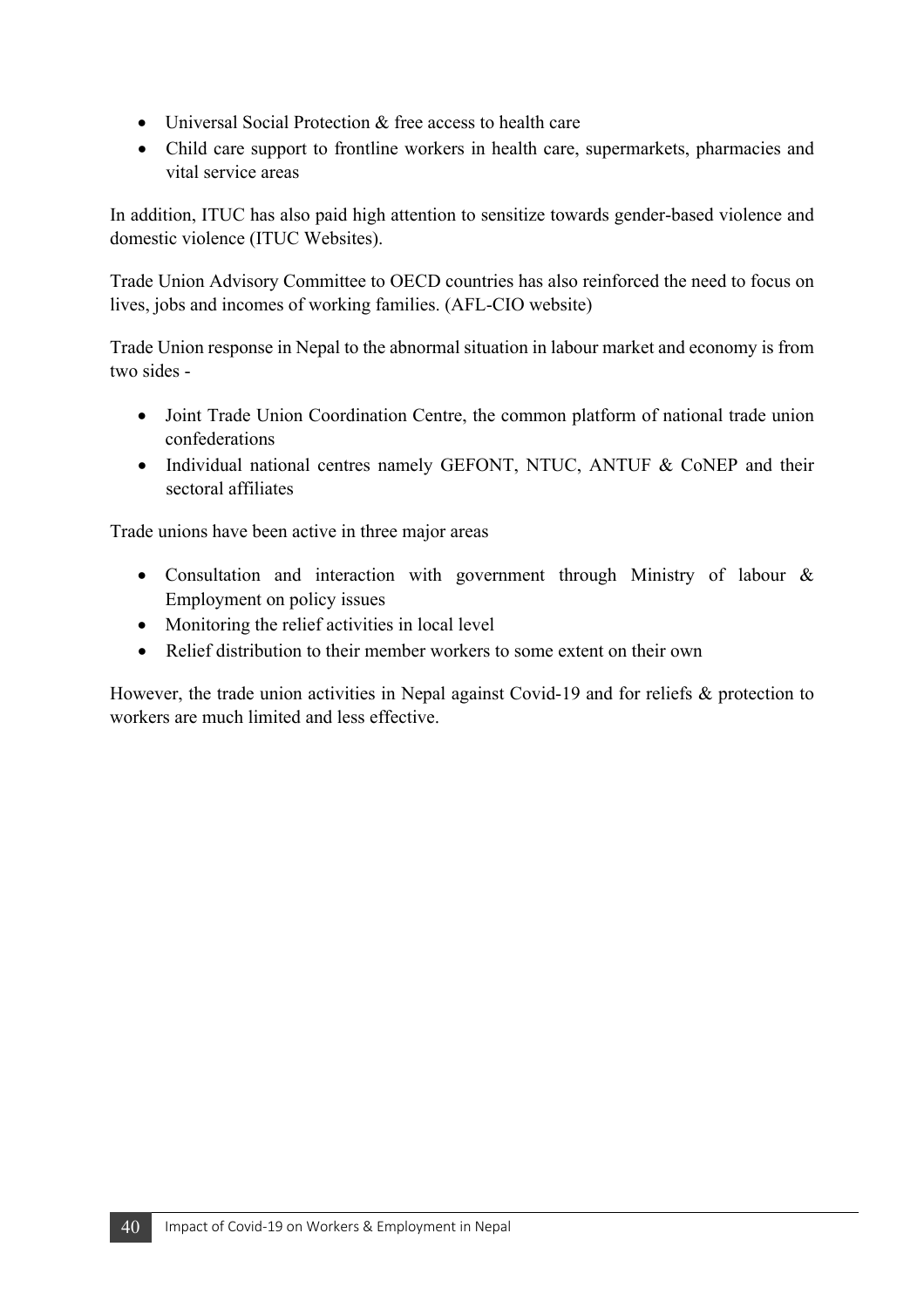### 5. Work and Job-loss: Sectoral situation after Lockdown in Nepal

Looking at the loss of work, jobs, and employment in a sectoral frame is extremely important for immediate and future strategies and actions, because the problems and situation vary in a wide range from one sector to another. The jobs likely to be disrupted and undergoing disruptions as estimated by ILO during the two months of Lockdown (ILO, Briefing Note, 2020) are as follows:

| <b>Major Sectors</b>                               | <b>Disrupted Jobs</b> |
|----------------------------------------------------|-----------------------|
| 1. Wholesale $\&$ Retail trade                     | 780,000               |
| 2. Manufacturing                                   | 446,000               |
| 3. Construction                                    | 404,000               |
| 4. Transport                                       | 211,000               |
| 5. Accommodation & Food services                   | 62,000                |
| 6. Real Estate, Administrative $\&$ other services | 83,000                |

|  |  | Box 4 : Jobs-disruption in major non-agricultural Sectors |  |
|--|--|-----------------------------------------------------------|--|
|  |  |                                                           |  |

Central Bureau of Statistics has analysed that hotel restaurant, wholesale & retail trade, construction, and transportation will show a negative growth in current Fiscal year ( Business Age, 24 May).

Tourism sector alone as a source of various services covers nearly 573,000 workers - 8% of total volume of employment - as revealed by National Labour Force Survey 2017/18. As the year 2020 was declared as Nepal visit Year, the investment and employment had gone up high at the end of 2019, and must have provided jobs to more than 800,000. Almost 75% of the tourism sector employment falls within the category of informal jobs, which is indicative of the job loss of 600,000 people. Out of remaining 200,000, too, majority may be suffering these days under lay-offs. In April, Hotel Association of Nepal has declared to provide 12% of salaries to the hotel workers, it shows the sufferings of even permanent workers in tourist standard hotel industry. Our Tourism Industry is based on travel business mainly through national/international airline services and long distance road transport, but the picture shows that the travel business across the world in 3 months of March-to-May has declined by more than90% compared to the same period of 2019 (Business Age, 24 May).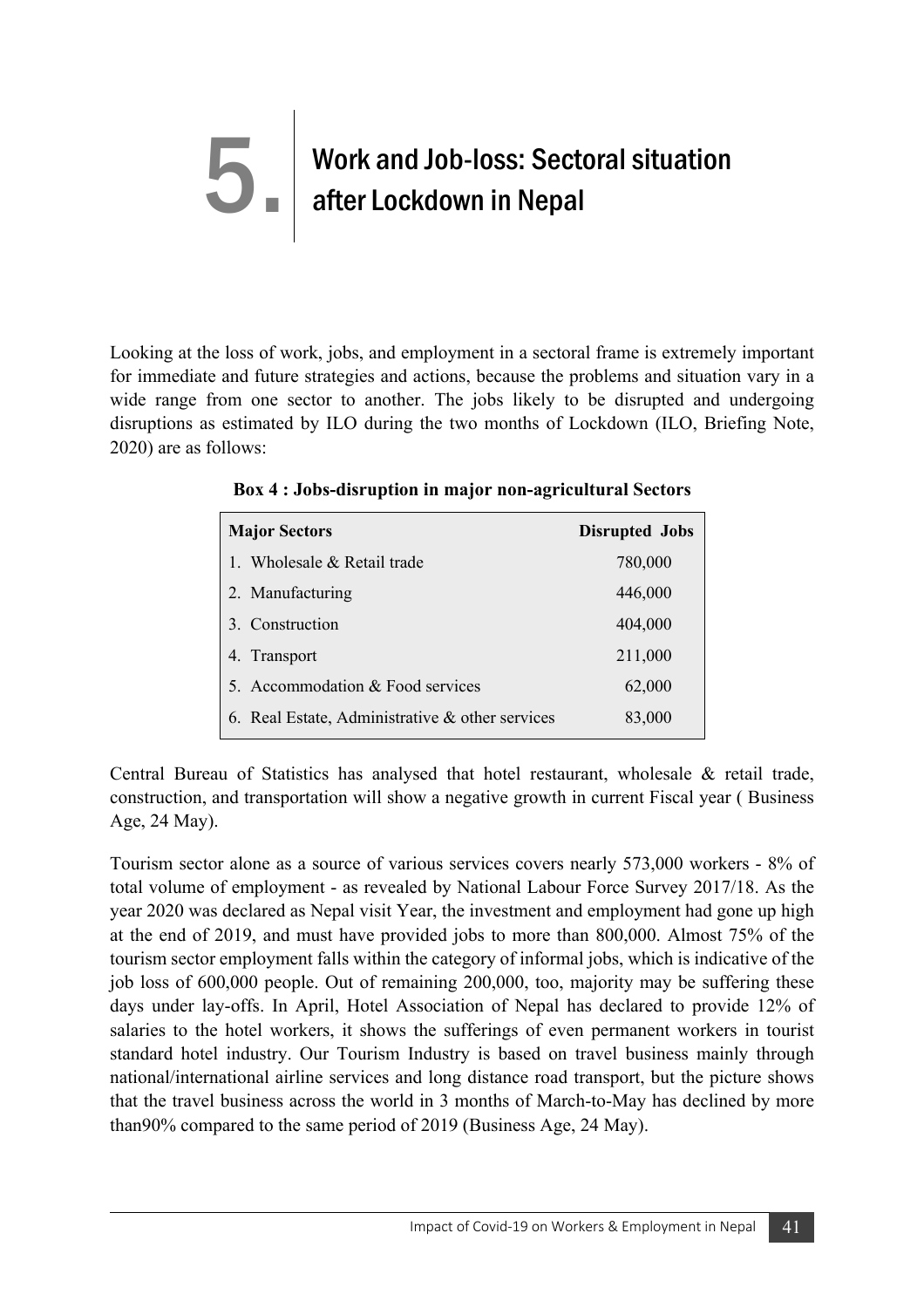Restriction to the movement of people have caused sharp downward shift to the demand for various goods and services except the necessaries of life. Hence fall down of economic activities and the supply or flow of goods and services is inevitable outcome. Thus Health Emergency of Covid-19 has generated overall supply problems because of abrupt halts & semihalts in economic activities of production and transportation. Due to the unexpected supply problem, demand is compelled to go down. The situation is further aggravated by job-loss and income loss of large numbers.

Further focussing attention through the looking-glass of vulnerability, the broader picture is of 5.7 millions or 81% of the total workers earning their livelihood in informal jobs (ILO, Briefing Note, 2020). A total of 1.4 millions are home-based workers. It is a fact that majority of workers in most of the sectors are informal ones and they do not have any safety nets during the crisis like Covid-19.

Findings of the Key Informant Survey of trade unionists in various sectors of employment are summarised below:

#### **5.1. Construction Sector**

Number of Regular workers in construction sector is estimated to be below 1 million, where actual number in a regular payroll is more or less 300,000. In 2018, the number of construction workers was estimated to be 975,000 (Asia Foundation Report, 2020). If we add 17000 real estate workers, the number goes up near to 1 million. There are seasonal workers from agriculture and urban poor slum dwellers who join work wherever and whenever possible in construction, the number can be estimated to nearly 500,000. However after local election and implementation of federalism, the resources and elected representatives have been focussed on infrastructural work of building social and economic overheads in addition to the investment of federal government. Definitely it has pushed up the number in various sub-sectors of construction sector. To the maximum, it can be estimated in number at 1.8 millions. Within the number, of course, nearly 15% are Indian workers, some working whole year and some seasonal. This larger workforce in construction sector, the second largest after agricultural workforce, is badly affected during lockdown period.

Jammed-wheels of transportation and closed international borders paralysed the supply chain of raw materials for construction works. Construction sector is to a large extent dependent on labour hiring chains based on large number of labour sub-contractors. The chain was broken abruptly by the lockdown. Similarly, rainy season is very close, during the months of monsoon - June, July and mid-August, construction work normally becomes less in Nepal, then there will be festivals Tihar and Dashain. Hence even if pandemic is over, the big number of workers in construction sector including job-losers will not get job until late October.

From the viewpoint of the nature of workplace, there are five categories of workers working in this sector:

- a. Mega construction project Workers
- b. House and Building Workers under contractors
- c. Self Employed individual workers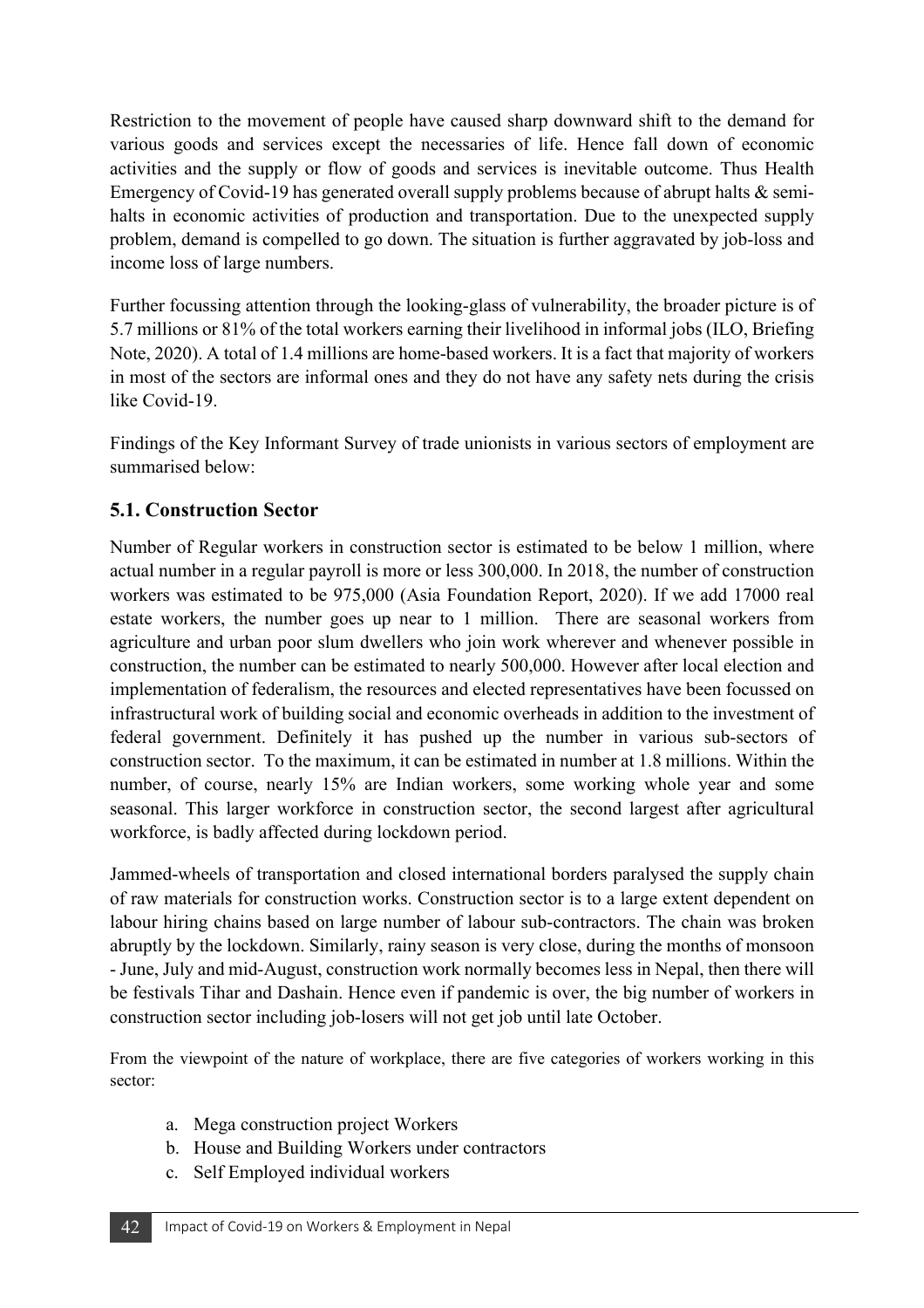- d. Brick kiln workers
- e. Sand collector & Stone quarrying workers

Mega Projects, almost 80% in the initial phase of Lockdown were closed and workers were left on their own, though government had assured that no one should move elsewhere & would get the relief & food assistance. But within two weeks, they could not believe that they would get wages and food relief to meet their need. Workers started to move towards their home in nearby or far away districts. After a month when big projects started to operate based on government decision, shortage of workers created hurdles in operation.

In brick kiln sector, the work itself is seasonal from beginning of November to end of May, so they immediately started for their homes. Most of the Indian workers from Brick kiln crossed the border anyhow.

#### Workers Situation;

- Permanent workers though much limited in number were paid basic salary for the month of Chaitra (mid-March to mid-April) and are getting wages and benefits accordingly after operation of the project.
- More than 60 % construction workers have returned their home after lockdown. Among the returnees, overwhelming majority nearly 85% is of Daily wages workers. The home returnees are engaged in agricultural and other traditional works in their local areas in an underemployed position. Many of them are idle.
- Federation of Contractors Association of Nepal (FCAN) has rescued a total of 4,856 workers from worksites who were in difficult condition after work-closure and were sent back to their home, small proportion is of Indian migrant workers of seasonal character.
- Only few workers received food assistance or relief material from local authority.
- Central Union of Painters, Plumbers, Electricity & Building Workers of Nepal (CUPPEC) and other construction sector unions distributed some food items to the needy Members in some places.

No cases of Covid-19 infection have been in the notice of trade unions in Construction Sectors. No notably difficult maternity cases have been witnessed during the lockdown period. Enterprises and projects in operation have provided basic PPE's, but not any sanitizing materials. In spite of the instruction of the government to enroll in Social Security Fund, Contractors/employers have not taken any initiative. Attitude of contractors and employers is not sympathetic to workers, but they are focused on bargaining with government for different facilities and trying to minimize cash-in-hand of workers in the name of Covid-19. No sense of Corporate social responsibility is shown by them except some contribution to the Corona Prevention & Control Fund of the government.

We can mention major Problems as pointed out below:

• Uncertainty of future job and livelihood to the overwhelming majority of more than 500,000 workers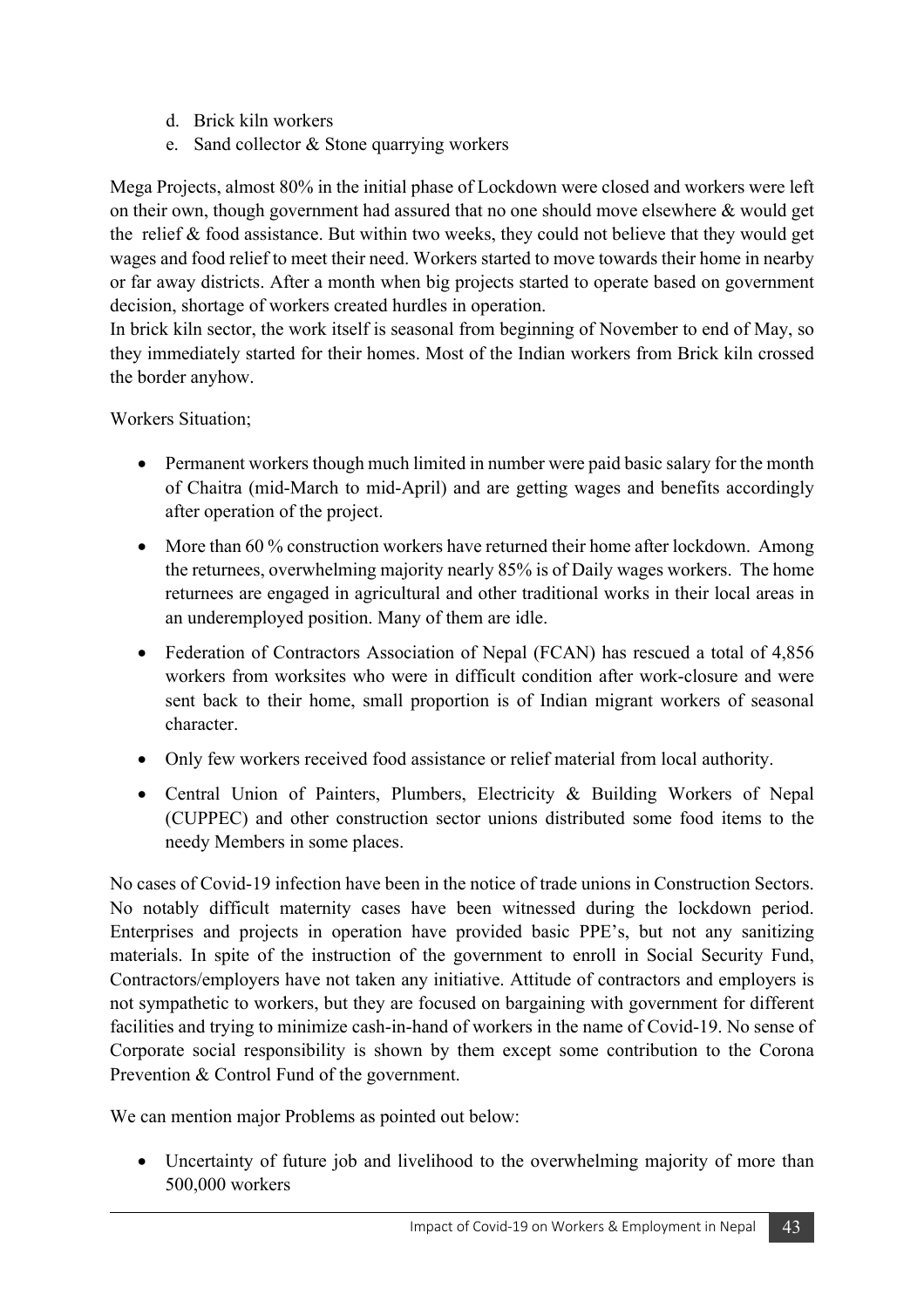- Problem of survival both at work and at back-home
- Informal nature of Job, scattered workers and scattered work place, so relief work from union side is quite difficult in lockdown period. Membership renewal has sharply declined
- Non implementation of Government decisions by the contractors who have started works in their worksites
- Even currently engaged workers are under Declined incomes because of no overtime and other benefits as work is in contraction
- Employers' attitude towards union is not supportive compared to pre-Covid-19 periods.

Union Activities:

- Regular lobbying with the employer to implement government decision properly
- Pressurising to prevent job-loss as employers try to push out the union members in the name of Covid-19 crisis.
- Lobbying to provide relief materials and food assistance to the needy Union Members and workers.
- Efforts for maintaining membership and Regular counselling and awareness on adverse effects of Covid-19 to the union members.
- Consultation with regional and international trade union bodies of construction sector like Building & Wood Workers International (BWI) for cooperation in South Asian, Regional and international level.

As observed while discussing with key informants of construction sector, the revival of construction sector will depend on following factors:

- Control of Corona Pandemic not only in Nepal, but also in India
- Easier export and import conditions for sufficient supply of materials
- Functioning of supply chain of necessary raw materials
- Fast track procurements and payment system from government side
- Flow of confidence among workers to return to work through FCAN and government efforts
- More investment by government in infrastructure and construction considering it as the most vital labour intensive sector

#### **5.2. Manufacturing sector**

Based on record of Department of Labour and Occupational Health and Safety, total number of workers working in Manufacturing sector is 336,386. Workers in pay-roll may be slightly higher than 1/3rd of the total. If all forms of labour used by manufacturing sector including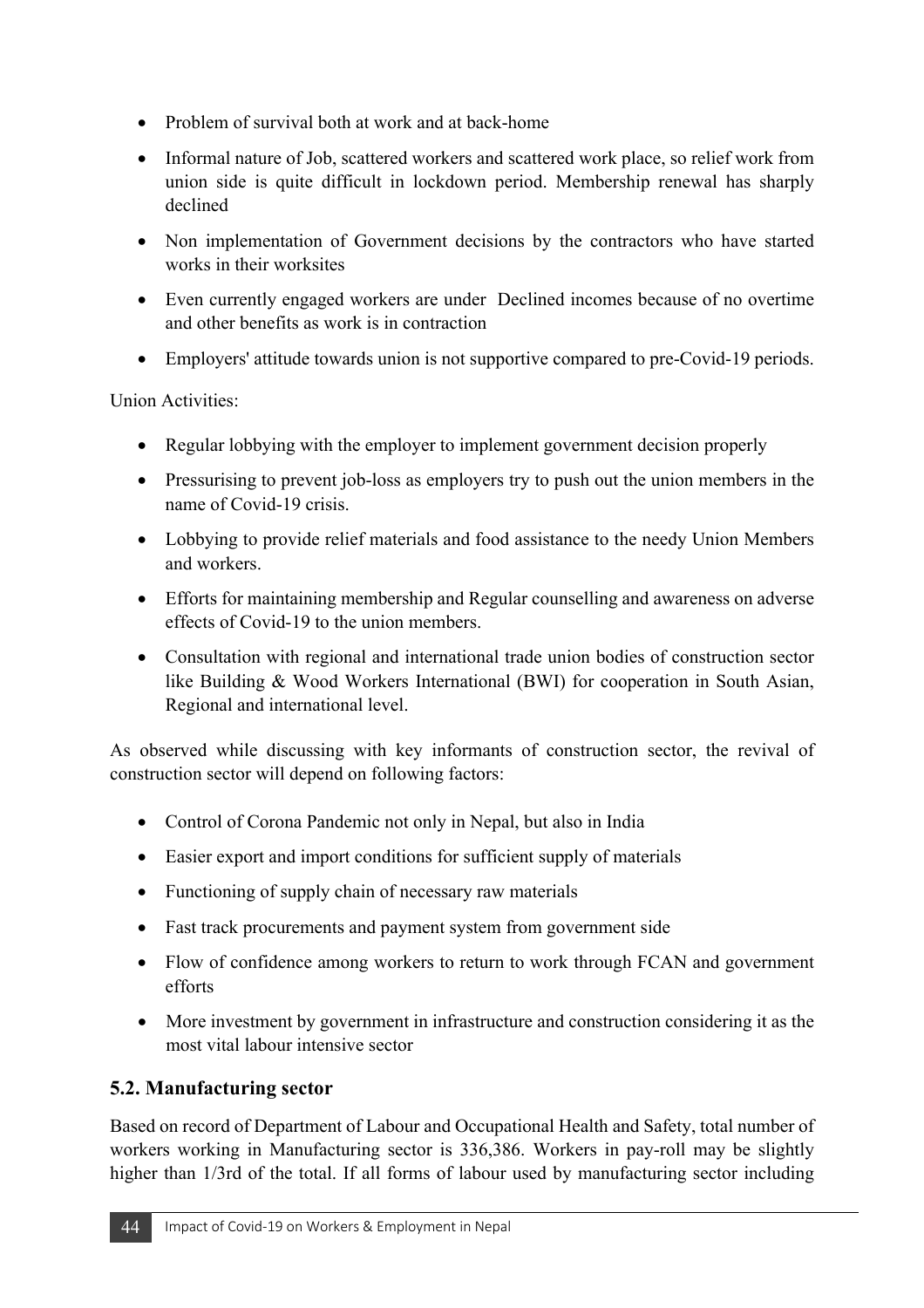permanent employees added together will give us a figure slightly higher than 1 million workers - 1,072,000 (NLFS, 2017/18) . As an estimated 69 % enterprises were fully closed and 13% partially in operation, only 18% were found in full fledged operation in April and May, however, the number of enterprises in partial operation is increased during June.

As informed by the union leaders, 42 % of total workers in pay-roll in manufacturing sector have been paid basic salary in Month of Chaitra (from last week of March to 3rd week of April), whereas 58 % have not been paid any salary. Employers are trying to reduce the number of workers without any consultation with unions. In manufacturing, the formal sector workers do not see any new area of work where work and employment can flourish in these days of crisis.

The situation differs from one subsector to another if we look into the list of subsectors in manufacturing. Disturbances in the Supply of raw materials, of which India and china are the sources to the largest extent, has also caused differences in situation among various subsectors. Demand though disrupted in every segment of commodities has gone down in an average due to wait-and-see of consumers and producers (Reanda Biz Serve, 2020). Purchases are delayed by consumers in wait and see approach and hence sales in the market are discouraging. Similarly Investment is delayed/postponed by producers/investors by considering the consumer delays and hence production is in a down-volume causing a down-size in the use of labour.

Anyway, Food and beverage is running anyhow though initial weeks witnessed total halt. Metal products, non-metal & plastic-rubber products as well as Textiles, Pashmina, garments and woolen carpet production are opened but working less than their 20 % of the capacity. Firms of Electronics, furniture and leather products are running somehow in the hope of days of recovery.

But after the early two weeks of lockdown, working people started to feel more uncertainty day by day. Most of them in search of option came to the single option of going back home to their villages. An estimated 30 % of the workers of manufacturing sector from the pay-roll returned their home, more than 100,000 in number. The workers who managed to remain here, could not get any assistance from their employers and since they were from the formal sector, local bodies also ignored them as they were trying to address informal sector workers and easily identifiable urban poor.

Unions have not noticed any single case of Covid-19 infection among the workers of manufacturing sector. Among the fully or partially operating enterprises, 3/4th have made available the minimum items like soap, sanitiser, masks and gloves for workers at work-place.

Registration in Social Security Fund as instructed by the Government is not considered seriously by the employers/managers of manufacturing sector. The total number of registered enterprises is increased from other sectors - hotel industry and financial sectors. Latest survey of GEFONT with a coverage of 323 enterprises consisting of Manufacturing Industries, hotels, construction companies, Private Schools, Textile & garments and health providers, 49% are enrolled in Social security Fund. Out of this, 21 % enterprises have registered their workers as well, but only 10 % enterprises have maintained regularity in depositing the contribution. Productive manufacturing sector is less responsive and very few enterprises have joined SSF after government instruction. Attitude of the employers is more discouraging instead of being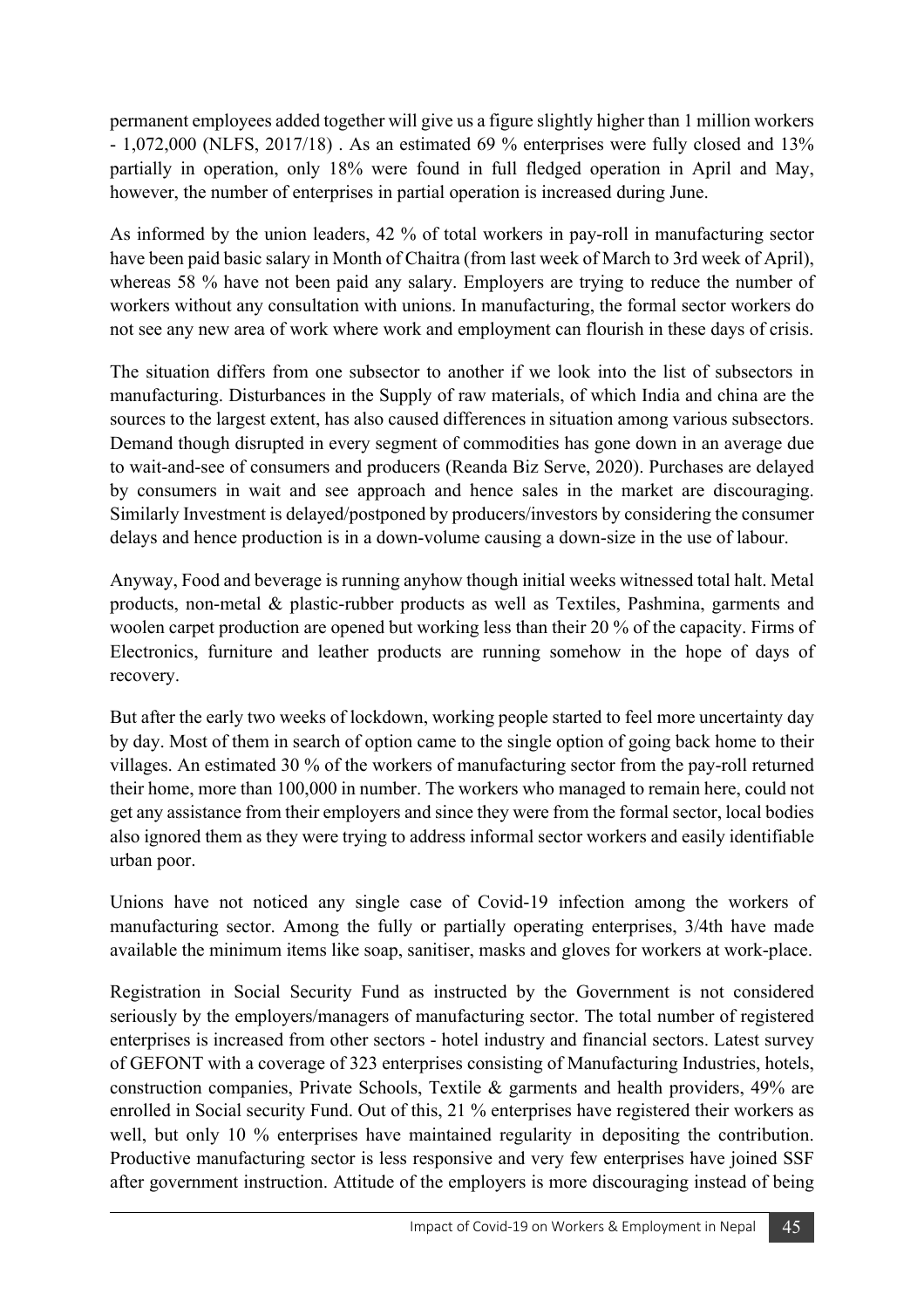sympathetic to the workers after the announcement of lockdown on March 22. As unions have felt, the management is focussing attention towards what benefits they can obtain from the government and banking system, but not being kind to their workers & families. No corporate social responsibility contribution has been noticed by the unions in this crisis period, though they have individually and institutionally donated some funds in Corona control & prevention Fund of the government.

No maternity case has been in the notice of the unions during the lockdown period. No industrial accident has been witnessed.

Major Problems being faced by the workers:

- Even for the currently employed workers, there is Problem of transportation to go to the work place during lockdown and afterwards.
- Problem of survival to those who are not getting any wages particularly to those who have not returned back-home
- Decreased income because of no overtime and other benefits even if the work is going on.
- Freezing Collective Bargaining Agreements silently and unions being ignored as the number of workers has declined
- Weakening bargaining power caused by under capacity utilization of enterprises based on low demand of products in majority cases.
- Declining union membership and dues collection

Future Plans of the Unions:

- Regular lobbying to the employer to implement government decision properly.
- Lobbying and pressuring to protect existing jobs as employers are trying to downsize the number silently/informally in the name of Covid-19 Crisis.
- Lobbying to provide relief material and food assistance to the needy Union Members and workers in local level and in cooperation with supportive organizations of national and local levels
- Mobilization of committees to maintain membership position and regular counselling regarding adverse effects of Covid-19 to the union members.
- Policy intervening efforts through JTUCC and national centres in national and province level
- Continuous interaction with employers organizations to protect the employment of workers

Manufacturing sector which is dominant in private sector and policy influence to the state has definitely a crucial role to play for revival of the economy and generation/retention of employment. The companies producing essential goods & services are facing fewer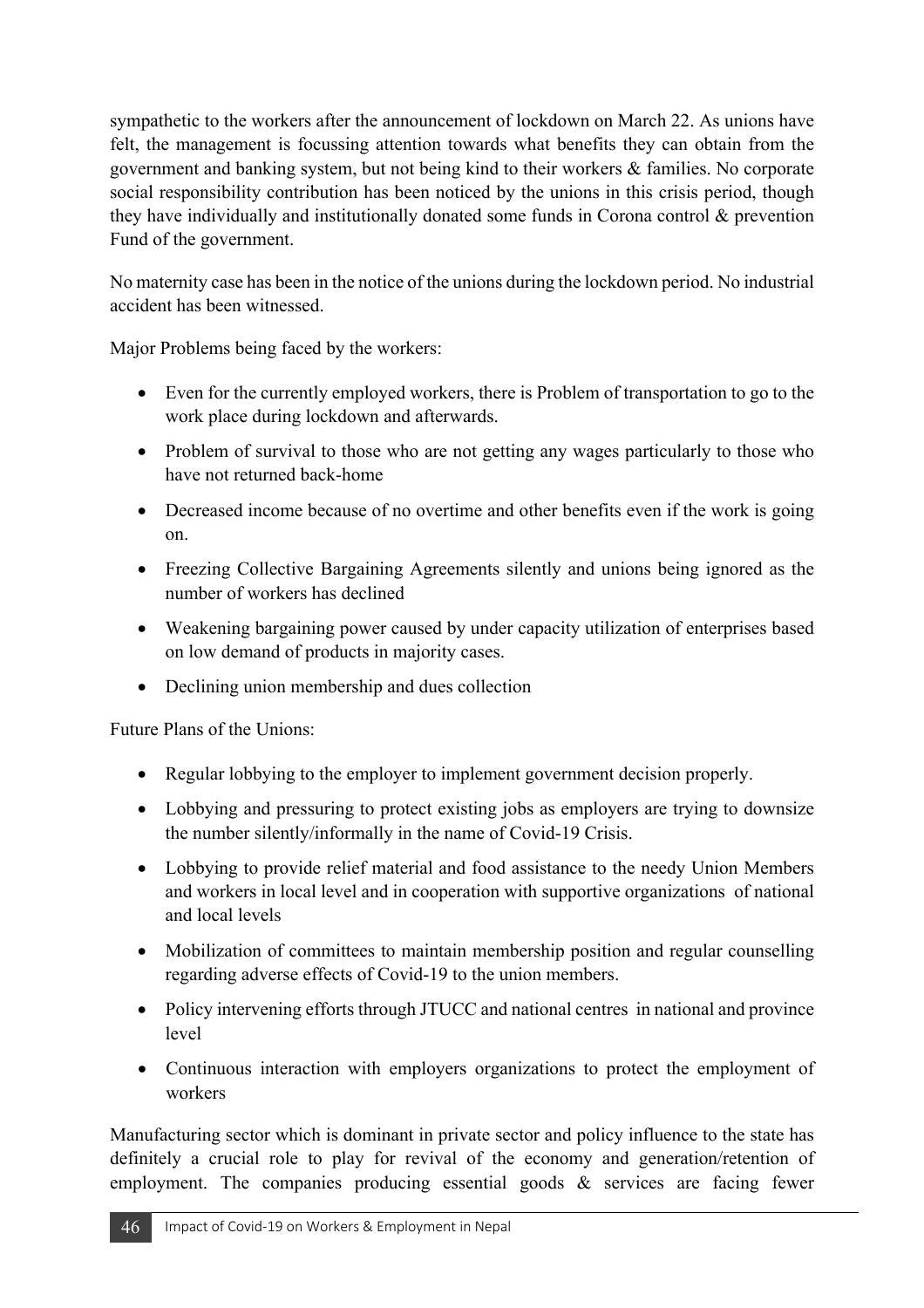complexities compared to producers of other products. The umbrella organizations of Private sector FNCCI and CNI which mainly represent manufacturing industries along with others have urged for an economic recovery package from the government. They have demanded for fiscal stimulus package equivalent to 5% of the GDP (Business Age, May 2020). Their demands are as follows:

- Reduction of lending interest rate by 5 percentage points for three years
- Setting up of Rs 100 billion Re-Financing Fund
- Extension of micro-inspection period of industries under loss by five years
- Arrangement of supplementary loan expansion for good debtors in Monetary Policy
- Arrangement for a maximum of 50 percent in salary payment for lockdown period
- Arrangement for suspending collective bargaining in enterprises-level
- Arrangement for salary payment with equal contributions from employers, workers and the government
- Special legal arrangement to permit any company and industrial enterprise to reduce their size, capacity or even cease their operations
- Cancellation of electricity demand charge for four months
- 20% discount on electricity tariff for 15 months

Though demands at a glance look realistic in order to revive the productive and service sectors basically manufacturing sector, responsiveness towards workers seems less reasonable. Tripartite arrangement for salaries and suspending of collective bargaining system may provoke and depress workers as the demand related to collective bargaining will stand against the fundamental right ascertained by the Constitution and labour laws of the country.

Government has to be sensitive towards the issues of the manufacturers and private sector; some of the demands are already being addressed and for some others, government seems on the way. However, private sector should also rethink in the light of the capacity of the state and the government to address the demands. Revival and revitalising the productive sector and allied services will naturally take a considerable period of time, but it needs a lot of patience and compromise in bipartite and tripartite level.

#### **5.3. Hotel-Tourism Sector**

Tourism industry in Nepal has developed as significant contributor in the economy by earning foreign exchange to a larger extent. The year 2020 was declared as Nepal Visit Year and the target was to host 5 million tourists within the year. This ambitious plan and investments based on it have been worthless these days due to Covid-19 attack. Within the three months of Lockdown, the loss in tourism sector has been estimated to NRs. 34 billions. The estimated investment approximately of NRs.1000 billion in this sector is another problem to investors and the country. In a broad global frame, Revenue generated by travel and tourism business in 2019 was as much as 685 billion, if the normal course had not been interrupted by Covid-19, the estimated revenue for 2020 would have been 712 billions. The revised forecast caused by Covid-19 effects limits the income not more than 568 billions (Reanda Biz Serve, 2020). In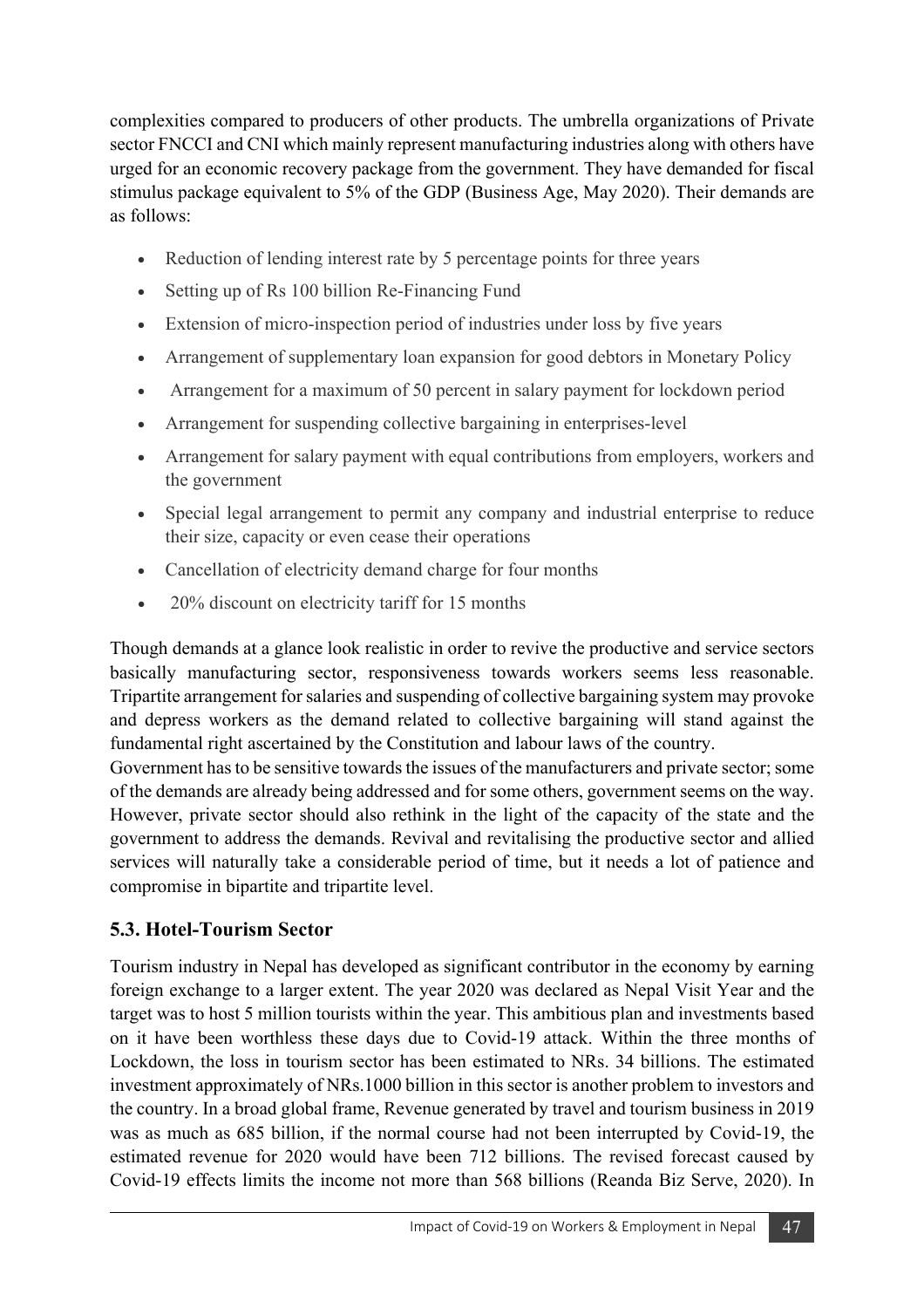other words, travel & tourism revenue in 2020 may be less by 117 billions than that of 2019. Hence loss in our GDP and revenue is also inevitable, but how fast the process of recovery could be geared up is the major issue of concern both from sectoral as well as national economic point of view. A refinancing fund of 50 billions to tourism sector for revival is being established by the Central Bank NRB.

Loss of jobs and employment in hotel tourism sector both for wage employed & self employed and formal & informal segments are incomparable affecting as high as 1 million workers. The single largest subsector the accommodation and food services covering mainly hospitality industry used to provide jobs to 371,000 workers is almost in passive position with close-tozero business, which implies that more than 300,000 workers have lost their job. Other smaller sub-sectors and the workers therein are also the economic victims of Covid-19.

Including various scattered workers and employment in semi formal and informal segments of tourism industry, we can mention the workers affected by halt of the flow of tourists as follows:

- Workers in Five star to non-star (tourist standard) Hotels, Restaurants, Casinos and Lodges.
- Workers in Trekking, Travel, Rafting, Airlines, Cargo and supportive porters, guides.

All enterprises were fully closed in these sectors, there may be exceptional few in operation, but from the last week of April, few started reopening. HAN, TAAN and REBAN are in continued interaction with government entities and high level of policy makers including Ministers and Secretaries. Similarly, Hotel workers union and UNITRAV are also lobbying hard for protection of jobs at least to minimize the hardships of the workers concerned. Airlines and cargo workers are partly busy based on chartered flights mainly international ones.

#### **Workers Situation:**

All Five Star Hotels paid basic salary in Month of Chaitra (mid-March to mid-April) as directed by the government. For coming months, they have proposed 12.5 % of the salaries and later on Rs. 8500 fixed to all workers. But trade union demand for at least national minimum wage is under regular dialogue, going on with trade unions and & Hotel Association of Nepal.

International Airlines fully paying basic salary, but Domestic Airlines are paying them on work basis. Out sourcing companies working in Airport & others are not paying even basic salary. The daily wages or seasonal workers are not getting single rupee during this crisis. Concerning registration in social security fund, star hotels have registered themselves and their workers even during lockdown period,but smaller ones including restaurants, lodges, hotels & guest houses, trekking-travel-rafting companies have not taken such initiatives.

There is no possibility of employment currently in these sectors. Employers are in discussion to reduce workers, for example Yeti Airlines has proposed to reduce by 50% in numbers as high as 450 workers. As many as 18,000 workers in Trekking and 15,000 in travels sub-sector have already been job-less and income-less. Nepal Airlines, the state-owned enterprise still busy in chartered flights has also pushed 145 workers out of jobs.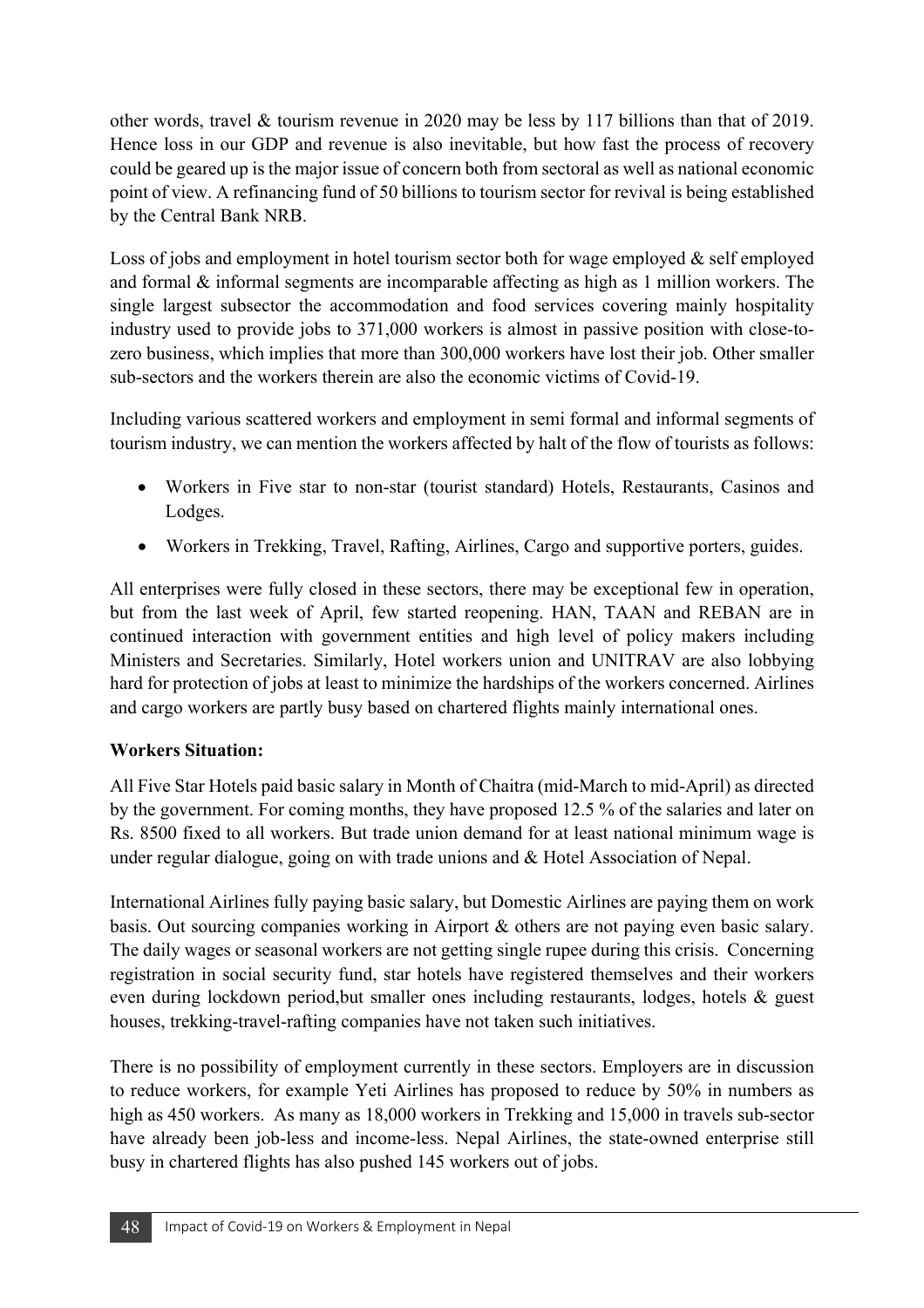More than 30 % of the workers returned their home after lockdown, mainly those from small hotel, restaurant, trekking, travel rafting and airline sub-sectors.

Only few workers in Kathmandu and Pokhara based on the efforts of unions received food assistance from Municipalities and no support from their employers.

Covid-19 Infection at the end of June is reported in 9 persons from airlines service. The availability of PPEs, soap or sanitizing facilities is not a problem in Hotel tourism sector to the workers in formal employment. Maternity related cases are not in union notice during the lockdown period.

#### **Major Problems:**

- Low flexibility of leadership of Hotel Association of Nepal on the pertinent issues related to the livelihood of workers
- Knowingly Delay in implementation of Government decisions with an intention of timeby to create more pressure on the government.
- Problem of survival for those not getting even wages/salaries
- Decreased income of the still employed workers because of no overtime and other benefits.
- Almost ineffective past CBAs and unions being ignored by the employers as there is lockdown & no work
- Eroding bargaining power and declining union members

Employers' attitude towards workers in hotel, restaurant, food & accommodation sector has always been discouraging, though in case of trekking, travel, mountaineering, it was positive. Now when the flow of tourists from outside world has dropped to zero, the attitude of employers and managers has been rough as if they will not need any worker when the situation will be normalised. Business is at almost zero and their worry as well as heavy financial burden must be understood by workers and government. Fiscal policy of the government could not inspire them, but they should wait for monetary policy.

#### **Union Activities in difficult position:**

- Regular lobbying to the employer to implement government decision properly on the issue of wages and social security
- Lobbying and pressuring in a soft manner in order to protect jobs and workers during Covid-19 crisis.
- Lobbying in central level and making connections in local level to provide relief material and food assistance to the needy Union Members and workers.
- Regular interaction on adverse effects of Covid-19 to the union members.
- Efforts to intervene in Policy matters in cooperation with national trade union centres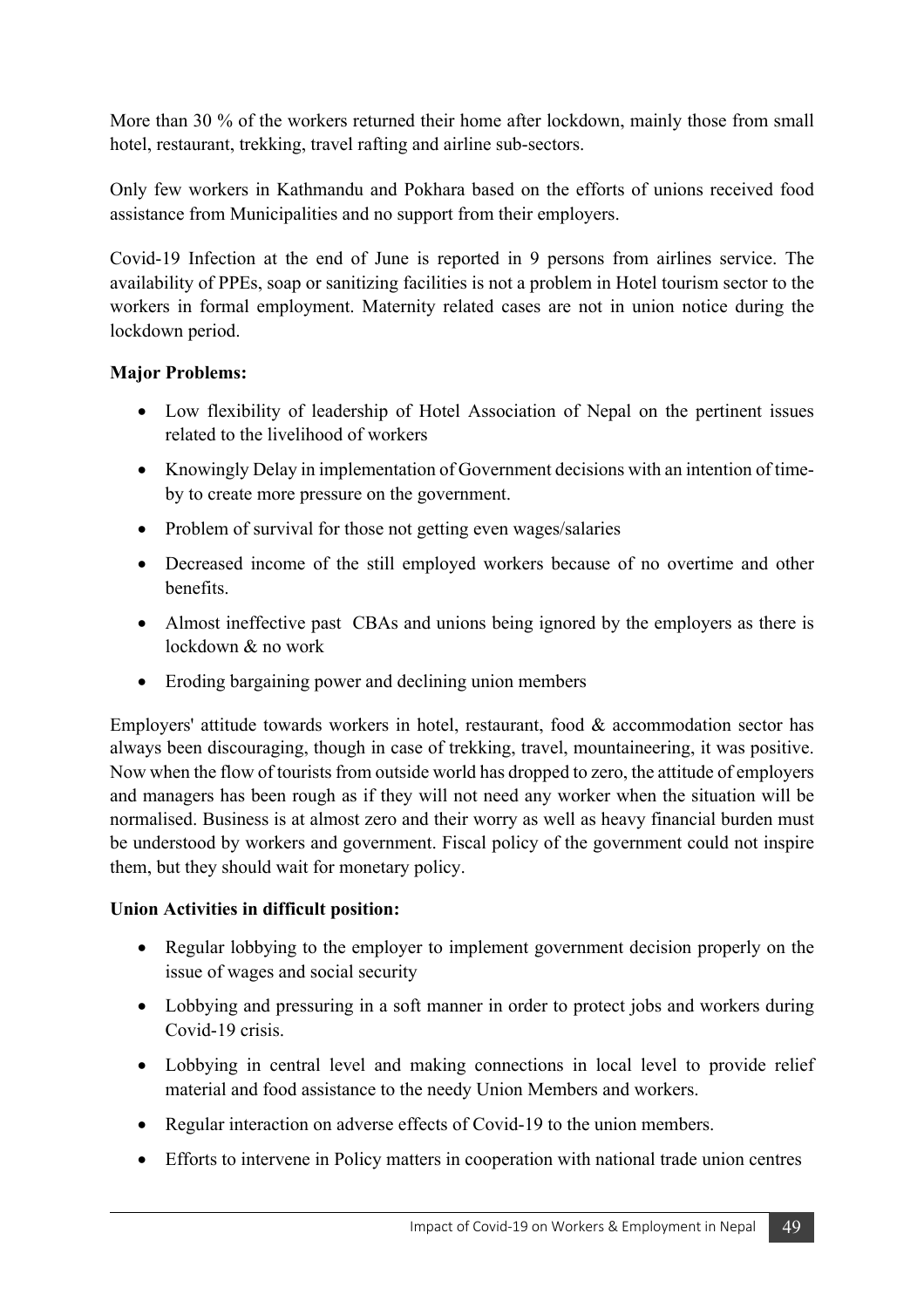Revival of hotel, tourism, hospitality, recreation and entertainment sectors needs more time compared to other sectors of Nepali economy. Provision of easy loans, payment deferrals, rebates in government tax and fees of public utility services are some of the measures to minimise the burdens. Enterprises have to find out measures and solutions to survive during this crisis period in a bipartite frame.

#### **5.4. Transport Sector**

Contribution of Transport sector to GDP is 7.23% and to employment is 4.5% as exposed by Economic survey 2017/18 9 (Reanda Biz Serve, 2020). The figures may be assumed more or less the same. A total 4.5% share in employment means nearly 450,000 regular workers. Almost equal number of irregular workers may be informally absorbed by transportation and allied subsectors. Altogether the issue of employment in transportation sector covers 1 million workers approximately. Transportation is fully affected sector in COVID crisis due to jammed wheels in lockdown. This total shut down of vehicles has overall impact on production and marketing. Raw materials to producers and enterprises and finished goods to consumers were hurdled as supply chain link was heavily disturbed. Though the supply of raw materials and commodities to consumers was managed anyhow in later days after two weeks, movement of people was restricted to the large extent, still the mobility of individuals is under several restrictions. Restriction in mobility of people affects adversely the movement of goods and services also.

Short route bus services will be started from first week of July, but long route bus services have to wait for more uncertain days. Only in emergency cases, some reserved bus service under institutional arrangements is functioning occasionally. There are no scheduled internal and international flights, only chartered flights are in operation. Most of the airlines are out of operation, only state-owned Nepal Airlines and Himalayan Airlines from Private sector are functioning under chartered arrangements. The number in airlines is very small compared to those in road transport, their financial conditions are also different.

If we focus our attention to road transport, the number of vehicles registered is as much as 3,539, 518, more than 3.5 millions (Reanda Biz Serve, 2020). There are more than 200 Bus service companies already registered after the dissolve of Bus service committees' network by the government decision 3 years back. Most of these committees have transformed themselves into registered companies.

There are now two types of workers - Company owned workers & Individual workers. There are variety of activities and workers associated directly and indirectly with transport sector in varying characters. To name some of them, there are - Long  $\&$  short route bus-drivers, helpers, conductors, bookers, checkers and company staffs and likewise Taxi-drivers, Auto riksha drivers, delivery van drivers, Carrier - truck, tanker driver and other heavy equipments operators and soon and so forth.

Legally the committees have transformed themselves and registered as companies, but they are functioning as in previous days and in individual ownership. Democratic and institutional type of functioning and behaviour is still very far. Hence working conditions of workers is not changed. Most of the workers in transport sectors do not have any appointment letter and any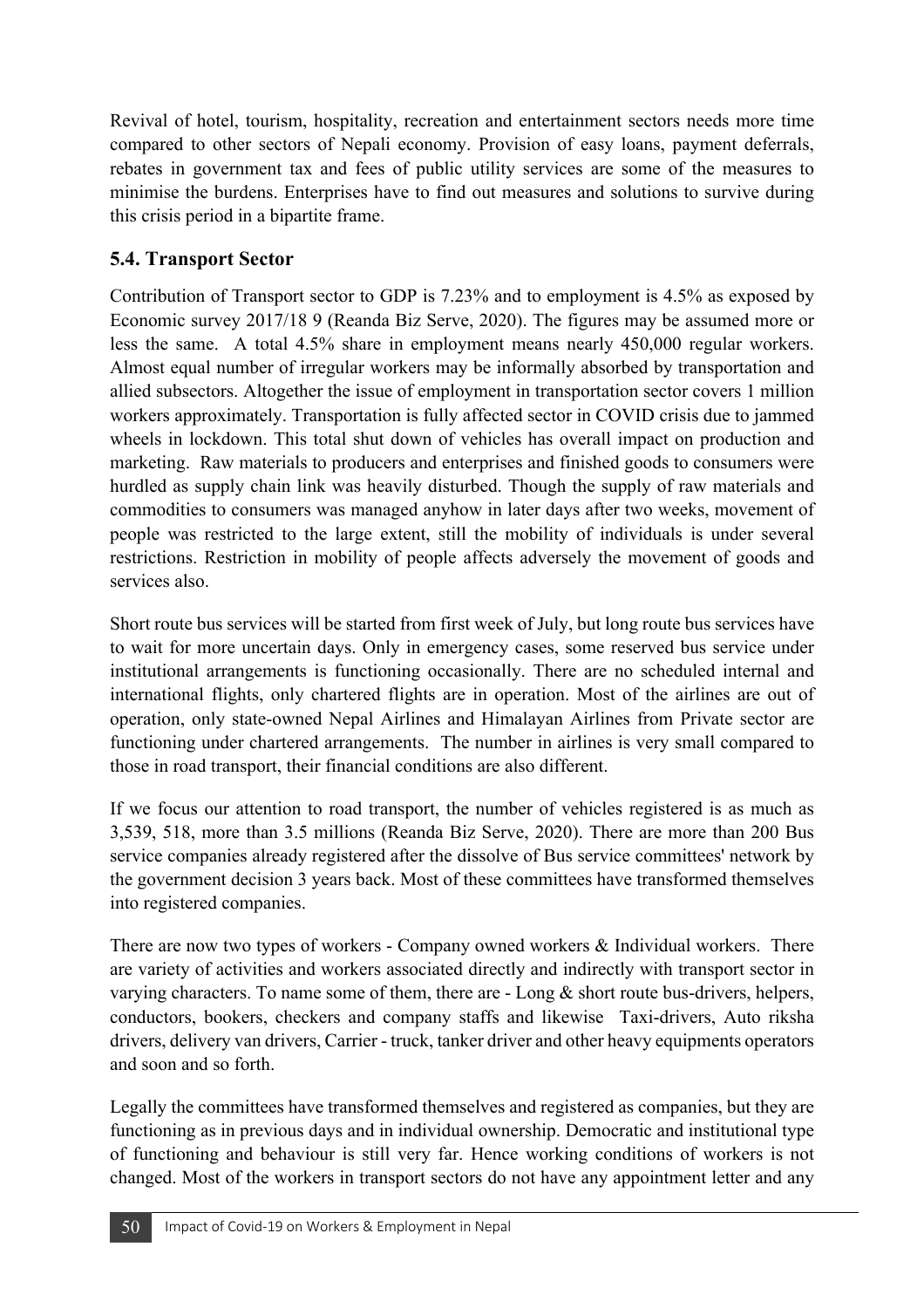contract or agreement signed. Most of the things concerning terms and condition of work are still running under verbal understanding.

So the pay-scale, in most of the cases, is much lower than the national minimum wage set up by the tripartite decisions. The workers survive because of daily allowances for food & allied while at work. During lockdown, allowances are at zero as wheels are at jam within the garages.

Most of the transport workers live in their own hometowns but are mobile through the automobiles which are their actual workplace, so returning to home was not any problem to them. Nearly 10% of the workers working in Kathmandu valley returned their home outside of the capital city.

#### **Major problems:**

- During lockdown majority of transport workers have not received a single Rupee in the name of salary or allowances.
- Survival problem to a large number of transport workers and their family life is relying on past savings, which will not be sufficient for more than 2/3 months.
- Transport workers did not receive any relief and food assistance from Government side or from local bodies. Few Rickshaw and cart pullers have received insufficient food assistance in local level. But unions particularly Independent Transport Workers Association of Nepal distributed food materials to 14000 members in several places including Kathmandu.
- Only one case of Corona infection has been noticed in transport sector, but there is high risk of more infection when public transportation will be reopened by the government.
- Transport workers of essential goods delivery services and other commodities are always at risk and they have not been given any reliable protective materials
- Negligence in implementation of government decisions is common in transport sector, as the employers organizations are not closely associated or affiliated to apex body of the employers' organization.
- Absence of any formal & regular social security system in transport sector is also an issue of worry to the transport workers. Whatever social security system in case of accidents was developed by the committee system is also vanished with dissolution of committees. They had few years back jointly launched movement for inclusion in Social Security Fund and an agreement was signed by three major trade unions and SSF Administration. But still it is not implemented.

#### **Unions' Activities:**

- Regular lobbying to the employer to implement government decision properly.
- Lobbying to provide relief material and food assistance to the needy Union Members and workers.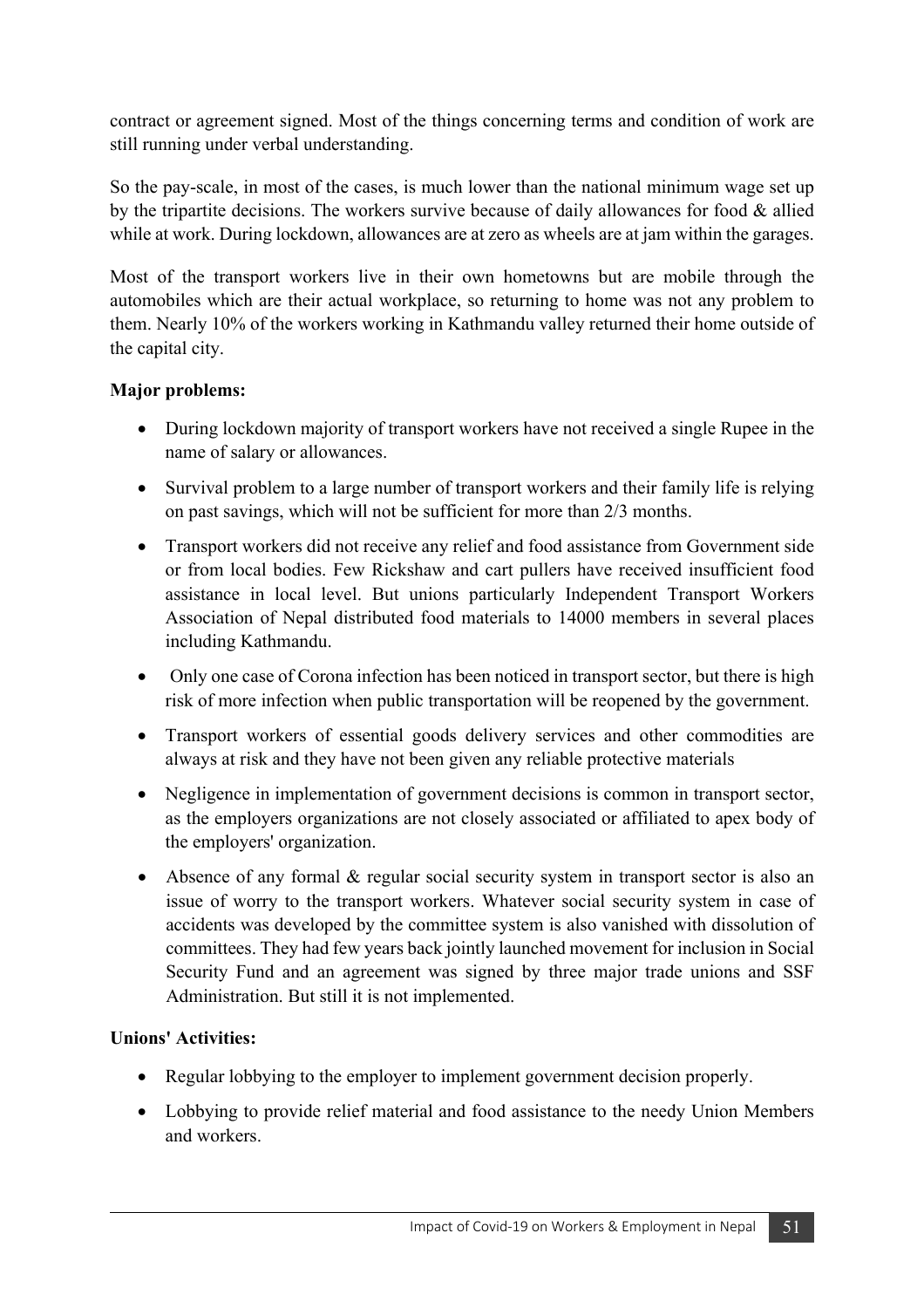- Regular interaction to save workers and their families from covid-19 mainly on prevention and adverse effects to the union members.
- Policy discussion with concerned government officials and employers organizations of transport sector.
- Unions have jointly submitted a charter of demand to the Government for operation of transport service, OSH arrangements, PPEs and sanitization.

The government policy in lockdown did not address the transport problems concerning human movement, because human mobility was to be restricted to the maximum extent in order to protect people from corona infection. However, transportation concerning export-import and marketing of goods & services were addressed effectively for maintaining the supplies of necessaries. Now government is planning to allow the mobility of individuals in order to revive the economy from July 2020. So in the process of implementing new annual national budget, government will have to address the issues of bus companies and individual transport workers operating variety of vehicles for human movement. At present, the bus companies, self employed bus-owners and trade unions are in common position to ensure a safe reopening of transport services. Government through a promotional monetary policy can address their issues of loans, interest and repayments more effectively.

#### **5.5. Health Sector**

ILO has estimated that there is shortage of 18 million health workers worldwide. In the context of Covid-19, the shortage has become more visible. Health sector is the most important sector in Covid-19 crisis and as an emergency, investment in health infrastructure and health care services by the governments is multiplied everywhere. In Nepal's context, too, more investment in immediate health services and permanent health infrastructures has been managed with top priority, but at the same time, the investment of the private sector is declined as their health providing services are less because of lower demand caused by restrictions in mobility of people during the period of lockdown. There is dilemma of shortage of health professionals in Covid-19 related prevention & treatment activities on the one hand and of idle health professionals in private & general hospitals on the other. Though government declared that whoever from the private sector health workers joins hands in corona prevention & treatment work in the public sector, s/he will be given the same level of wage/salary facilities as to the public sector health professionals. It is unfortunate that government mechanisms particularly the Ministry of Health & Population could not mobilize this human resource and equally unfortunate is the behaviour of majority of private sector health providers & health workers who did not come forward to work in cooperation.

Based on 2017/18 figures, the contribution of health sector to GDP has been 1.75% and to employment is 2.4% in number it will be roughly 336,000 ranging from high skilled professionals to unskilled helpers.

Of the total human resource in health services, 60% is in public sector and 40% in the private sector.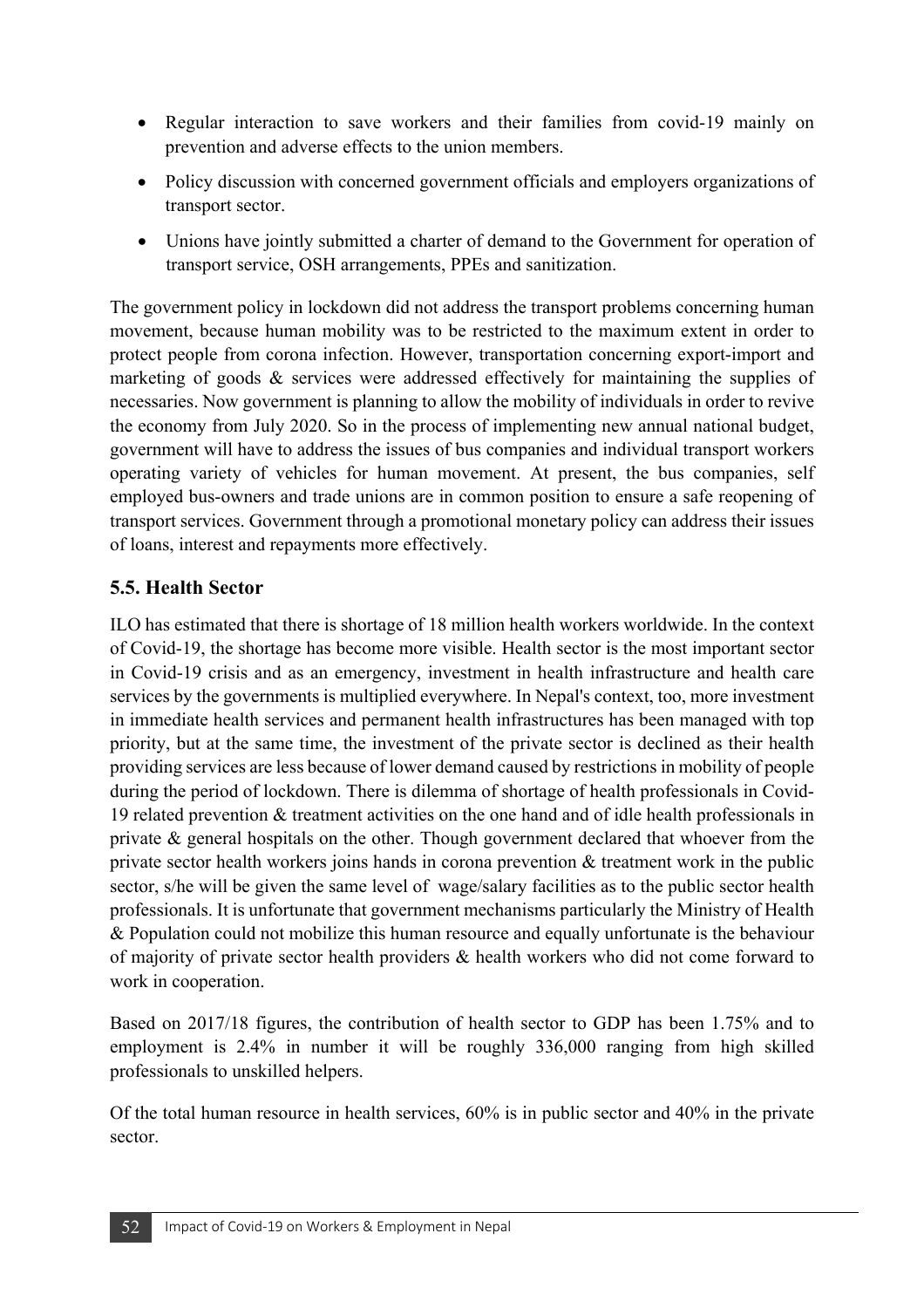In hospitals and other health providers covering both public and private sectors, there are two types of workers - direct employees permanent or in contract and outsourced. Among the outsourced workers, majority is in security, cleaning, house-keeping, driving and low paid technicians like medical equipment repairing workers, electrician, plumbers and so on.

In addition there are women health volunteers in every ward of municipalities appointed by government to cover every household. They are the backbone of Nepali healthcare system in primary & household level, mainly for pregnant women and babies. They are not provided even the minimum wages, but this time considering the crisis created by Covid-19, government has mobilised all 52,000 women health volunteers with some facilities including free insurance in prevention of Corona infection.

No health providers or hospitals are closed during the lockdown as health care service is one of the most important essential service. As informed by the key informants, 60% hospitals and health providing institutions are in full-fledged operation, whereas 40% are in partial operation. As there is no queues in out-patient departments of hospitals and health providers due to lockdown and banned mobility of people, incomes the hospitals and health providers has gone down sharply.

#### **Workers Situation:**

- There is busy work and full payments in public sector hospitals, but 60 % health providers in private sector paid basic salary only in the first month of Lockdown. Of the remaining, 56 % reduced salaries based on attendance whereas 3 % did not paid any wages and asked them to stay in houses to come when called.
- Only 15% of the health providers of private sector paid full salary in month of May and 70 % paid wages partially based on attendance. On the other hand, 15 % have not paid or called majority workers to work. Job-losers are few, but they, too, will get their job or alternative job with reopening of the economy in a loosening lockdown. So job-loss is not a problem in health sector.
- There does not seem any possibility of immediate increase of employment in health sector, however government has announced to expand health care facilities in every Local body covering all 753 local government with hospitals and hospital-beds. Permanent health structures and service delivery has been planned which will contribute to generate employment in health sector to a larger extent in forthcoming days.
- Only 2-3% of workers returned their home after announcement of lockdown, but most of them have already returned to their workplace.
- No one except few outsourced cleaning workers have received or demanded any relief or food assistance in health sector.
- Though the number of health workers who became infected is 61 persons, there are 15 cases of union members. Unfortunately 1 health worker committed fire-born suicide due to insult and humiliation by the society in far western remote district.
- Government and the entire nation has recognized and appreciated the role of health professionals, doctors, nurses and other health workers. Nepal Government has declared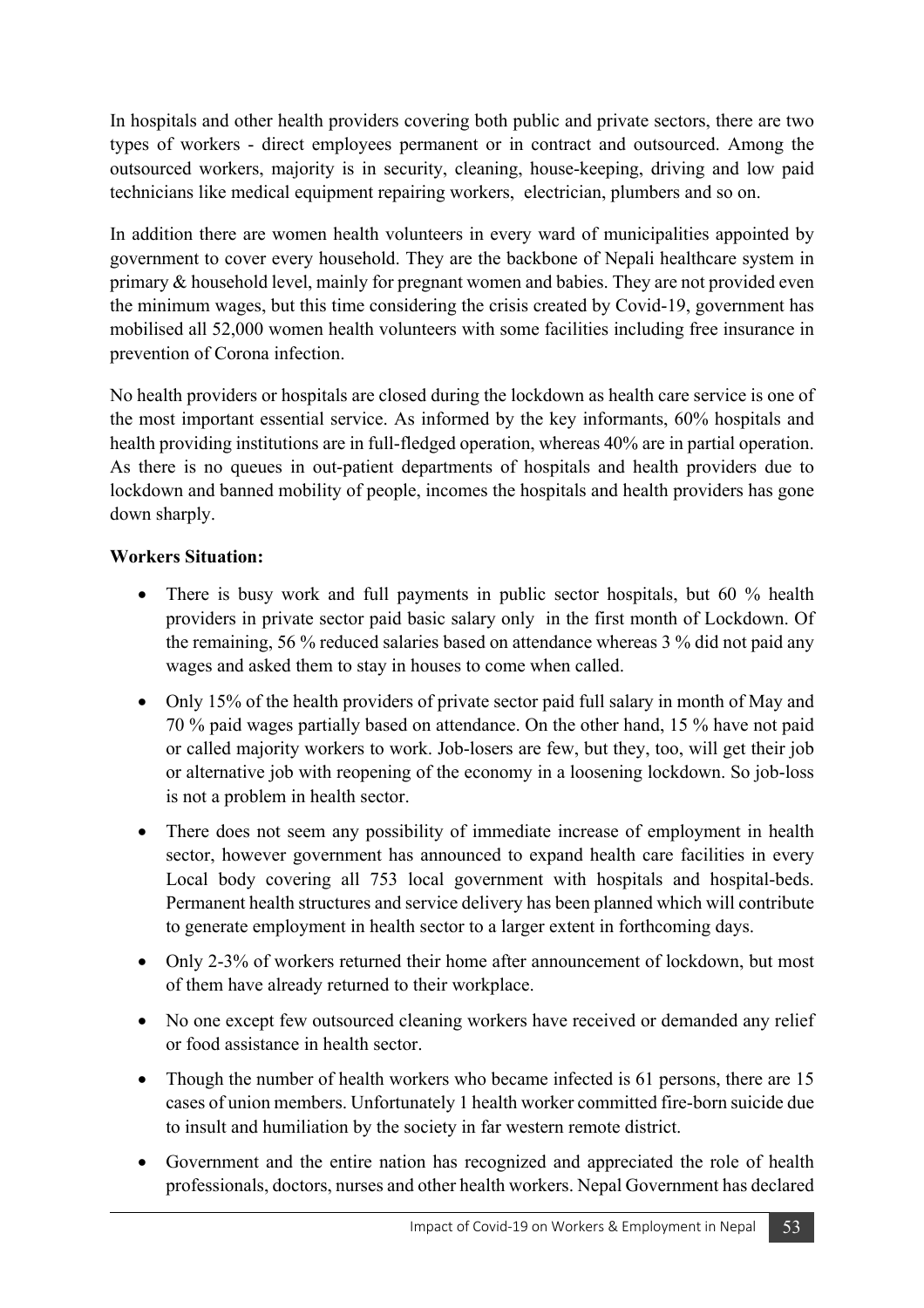additional allowances and insurance to the workers who are working for Covid-19 prevention and treatment.

#### **Major Problems:**

- Outsourced workers working with private health providers have been facing loss of income and in some cases even job-loss.
- There are problems in private sector in the implementation of Government decisions.
- Problem for survival for outsource workers who are not directly associated with treatment services to the patients.
- Reduced income because of no overtime and other benefits in private sectors
- Freezing collective bargaining agreements, weakening bargain power and declining union members & dues
- Though PPEs and allied materials are provided, infection risk is very high to the health workers and their families. Majority of those directly related to Covid-19 hospitals & cases are themselves in isolation in their homes in order to ensure less risk to their family members.
- Only 4 hospitals have registered in Social Security Fund in spite of government directives. Most of the hospitals and health providers have not taken initiatives for social protection of their employees.

#### **Union activities:**

- Lobbying to implement government decision addressing Covid-19 and keeping an eye into the situation to protect jobs and income of the workers mainly in private sector.
- Active to provide relief materials and food assistance to the needy low paid union members and workers.
- Lobbying for mobilization of idle & underutilised health workers of private sector through government mechanisms
- Demanding for good quality PPE's and safety measures to minimise the risk of infection as health workers are the most vulnerable ones in corona crisis.

Concerning the revival of health sector, there is no problem compared to other sectors like manufacturing, hotel-tourism, transport or construction. Government has allocated more budgets for health infrastructure development in local, provincial and national level. Investment in health sector during the coming fiscal years will be increasing and employment generation both in the formal and informal sectors will go to upward direction.

#### **5.6. Education**

Education as a vital sector with far-reaching impacts contributes more than 7% in GDP and employs more than half a million people directly and equal number indirectly. Corona crisis and Lockdown has directly closed 36,477 schools and colleges affecting the education of nearly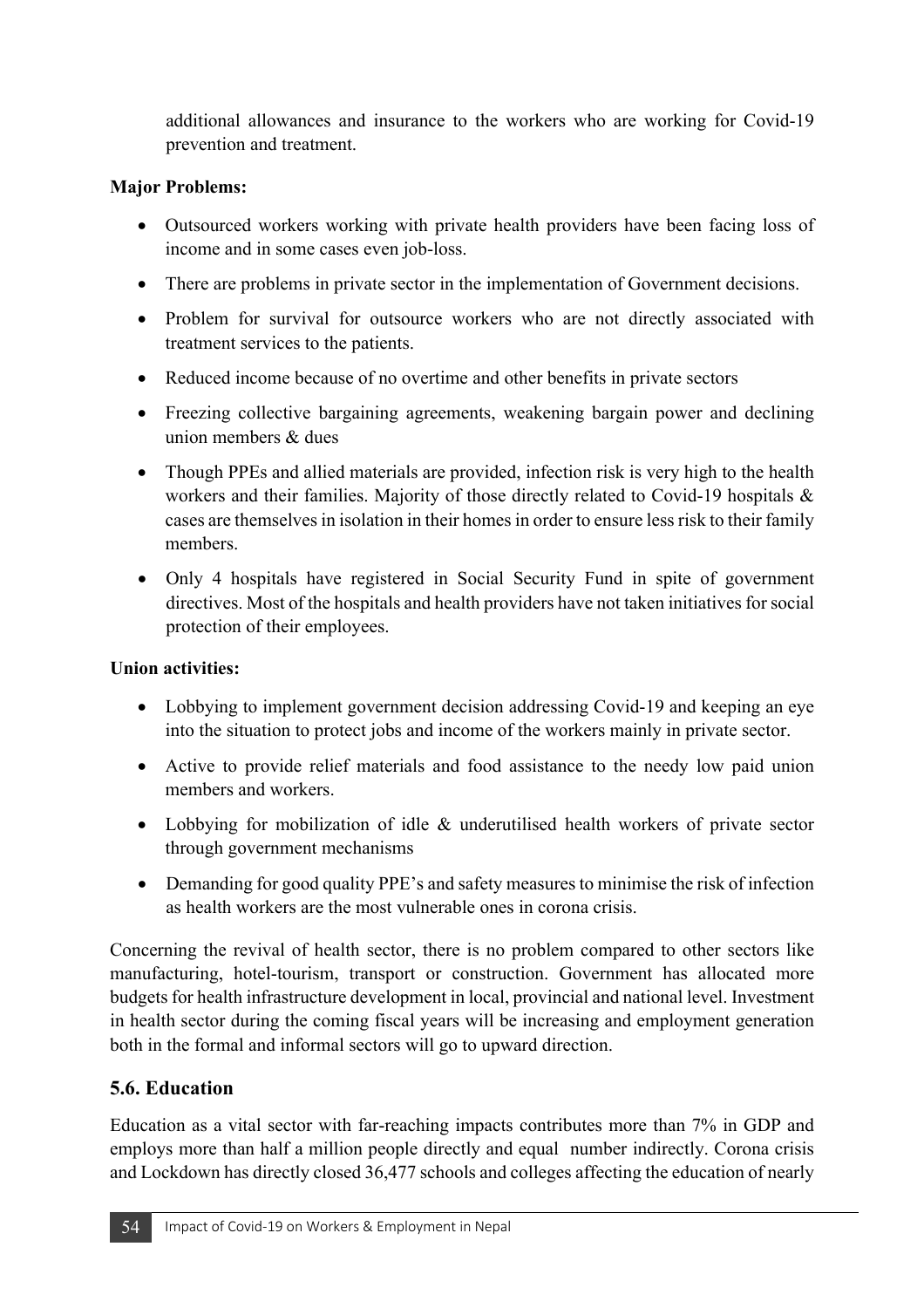8,796,624 children & young learners (Reanda Biz Serve, 2020). The number of teachers in the public (government financed & community based) sector is as much as 317, 449 (Economic Survey 2018/19) and almost 30,000 administrative staffs is not facing job problem. However, the teachers on contract are facing problems of income-loss, the number is not significant. Similarly those in higher education in university level are also in employment security with nominal exceptions. But the teachers and administrative staffs in more than 6,000 private schools have become vulnerable from the job point of view and have lost income after mid-April. Their number as estimated by Key informants is approximately around 82,000. Similarly the number of private colleges is more than 1500, of which 1085 are associated with Tribhuvan University. TU has its own 61 colleges nationwide with 7,920 university teachers and 8,094 administrative staffs, where few from nearly 1200 part-timers are the income losers. The teachers and staffs mainly in private colleges have lost income, though many of them are parttimers having full-time job elsewhere.

To continue the functioning of formal education system from primary level to university level, the temporary arrangements may be based on digital/online learning & classes and Radio/TV Education programmes. All examinations including SEE and higher education were postponed. Exams in university level have been scheduled by Tribhuvan University through a newly designed procedure. For exams in physical presence of the candidates requires a number of arrangements and preparation which does not seem possible in near future, it may take more time.

All arrangements for learning & knowledge sharing through various possible alternatives, techniques and methods will ease the concerned people to work and earn something for their livelihood. Within this short span of time of 3 months, large numbers of teachers have gained capacity in information technology and also academic improvement.

For maintaining jobs and employment in Education sector cheaper loans to private schools is helpful, Tax rebates and deferral in payments including rents will be necessary. Subsidies will be helpful to community-based schools as the peoples' capacity to assist these schools financially is weak due to Covi-19 hurdles in economic activities.

Government has declared on July 21 that school admission will be opened from August 17. Government has started preparations for classes with physical presence in schools by closing the quarantine centres which were running in schools and sanitising. Tribhuvan University is opened after the end of lockdowns from July 22, however classes in physical presence of students and teachers are still not declared.

Post Covid-19 scenario seems more complicated with opportunities and challenges. The entire system may have to go into a total revisit from the viewpoints of text-books, Time-frame, Session arrangements, modality of examinations. A combination of education in physical presence in the schools with online education, Radio/TV education programmes and Homeschooling has to be managed, where there will be foreseen & unforeseen changes in the pattern of employment and nature & extent of jobs.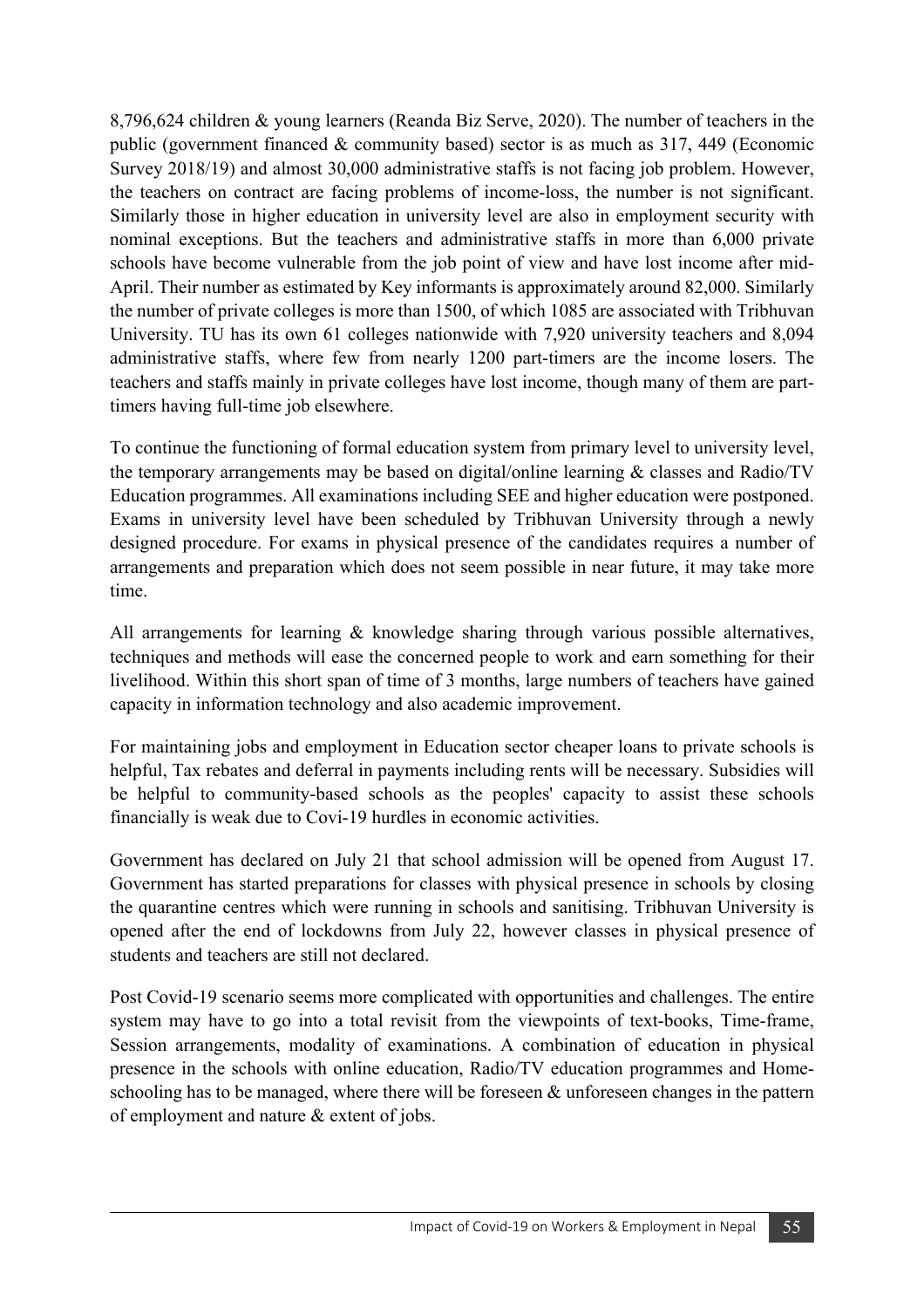#### **5.7. Home Based Workers & Domestic Workers**

The picture presented by NLFS 2017/18 concerning home-based workers and Domestic workers through the number by place of work reveals that workers at home in number are as much as 916,000. The number goes up if we add those who work in workplace structures attached to home and worker working at the house of clients/employers. It gives us a figure equivalent to 1.7 millions (24.6% of the total 7 million employed) workers. In addition, there is equally large number in domestic work as high as 1.38 millions nearly 20% of the total number of fully employed workers in Nepal.

Enterprises related to food, water, gas, dairy are in function, but with 50% capacity, Most of the enterprises are closed, hence subcontracting of work to HBWs are reduced much almost by 50%. Reduced supplies are anyhow maintained by cottage, small scale and micro enterprises running under 1/4th of capacity and with the use of HBWs.

It is estimated that majority of women almost 70% have lost job and payment, whereas 50% of male workers have been pushed out of their job. Non-payment of wages and piece-rate wages has become a common phenomenon.

Around 30% in average in all forms of enterprise are running, of which women are much less ( 20%) at work because of close-down of public transport.

Employment expanded in Agriculture particularly Tunnel Farming which has engaged HBWs to some extent. Employment in Food for daily consumption and COVID kit production are in flourishing stage.

Heavily affected area from job-loss point of view are Garment, Carpet, handicraft production, Tourism sector, barber shop, domestic work, beauty parlour and massage parlours which used to engage HBWs.

Number of workers who returned to their home are almost equal in number - both males  $\&$ females. While going back home, they faced multiple hurdles. Mentionable are:

- Lack of safe place to stay
- Lack of food & water
- Problems of sanitation & medicine in addition to tough physical tiredness
- Violence and harassment on women and adolescent on the way
- Even Rape cases which are not recorded

Among the domestic workers, Part-timers lost their jobs as working women have stayed at home during lock-down. Part-timers remained in cities though their job of 4/5 houses reduced to 1/2 houses. Full timers and mainly residential DWs did not loss their job, but stress of work increased. The part-timers are suffering of non-payment of full wages, in most of the cases, only half of their wages are paid by employers, though employers are also facing loss of income in few cases.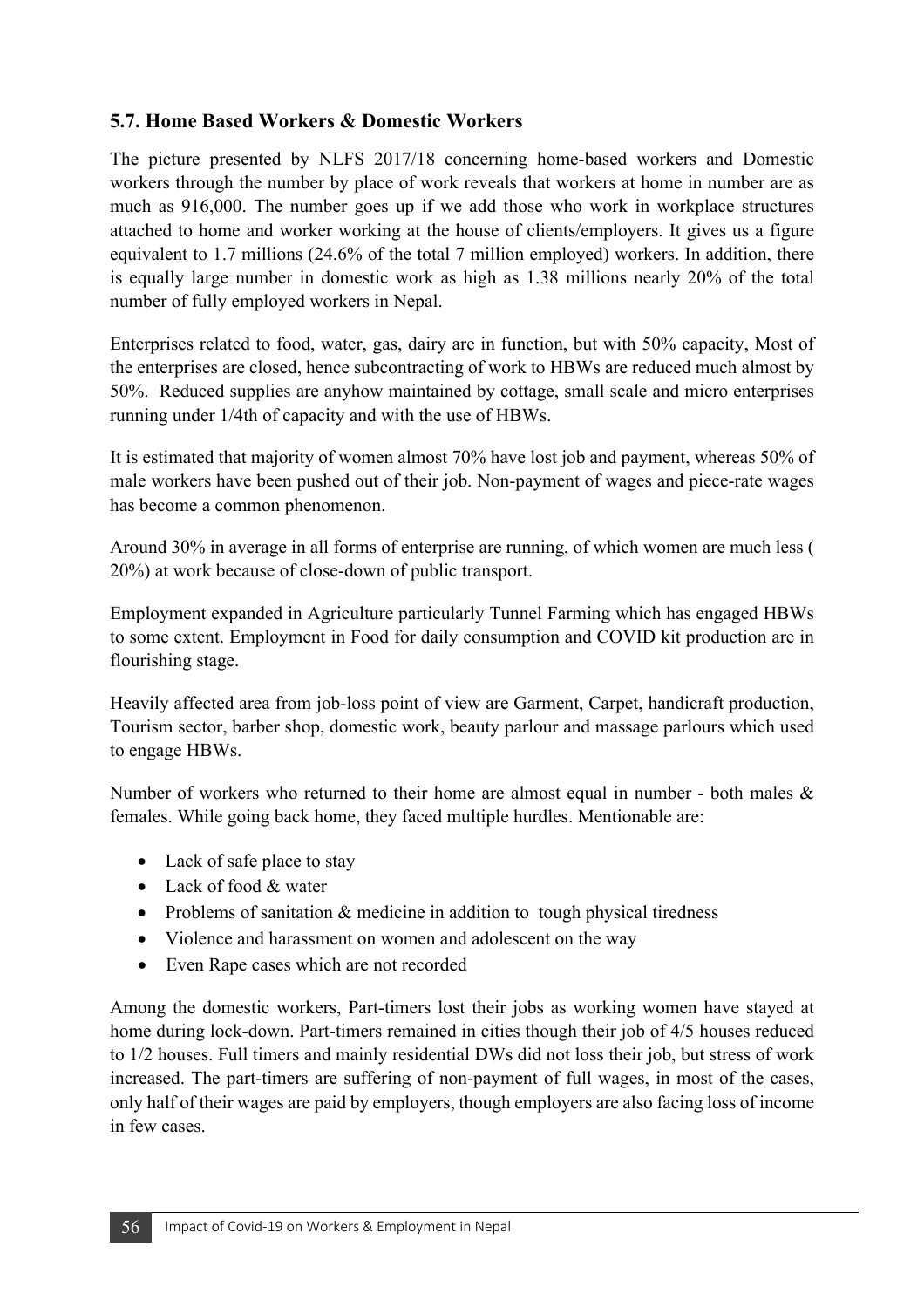Even care-giver to the oldage persons have lost jobs. As the rent was increased by houseowners, Part-timers were compelled to go out the city towards back-home position in their home districts. Some house-owners were not sympathetic even in such an extremely difficult situation. Government's request not to ask for rent for at least the first month of lock-down was ignored by most of the house-owners. Altogether 30% of Part-timer DWs left Capital city, who have their homes in nearby districts of Dolkha, Kabhre, Dhading, Nuwakot and Sindhupalchok. In returning back-home, it was very difficult to them particularly to those who had small babies /kids. Food problem and police harassments were major issues, where those with union cards felt convenient and also they were successful to help other colleagues of the travel. Almost 400 (0f which 80% were women) travelled through the buses and vehicles sent by Local municipalities for Valley-leaving workers.

Cash relief was zero to DWs. In those places wherever unions were strong, DWs also could get food assistance. In capital valley, still 900 Part-time DWs need food relief. Few with acquaintances, received one-time rice, pulse, oil, salt and potato from ward level arrangements of Municipality. Some were benefitted from labour-friendly NGOs.

Home Workers Union of Nepal (HUN), the Nepali Affiliate of International Domestic Workers Federation (IDWF) itself could mobilise members to get food assistance to the needy DWs and HBWs from NGOs and ward committees. It also mobilised small funds from Asian Domestic Workers Federation for safety materials like mask, gloves and medicines to more than 550 DWS and HBWs. HUN has conducted almost 1-dozen virtual meetings with IDWF, ADWF and other internal/international partners. Now it has focussed attention on problems of single women and chronic sick women for food & medical assistance. In order to expand mutual help, HUN has activised a passive cooperative and started saving group and food assistance of rice & pulse.

Lobbying and advocacy by HUN is going on through virtual invitation & meeting. For policy pressure, HUN is planning for demonstration in capital city.

In case of Kathmandu, 60% of HBWs were benefited by food assistance for 1 month. Home Net Nepal itself has mobilised assistance from partner municipalities and distributed food assistance as well as masks and gloves to more than 3500 HBWs.

At least 40% of remaining workers and poor families have not received any food assistance during the 3 months of March-May

No cases of Corona infection positive and death by COVID-19 has been witnessed among HBWs and DWs

Major problem/issue, if to be mentioned, is the Employment for urban poor, piece-rate & and daily wage workers. They are facing lack of cash in hand due to loss of work they were engaged. As OPDs of hospitals are closed during lockdown, lack of public health and reproductive health services have serious effects creating miserable condition for pregnant women and newly burn babies. Children's education is totally stopped.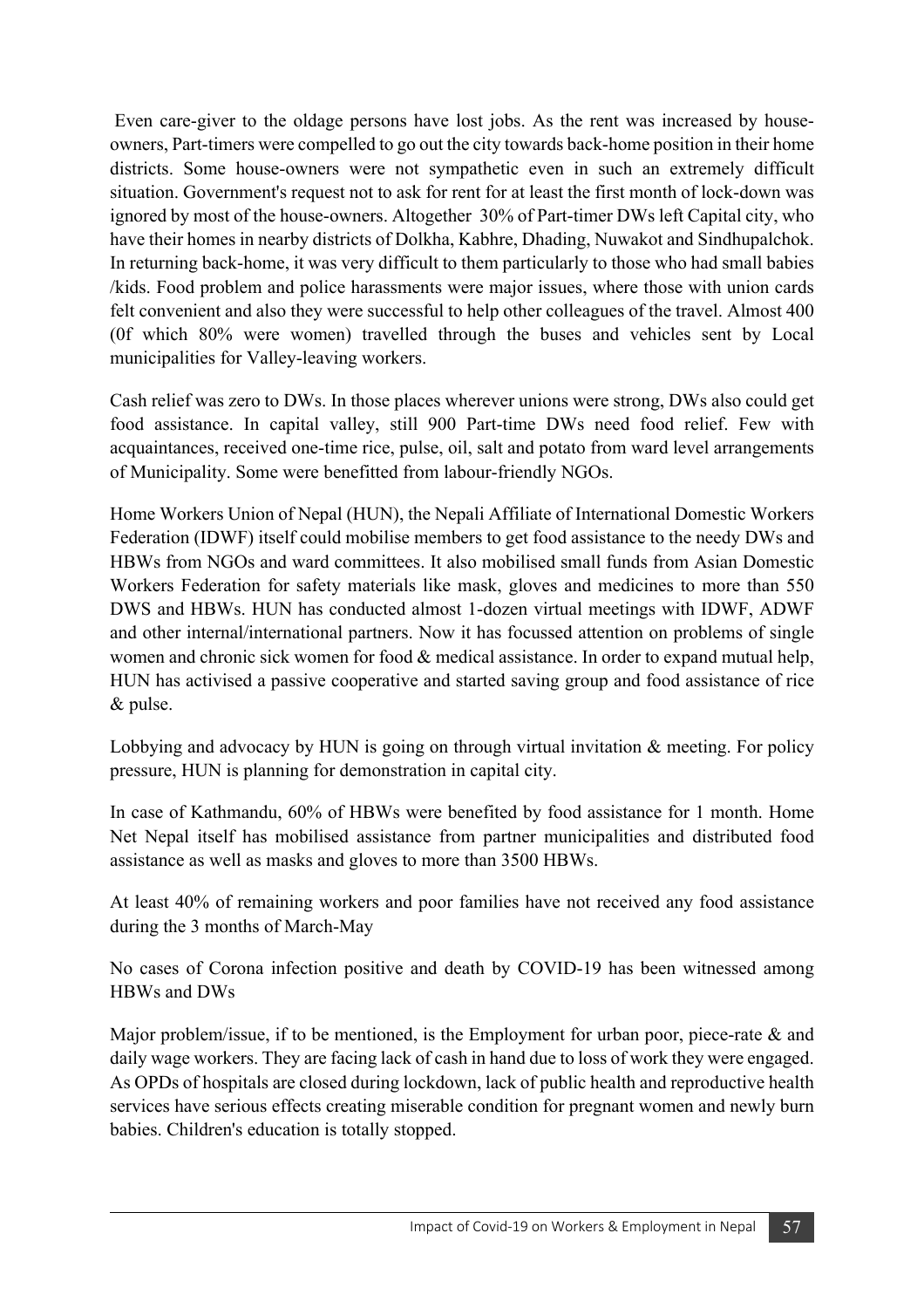Looking into the status of Availability/Sufficiency of PPEs for workers at work, lack of PPE is creating both physical and mental problems.

Social security coverage is almost non existent to HBWs and DWs. Newly introduced Corona Insurance of Rs. 50,000 and 100,000 is basically covering urban middle class and comparatively high income groups of working people. Hence overwhelming majority of HBWs and DWs are out of any insurance scheme and are exposed to risk.

Maternity cases during lockdown definitely facing Critical condition. Two women have lost life in totality by corona infection during maternity. Among HBWs and Domestic workers, 3 cases in capital valley and 2 cases in eastern province of maternity have been witnessed up to June first week.

The attitude of employers/managers towards workers during lock-down is basically focussed on intention of dismissal, avoid to pay salary and wage during the lock down period. Very few employers have provided one-time assistance to their workers in credit and cash.

HNN has provided food basket and Covid-19 safety kit to nearly 1900 households of working poor, wage workers and home based workers. HNN has been in advocacy with central government and municipalities to include recovery plan for HBWs in their annual plan. It is also trying to promote home based production so that the poor women will get job at home on the one hand and flow of domestic products in the market on the other.

#### **5.8. Street Venders, Self Employed and Various Segments of Informal Economy**

Worldwide, the estimated number of informal economy workers is as much as 2 billions, of which 1.6 billions are under the serious impact of Covid-19 (WIEGO, March 2020). Fully and Adversely effected sectors are highly visible in informal economy ranging from street vendors, market vendors and hawkers as the largest among them to beauticians, saloon & footpath haircutters in COVID crisis. Their income in normal situation is also very much flexible, so in abnormal situation their earnings are badly affected. Almost 30% of the Street vendors have fixed place of their business/services, whereas majority are hawkers and cart-pushers. Almost all salons are closed and footpath haircutters are idle as people do not come close to them. Daily wage labourers scattered in several areas of work including agriculture, dairy farms, Loadersunloaders, forest workers, fishermen, tailors, shoe-makers, blacksmiths, embroidery workers, metal workers, woodworkers, bamboo workers and so on as wage workers and self employed workers in different craftsmanship have been the backbone of the economic life of society. In every sub sectors of informal economy, work is divided in several traditional skills involving both daily-wage/piece-rate workers and self employed price earners.

Statistically, if we look at the labour force, 90.5% of the female labour force is informally employed compared to 81% of the male labour force in informal employment. Similarly from age-group point of view, informal employment is highest among persons in 15-34 years of age almost 90% of the working age population (NLFS 2017/18), which clearly indicates that the most energetic part of the workforce is in informal employment under exploitative working conditions of income below minimum wages.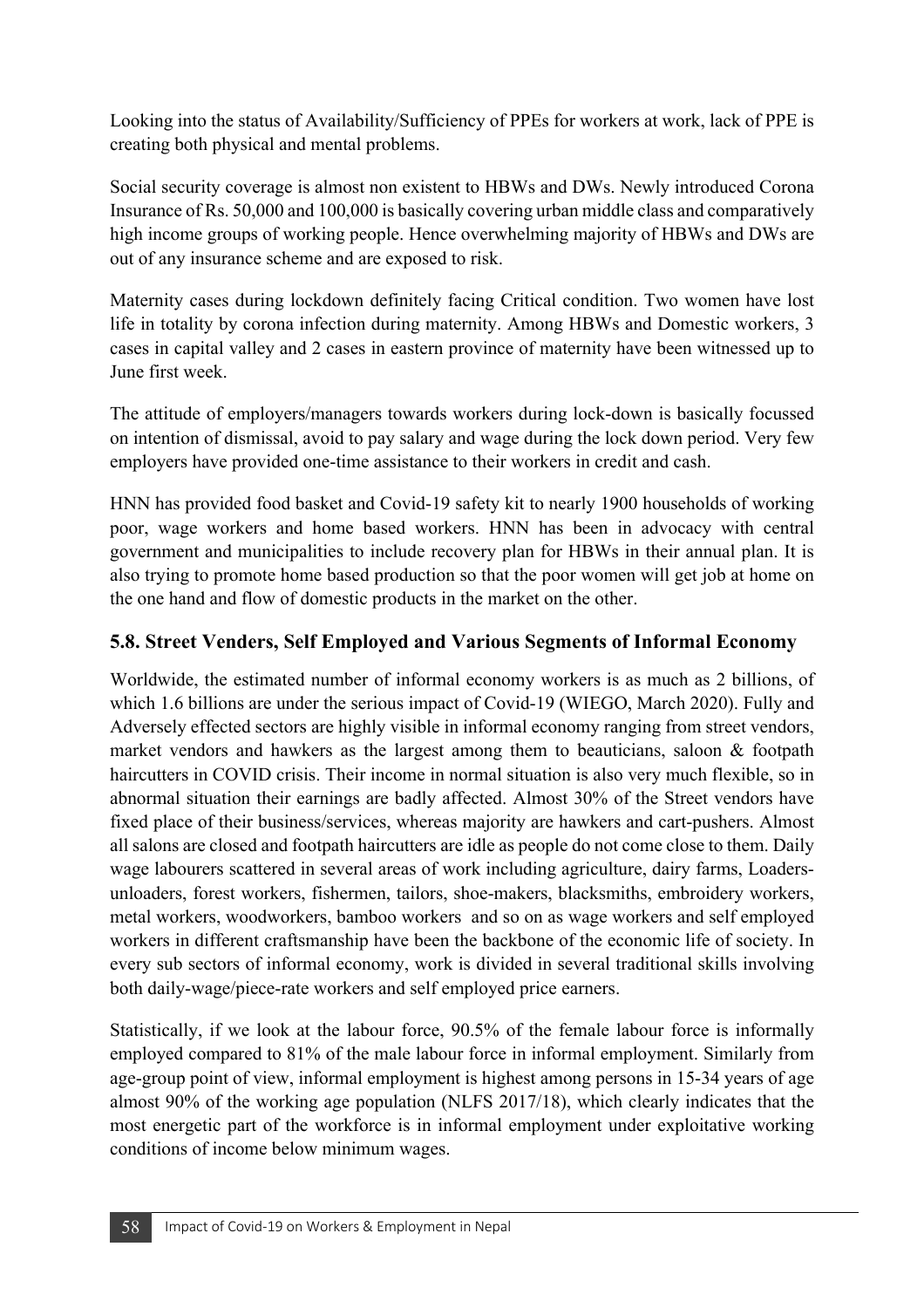Looking through the lens of income and earnings, the proportion of workers below the Minimum wage of 13,450 is 37.4% (NLFS, 2017/18), a highly significant part of the workforce is below the level of minimum wages. This workforce below the income of minimum wages is the bottom-point victims of every crisis and particularly Corona-created crisis has naturally affected them to the worst. Most of them have lost incomes for survival. Thus more than 60% of these workers returned to their homes after lockdown, though there were number of sufferings and unexpected tensions on the way-back-home. They have been focused by local bodies, NGOs, other social organizations and trade unions to provide relief and food assistance, but as the number is large, assistance has been proved insufficient. A large number among them cannot afford to pay for soap, sanitizer, masks and other protective items while at work or during outside home.

As Covid-19 is not expanded yet in community level in spite of the inflow of Nepalis from the open border, The overwhelming majority of the infected persons are returnees, few are from their families and few health workers, airline workers and persons in essential services. So informal economy workers in spite of their vulnerable conditions are anyhow untouched to the larger extent, but risk is increasing day by day. If Infection spreads in community level, the first to victimize are informal economy workers.

#### **Major Problems:**

- Informality itself is intensifying uncertainty of workplace, work and income which is now aggravated by Covid crisis creating hand-to-mouth
- Health care problems in case of sickness as hospital OPDs are not regular these days
- Problem of maintaining social distancing in urban poor living areas
- Unavailability of sanitizers, soap and water for majority informal workers
- Problem of children-care as they are now out of school
- Problems in implementation of Government decision by the concerned mechanisms creates further hardships to informal economy workers, as their vulnerability needs immediate response and relief.

The capacity of the unions in informal economy is also very much limited on the one hand and national trade union centres are basically focussed on formal sector ignoring the issues of informal economy on the other hand. Hence they have not been found effective to design plan of actions and launch programmes of mobilization.

The revival fully depends on central policy of the government backed by budget, fiscal policy and monetary policy. Nepal government has declared to provide at least 100-Day employment to informal economy workers to be managed by local governments. Similarly government has given first priority in food assistance, minimum wages and food for work programme to the informal workers in rural & urban municipality level.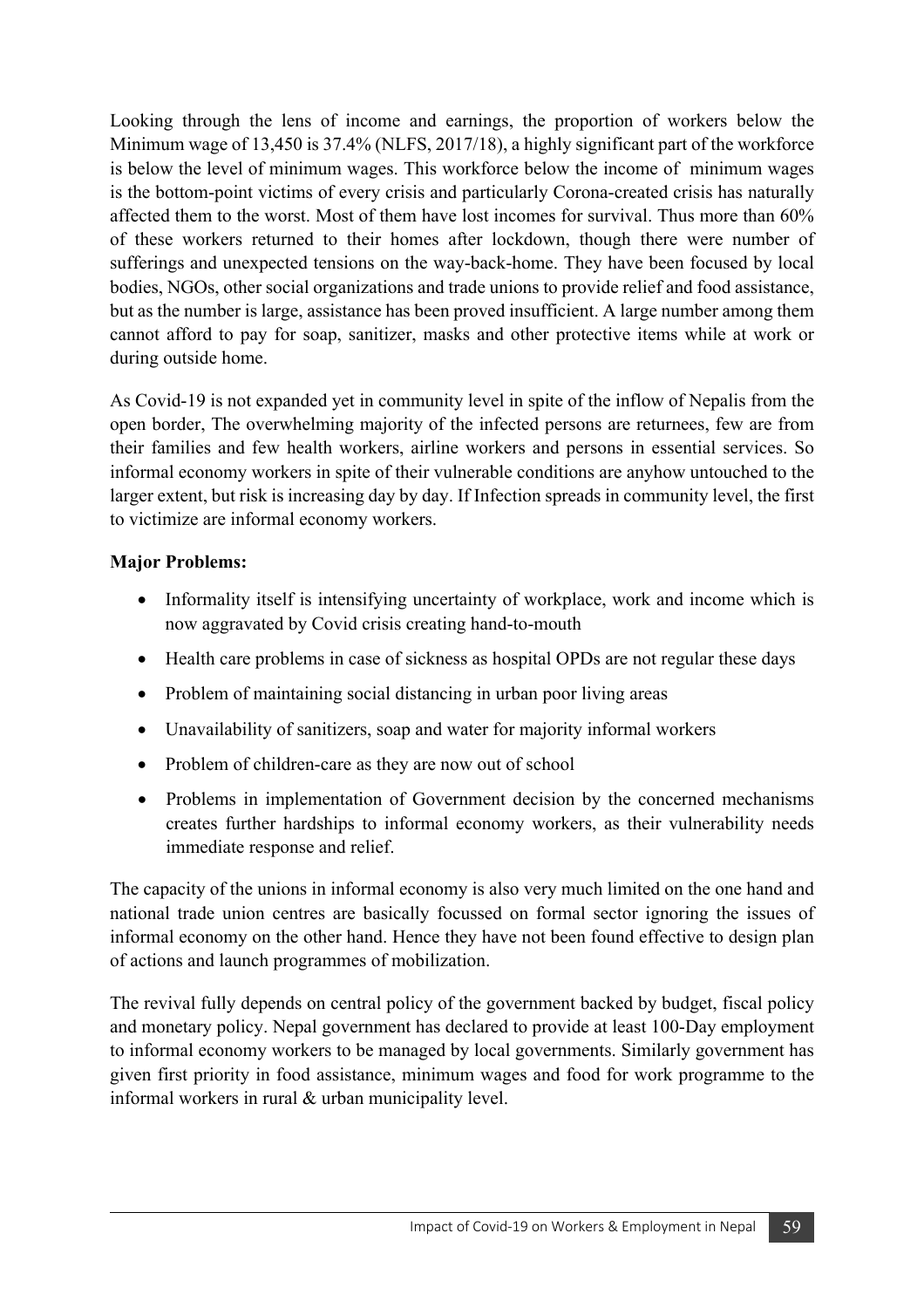In addition to the major sectors mentioned above, other crucial ones are Agriculture, wholesale & retail trade and Education from the large number point of view. Less number but crucial ones are Banking & financial sector, Insurance, Communication including telecom, press & media, Hydro power, Real estate, cooperatives etc. which significantly contribute the economy.

Agriculture has unexpected increase in labour force this year in rainy season, mainly available for paddy production as internal returnees from the cities and Nepali migrant returnees from India & Gulf have arrived to assist their families in subsistence farming. The workers with almost zero marginal productivity in disguised unemployment are now working in the paddy fields. At the same time it is also reported in Nepal-India border areas that lack of daily wage workers has been a problem as Indian seasonal workers could not come here due to lockdown.

Wholesale & Retail trade normally contributes 14.37 % in GDP and provides direct jobs to more than 12,40,000 workers (Reanda Biz Serve, 2020) based on the figures of Fiscal Year 2017/18. Disrupted supply chain during the lockdown has badly affected this sector, majority in closure for more than 5 weeks except essential goods. Downfall in imports both from China & India was crucial on the one hand and closure of as well as under-capacity production in domestic manufacturing units were the major causes. Additional but equally important factor was the jammed wheels of transportation that caused problems in the operation of wholesale and retail trade. Hence employment effect is visible, but not hard-hit.

Insurance sector as an influential part of financial sector is developing and expanding gradually in Nepal, but due to Covid-19, an unexpected go slow in the speed has taken place. In insurance sector, the activities of agents have come to a downfall due to lockdown and heavy reduction in economic activities. As a result, there is reduction in total premium and investment of insurance and reinsurance companies. Job-loss is insignificant as the number is small in this sector.

The activity of banks and financial sector is also in difficult days, as no investor these day is interested in investible funds. Deposits are not being transformed into the productive capital; hence the interest to pay to the depositors is a burden to the banks and financial companies. Employment in insurance/financial companies and banks is at standstill, not yet declined but risk of job-loss is increasing. Expansion of banks/financial/insurance companies has been halted by slow-down of economic activities and hence possible scope of new job creation is now erased from the scene. Human resource of insurance/financial companies and banks is under psychological pressure of corona infection and health-risk has created problems in their performance. Most of the avenues of insurance sector - motor, aviation, marine, property, agriculture have declined and premium collections to the companies have definitely gone down. Demand for life insurance has also declined but newly introduced Corona insurance as a nonlife insurance is preferred by the people. Death claims may increase in forthcoming months. Corporate sector may prefer group insurance for the coverage of health risk.

Real estate business is at halt and human resource associated is fully useless and jobless these days living on the past savings.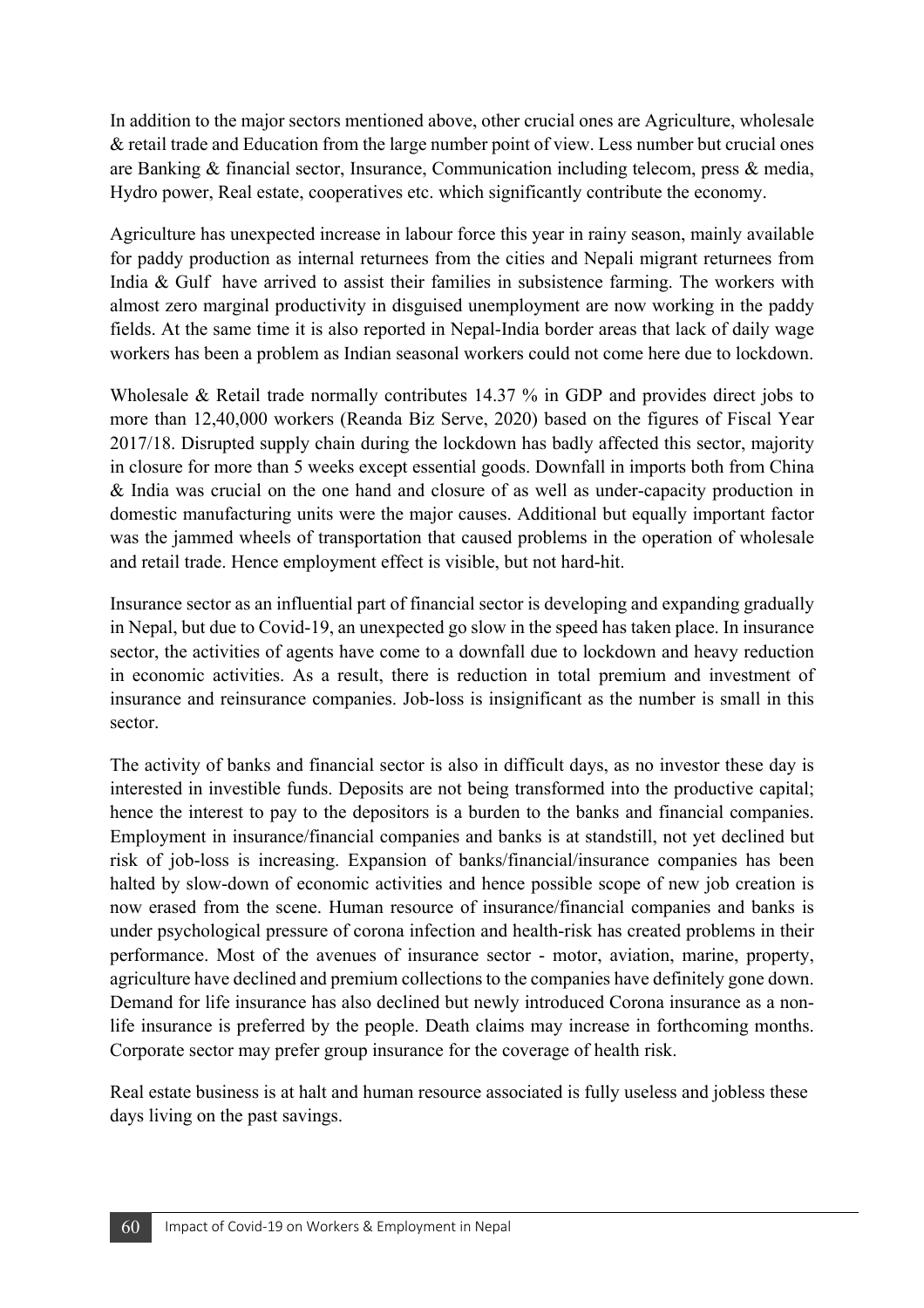| Sector                                   | Delivery                                                                                                                                                                                                                                                                                          | Employment                                       |
|------------------------------------------|---------------------------------------------------------------------------------------------------------------------------------------------------------------------------------------------------------------------------------------------------------------------------------------------------|--------------------------------------------------|
| Hotel-Tourism                            | Total closure Functioning at less than 5%<br>$\bullet$<br>Trekking -Travel-Rafting at almost zero level<br>$\bullet$                                                                                                                                                                              | Devastating                                      |
| Manufacturing                            | Almost Zero Functioning up to mid April<br>$\bullet$<br>Slow functioning in May and June at less than<br>20% of pre-lockdown<br>Reviving in July with less than 50% capacity                                                                                                                      | Hard-hit                                         |
| Construction                             | Almost Zero Functioning upto April<br>$\bullet$<br>Slow functioning in May and June at less than<br>10% of pre-lockdown<br>Functioning in July at 20% of Pre-lockdown<br>$\bullet$<br>period                                                                                                      | Hard-hit                                         |
| Transport                                | Human Mobility - Jammed wheels in March-<br>$\bullet$<br>April-May, slow wheels at low 10% in June,<br>good start at less than 20% in July<br>Working effectively for goods delivery though<br>$\bullet$<br>reduced at 55% of pre-Lockdown<br>Only few chartered flights in aviation<br>$\bullet$ | Hard-hit                                         |
| Wholesale & Retail<br>Trade              | Food, medicine & daily consumption - reduced<br>$\bullet$<br>due to transport hurdle, but managed<br>Other commodities - demand and sales reduced<br>$\bullet$<br>more than 50%                                                                                                                   | Hit                                              |
| Agriculture                              | • Functioning effectively                                                                                                                                                                                                                                                                         | Normal and<br>high absorption<br>of labour force |
| Education                                | Total closure except insufficient online<br>$\bullet$<br>education                                                                                                                                                                                                                                | Hard-hit                                         |
| Health                                   | • Full functioning in public sector<br>Low functioning at 50% in private sector<br>$\bullet$                                                                                                                                                                                                      | Normal                                           |
| Banking, Financial<br>& Insurance sector | Total closure in the beginning, but slow recovery<br>$\bullet$<br>from May                                                                                                                                                                                                                        | Less than<br>Normal                              |
| Cooperatives                             | Saving credit cooperatives - largely reduced<br>activities<br>Product-delivery cooperatives<br>$\bullet$                                                                                                                                                                                          | Hit                                              |
| Foreign Employment                       | Outflow of workers zero with few exceptions<br>$\bullet$<br>Returnees at rush from open indo-Nepal border<br>$\bullet$<br>up to June, slow in July<br>Returnees from other destinations low<br>Large number waiting to restart job in<br>destinations                                             | Hit                                              |
| Informal sector                          | Home-based & self employed work hurdled by<br>$\bullet$<br>raw material shortage - 25% of pre-lockdown<br>• Street trade - 30% of pre-lockdown, slow revival<br>in July<br>Daily-wage & piece-rate works - reduced to 25%<br>٠<br>of pre-lockdown                                                 | Devastating                                      |

### **Box 5 : Covid-19 Impact sum-up**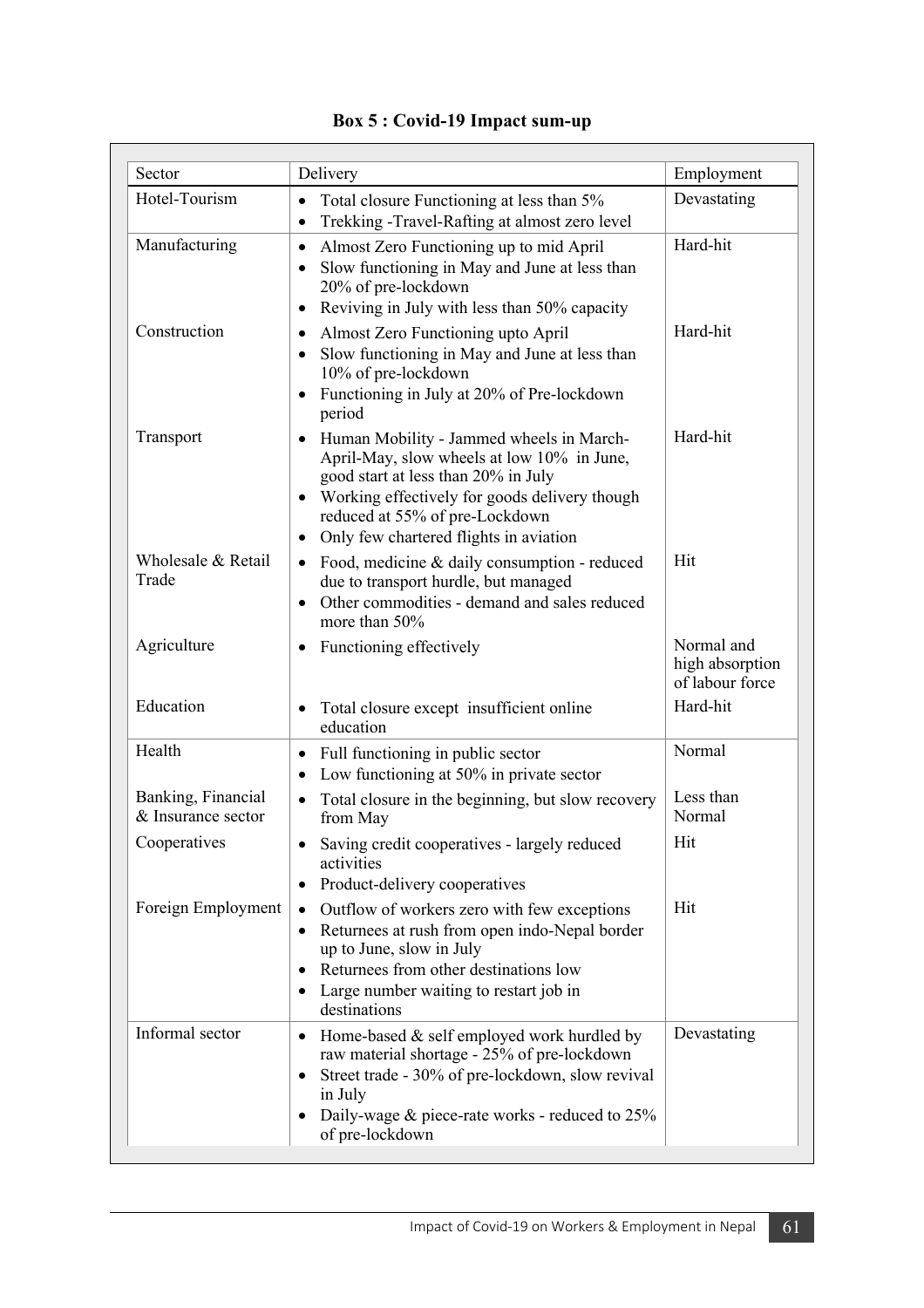Thus from every sectors of work and employment, there was no option to the job-losers in cities and urban centres mainly in Kathmandu valley to decide back-home to their districts. They could not believe that the food assistance relief would be sufficient and regular. Large number started to leave the cities from the day of declaration of Lockdown. As the Announcement of Lockdown was done on March 22 to come into affect from March 24 at 6.00 AM, so preparation for easy go out was in a too short time frame for workers.

The fear of unknown Covid-19 pandemic has been one of the driving factors, but not the only one, to push the working people out of the cities and Kathmandu valley. Similarly, after two weeks of lockdown, they started to feel that economic activities will not take place in near future and livelihood problems to them will be more acute. After abrupt stop of income, immediate problem was the payment of rent to the house-owners which would be highly burdensome & even impossible to many of them as house-rent in Kathmandu Valley has been the single largest item of expenditure for working class people. It was painful to the working families that the savings would be finished soon whatever small past savings they had just before lockdown. Therefore from all segments of informal employment, common action of the working class people was the mobility towards their homes in villages, to some it was nearer and to many it was very far and remote. In case of Kathmandu valley, not less than 800,000 returned to their homes of outer districts, of which less than 5% returned back recently with a little relaxed situation.

The going back-home workers suffered police harassment and harassments from local people on the way in the initial days, but later on government was not strict to stop them in their working places as the number started to multiply. Local representatives and members of parliament also supported their back home after few weeks of Lockdown. They were also facilitated by food support and vehicles to some extent.

These internal home-returnees do not seem to return easily and immediately to their previous workplaces without a high degree of certainty. Large numbers are already looking for options in their places. So creation of options in local level by all three tiers of governments is the urgent need of time. Workplaces in the cities and particularly in Kathmandu valley may not come to a normal functioning in full capacity that was before the pandemic or at least Lockdown, full fledged operation may take long time.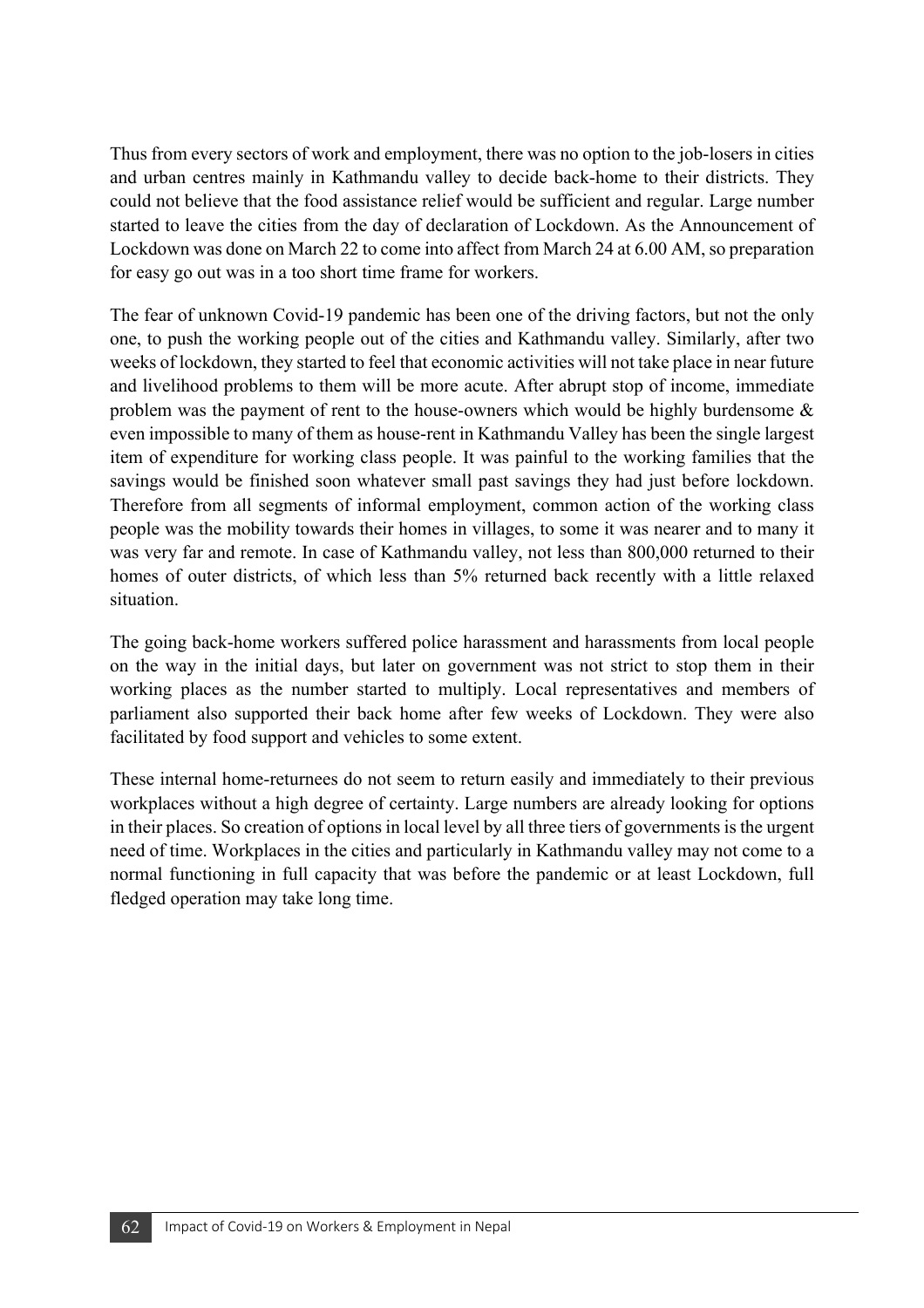# 6. An Uncertain Future

A situation of lay-offs and pay-offs to millions and mere offs to more than millions from their work, workplace, incomes & livelihoods seems a common phenomena. Unemployment benefits, relief packages and welfare programmes will be insufficient if it goes longer. The ultimate result will be income inequality more and more. The question is what if virus accentuates inequality beyond any predictions and benefits to only big and powerful. The power equation of societies in favour of few and adverse to billions with favourable for autocracies against democracies may become reality of the coming decade. The fruits of adversities are currently in the bags of tech-giants like Facebook, Microsoft, Apple, Amazon, Google, Alphabet and few others. An emerging 'world of remote everything' (John Cassidy, TNY) may be our fate for many forthcoming years, which means few will be beneficiaries and billions will be suffering.

We are facing the greatest depression after 1929, the former was the by-product of war, but this one quite different caused by Pandemic and many seen and unseen factors including climate & environment. The great depression of 1929 created room for

- Compulsion for the state to design policies, mobilization & action for the best possible level of employment if not full employment
- Higher government spending in public utility services and social sector
- Wide coverage of state owned enterprises
- Higher Government investment in SOEs & PPPs
- Progressive taxation
- Control & regulation of financial sector
- Strengthening of Trade unions, civil society organizations and various forms of pressure groups

But Progressive taxation was partially paralysed by tax-heavens & corruption of politics & bureaucracy. Likewise financial capitalism emerged with forceful character to make regulation helpless frequently. When socialism became defensive due to its rigid political model of USSR  $&$  East Europe, the market philosophy effort in the name of liberalization  $&$  privatization encouraged the sale of SOEs in corporate hands damaging the economic balance in favour of Private sector giants & MNCs leaving people on the kindness of market, but the degree of kindness of market is always stable at zero level. However, the strength of labour-activism and civil society as a demand for change and pressure from below through political & social movement became the major positive force of the globe.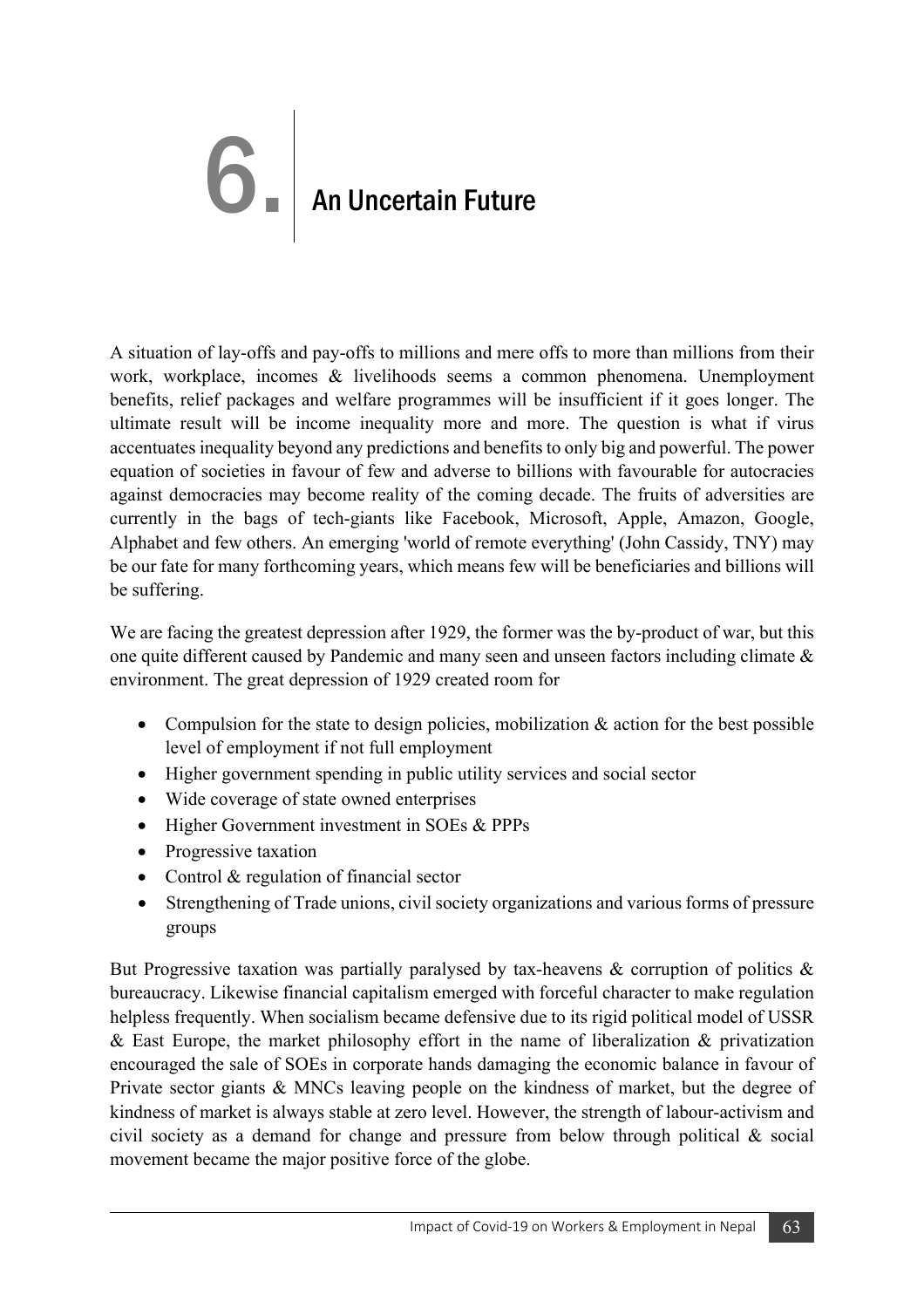Consequently, within few decades, Asian Financial crisis in 1997 and world economic crisis in 2007-2008 shaped a different declining future for Privatization-liberalization-Globalization. A new future through AI, Robotics and fast moving technology with positives and negatives for every political system was emerging along with new types of power-balance and tousles between USA & China.

Now, a crisis beyond imagination in the form of Covid-19 pushed everything in disorder and uncertainty. The major points witnessed during the crisis are as follows:

- Health service failure worldwide and needs reshaping
- Depression in real estate and housing
- Damaging effects in tourism industry
- Restaurants for take-away and home-delivery services, reduced catering services, low demand of vegetables & meat except for domestic consumption
- Socialisation crisis with no big gatherings, no dinner/lunch parties, no seminars, handshakes, no hugs, having social distancing as a normal life practice. Thousands of Audience in stadiums may become a part of history. However social distancing is beneficial for free thinking, for instance, during Plague of 1665-66 in London, Isaac Newton came with new discovery by his home as Cambridge University was closed. (Zee News April 19, 2020)
- As a cultural change of habit, South Asians have a bad habit of spitting everywhere, mostly because of Pann and tobacco chewing. This habit is to be changed
- Reduced commercial sex work with numbers of conflicting impacts has left a considerable number in extreme anxiety
- Employment, health, inequality may become relevant agenda in politics and normal life.
- E-commerce, online exchange and home-delivery services may be in rush.
- Migrant returnees of Nepal will also create a high-volt crisis of employment and livelihood. As most of the remittance receiving countries have weak economies to reintegrate and provide jobs to the returnees, the returnee workforce may become idle and problematic, more severe in case of Nepal. The serious hurdle is the Absence of policies, funds and system to adjust them & maximise their capabilities/skills/will/power to work & contribute the nation. Every government, stakeholder and policy designer worldwide realise that migrant workers are among the hardest hit by Covid-19, but unfortunately neither receiving nor sending countries have, so far, addressed the hardships of the migrants to the required extent.
- The migrant workers, even if they have not loss jobs may be working on reduced wages or facing non payments and living in worksites with increased risk of infection. Those waiting for home-return arrangements are with little or no money for food and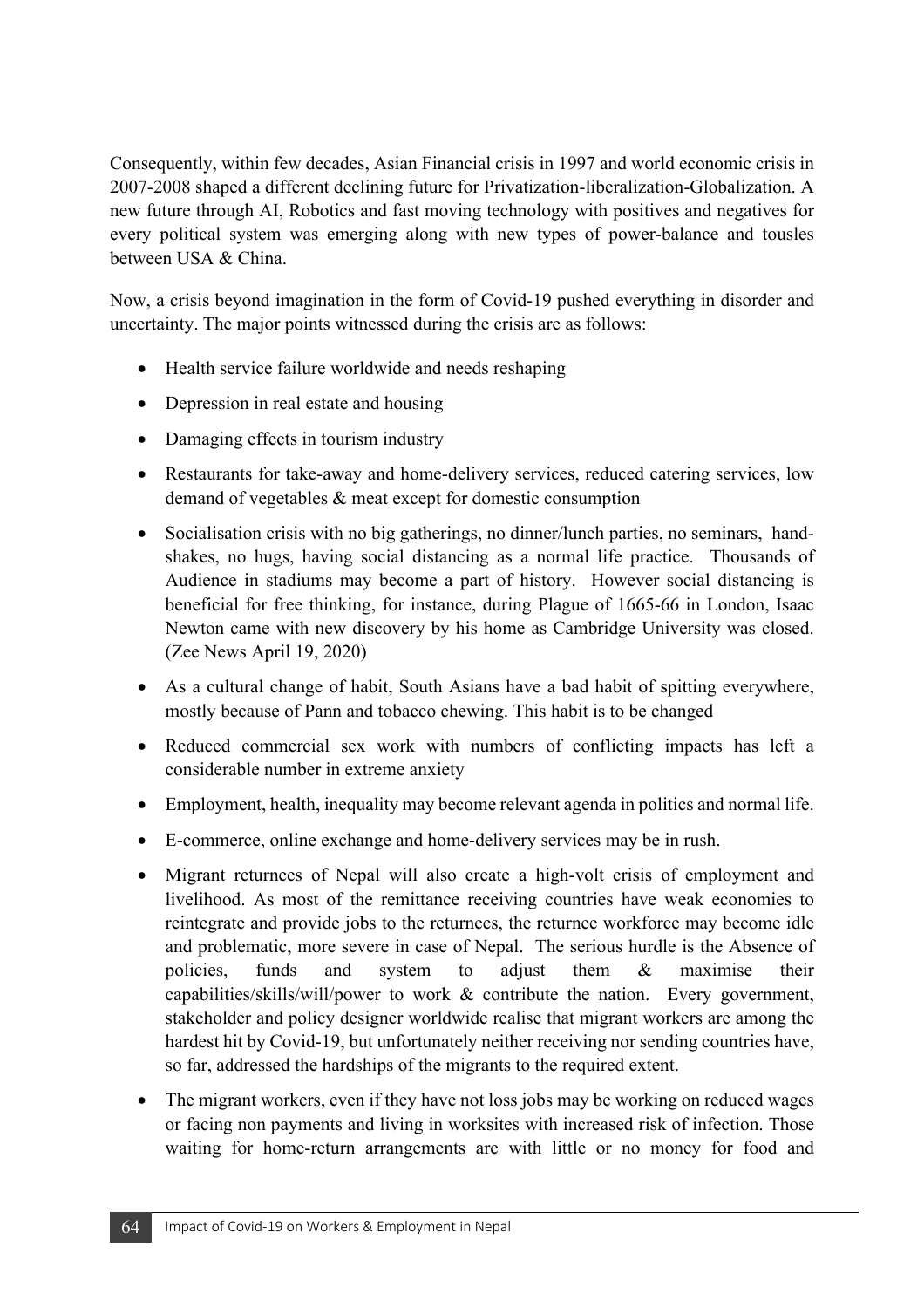accommodation as being faced by Nepali workers in gulf countries and many more destinations.

- A total 164 million migrant workers suffering worldwide, half of them women workers, are 4.7% of the global labour force (ILO Newsroom), which cannot be ignored by the concerned governments and international agencies.
- A crisis of human flow, to their homes & home countries, is to be managed seriously by the governments of labour sending countries.

Whether migrants or natives, for millions and millions of workers, job-loss means loss of income. Loss of income leads the workers to food problem and danger of starvation, at least malnutrition to the children and physical as well as mental health problems to all. Feeling of heavy insecurity and of a dark future among the billions is the most dangerous threat, which will become more and more visible if the Corona-led crisis continues for long. There are exceptional cases of suicide in Quarantine, rape in quarantine and death due to denial of hospitals to admit for treatment. If such exceptional cases increase, mental depression will adversely affect the entire society.

Uncertain future is indicated by ILO Director General (Newsroom, ILO website) in his May Day Statement, "The new normal (*after pandemic is over*) may be dictated by constraints imposed by Pandemic rather than our choices and preferences." He has also analysed that an extraordinary precariousness and injustices of our world of work is exposed in a cruellest way by the pandemic in the form of current crisis.

For Example, the share of global income earned by workers has declined from 53.7% in 2004 to 51.4% in 2017, whereas the share of capital income increased from 46.3% to 48.6% in the same period (ILO Dept. of Statistics, 2019). This trend of income share sloping downward for labour and upward for capital was in a normal situation. Now with employment and income crisis created by corona pandemic, we can sketch a gloomy picture of the fate of the majority working people in the bottom quintile - an uncertain future, more uncertain in LDCs like Nepal. Only the land-based/nature-based livelihood strategy can provide temporary survival against hunger & starvation.

If crisis continues taking a long length of time-arc, there will be long-term outcomes more adverse creating more and more hardships and sufferings to the working people. As a result, multi-dimensional poverty and inequality are likely to increase significantly. As World Bank has estimated, people living in poverty could increase by 70-100 millions from 632 million people in 2019 and this increase in poverty will be the first increase after 1998 (UN Policy Brief, June 2020).

Protection of working families during the crisis of uncertain period under Covid-19 Pandemic and ensuring a post-pandemic future where no one will be left behind should be the aim of every activity while fighting with Covid-19 and recovery from its short-term & long-term impacts.

The world is more divided with increased conflict and confrontation, between Iran & US, between US & China and between China & India and several other bilateral conflicts. Free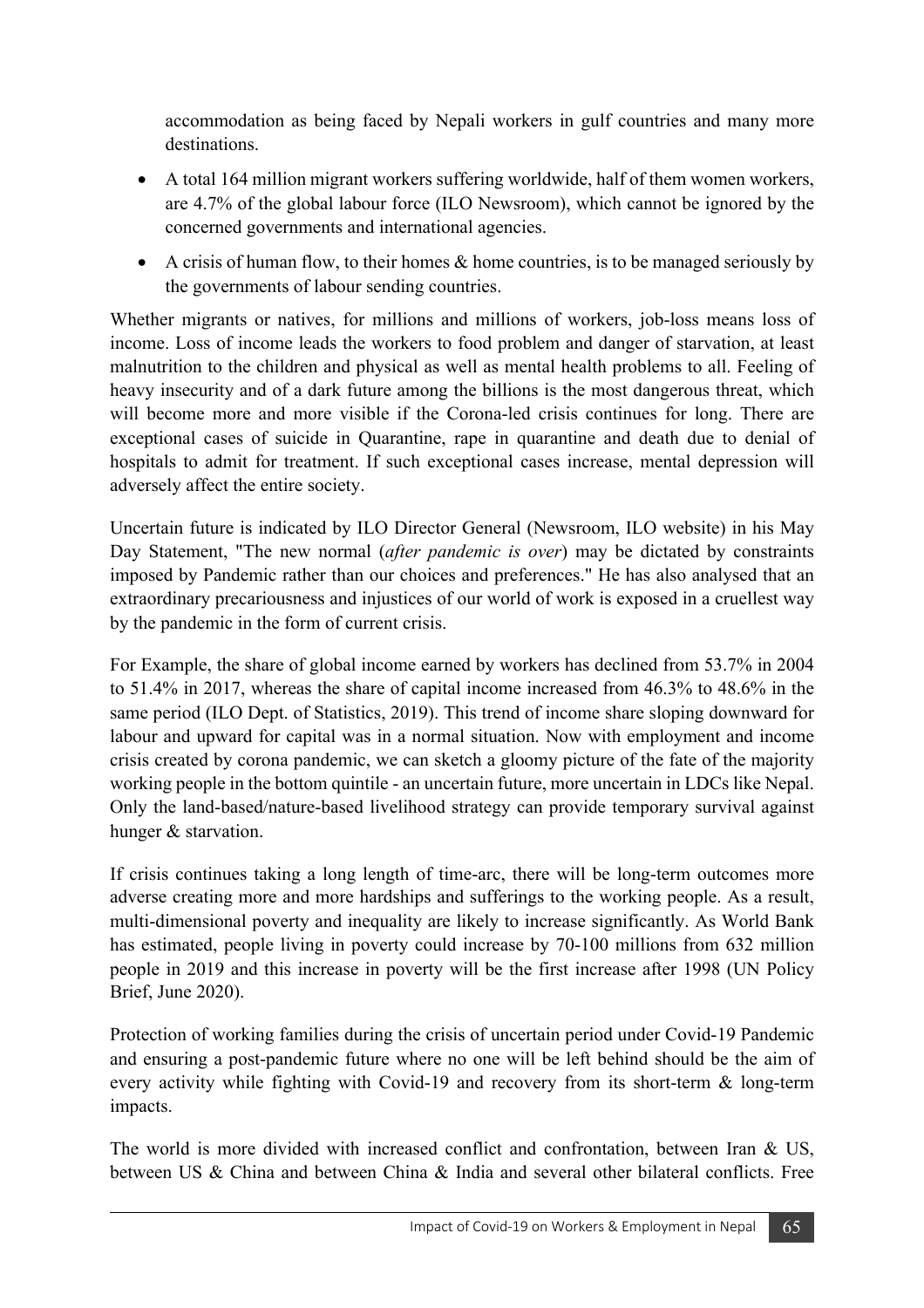movement of people is restricted by spread of pandemic and international borders are sealed. Compromise, coordination and cooperation is the urgent demand internationally which is continuously ignored by the powerful ones. In our case in Nepal, the border dispute between Nepal and India basically caused by big-brother mentality of Indian government, may disturb the fight against pandemic and economic recovery. In addition, the internal political problems in major political parties both ruling and opposition have also added fuel to uncertainty in Nepal.

ILO has organized virtual global summit to address economic & social impact of COVID-19 aiming at building back better in the post-pandemic recovery. The summit involved 275 speakers from 98 countries with 54 Head of States, 5 Heads of Agencies. The single outcome is the unified Message in one sentence - We Need a Better Future of Work After Covid-19 with Decent Work For All

The major and common questions to deal with and resolve are twins

- How to control, minimise and eradicate Corona virus infection &
- How to design & race into economic recovery for better normal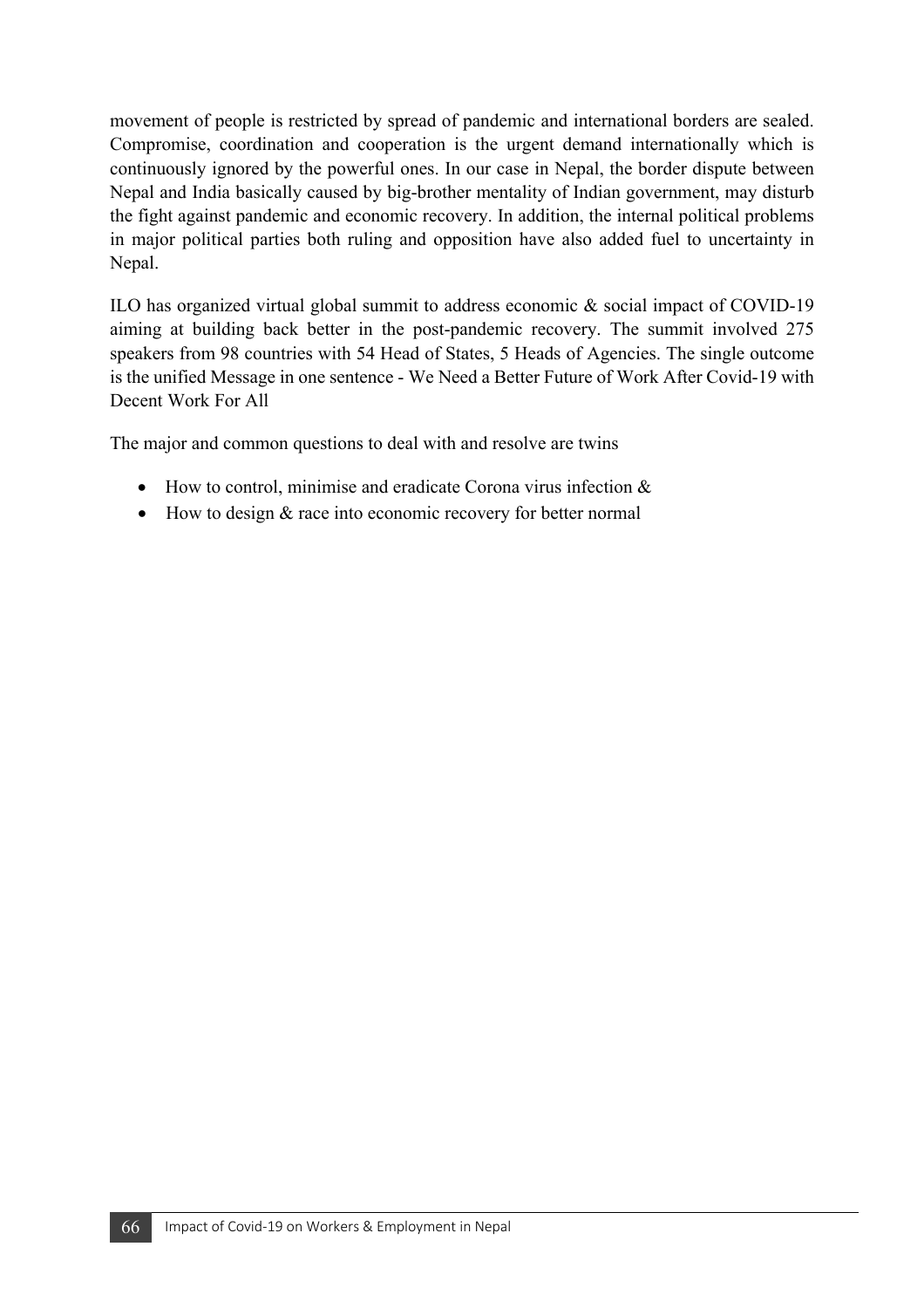# **7.** Recommendations

Entire world needs a human-centred/ poor-centred normal, a class-sensitive & gender responsive normal, a race-sensitive & caste-sensitive normal and a climate/environment sensitive & sustainable normal. Majority believe that once vaccine will be developed, everything will be normal. But vaccine will also take longer range of time than our expectations and still the changing features of the virus may create frequent hurdles for full effectiveness of the vaccines. In fact, isolated efforts can not solve this global problem, but coordinated efforts are necessary, however new rules of social distancing and regulated mobility of people with strict health prevention standards are inevitable.

In addition to health, new recovery strategies & plans for economy and social life will be inevitable in days to come. A combination of coordinated efforts in global level and effective implementation in local level is the path to go ahead.

This is the right time to minimise Military spending, however conflicts among the worldpowers have multiplied these days even in such a global crisis-time. Conflict of the worldpowers adds fuel to problems everywhere.

Diverting resources from luxurious and socially harmful items to essential and necessary items of goods and services can ensure higher availability and economy in the allocation of financial/physical resources.

#### **In General:**

- Fiscal design is to be changed from traditional frames & formats and monetary policy should be made more favourable to small businesses, MSMEs, banks, financial companies and cooperatives but definitely not on labour displacing expense.
- More investment in health care systems, health education & medical research, sanitation & environment
- Tax reforms, wider in coverage but flexible to address emerging issues and to promote economic activities
- Social protection, social assistance and welfare system need linking with strong solidarity funds at global to local levels
- Initiatives for a fixed proportion of Official Development Assistance for social protection in every ODA receiving country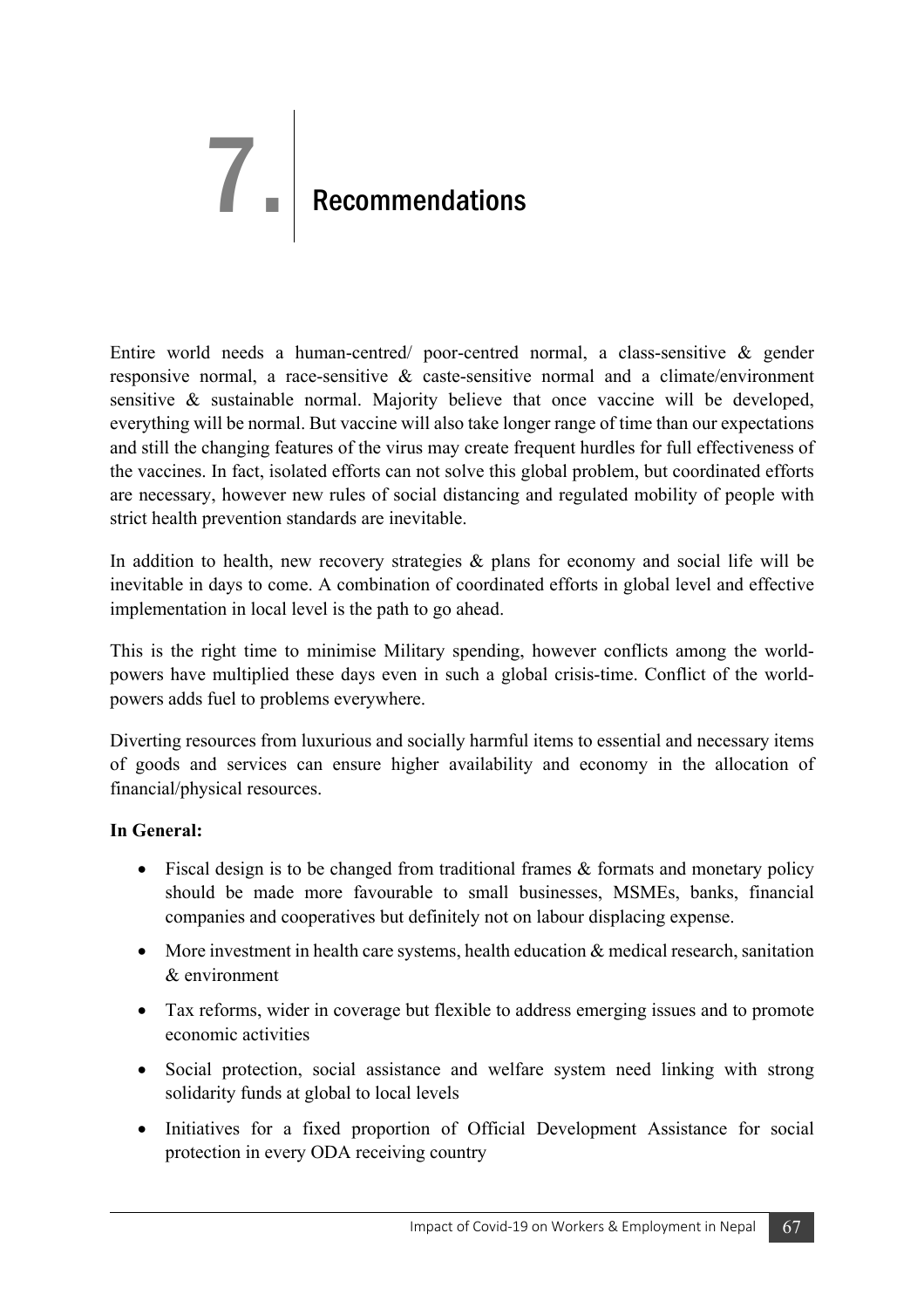- Initiatives for the establishment of Special Fund in every labour receiving country for social protection of migrant workers
- Minimisation of precariousness in informal economy through wide coverage of Labour Inspection System
- Relief Spending to be managed as a big component to address both nature-created & human-made crises
- Wide range of Welfare programmes to support the survival of bottom segments of society targeting vulnerable groups by listing them in a prioritised frame.
- Employment retention and expansion measures supported by wage subsidies as a part of Active Labour Market Policies
- Promotion to home-based/land-based productive work and minimisation of useless high salaried jobs, for example ceiling on the high salaries and additional incomes of CEOs & top management officials both in public and private sector can be fixed at a minimum. Series of allowances may be curtailed.
- Financial assistance to businesses in essential goods & services which operate with high labour intensity

#### **In Particular:**

- Revival of major sectors Transport, construction, manufacturing, wholesale & retail trade and hotel & tourism is extremely necessary. But revival is not an easy task and Existing infrastructure of Nepal cannot create large number of jobs to workers in manufacturing and other sectors. Agriculture as the single largest contributor to GDP and employment is not much affected, but it needs more care from policy makers & government during the pandemic & post-corona future in order to achieve a higher degree of independence in our economy. Agriculture is to be considered as the only immediate and durable source of solution to the problem of unemployment and food security.
- In addition to revival of major sectors of production, services and employment, remittances and earnings from tourism industry must be considered in making strategies for future.
- The reduction in Remittance is less than estimated and the number of returnees is also less than initial estimation. Economic activity in the destination will resume and hence government has already opened the lock of foreign employment. Few will stay and majority will try to go abroad. If Nepal India relations will improve, majority of Nepali returnees from India will also cross the border again. Hence short-term management for returnees within Nepal, but ensuring safer migration abroad & India to them in aftermath should be the general strategy of government. Thus contribution of Remittance in GDP and of foreign migration in employment may remain more or less at same level, but serious efforts from government side are inevitable. The concerns of Foreign employment agencies, as they will be seriously working for survival of their business, should be addressed by the government, but at the same time protection system for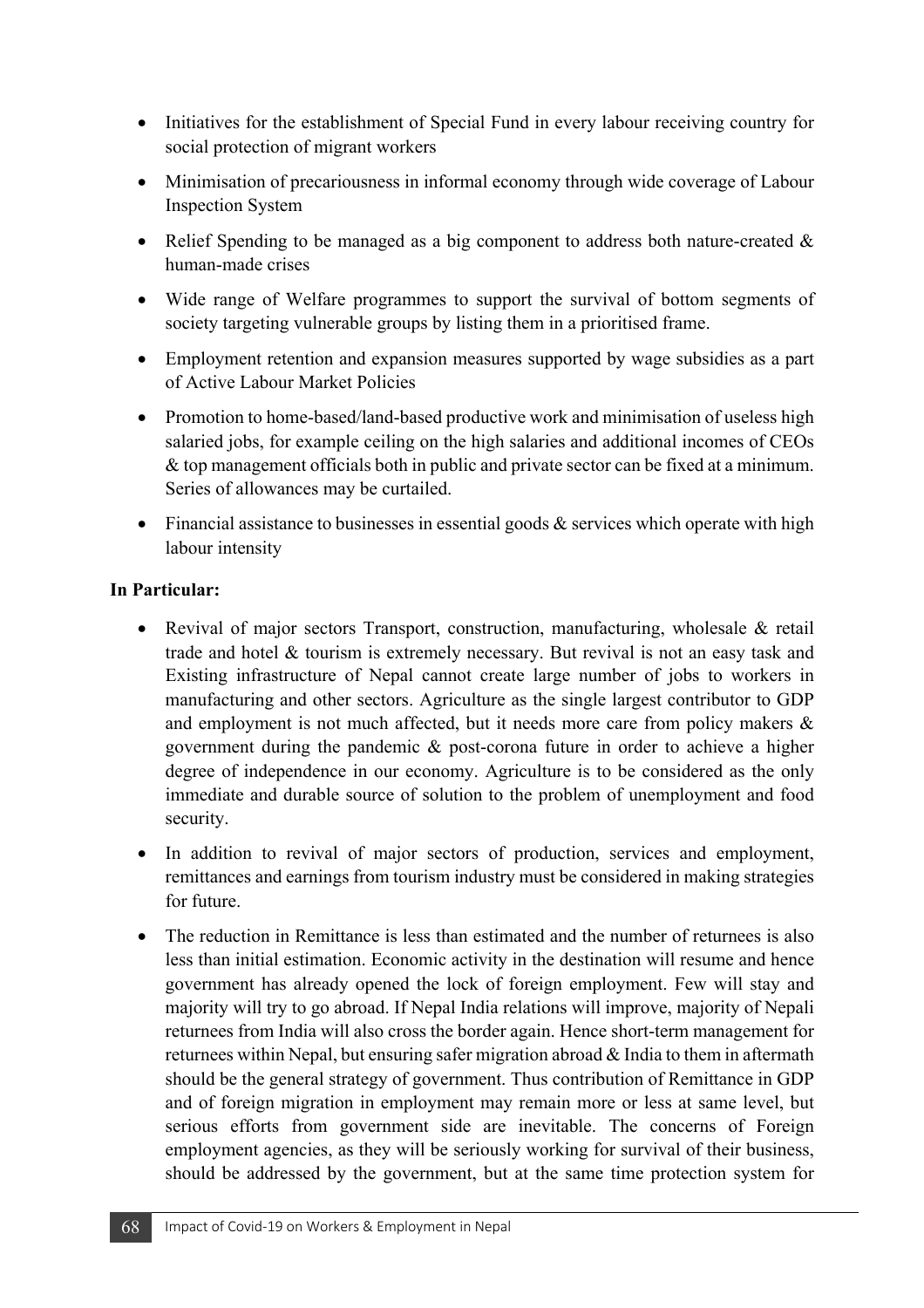workers should be made stronger through coordination between ministry of Foreign Affairs and Ministry of Labour & Employment by mobilising Non residential Nepali Association and human resource of Embassies/diplomatic units everywhere in destination countries. Trade unions should take more initiatives to protect workers in foreign employment through national trade unions of destination countries and regional /international bodies of international trade union movement.

- It is also a bitter reality that the policy responses of migrant worker receiving countries have not been much effective in case of Nepali migrant workers. For instance, the bilateral understanding between Government of Nepal and governments of Gulf countries and India through telephone talks or other means have not given any feeling of being protected to the Nepali migrant workers. As role of foreign employment will remain highly significant even in Post-Corona Future, G-to-G MoUs & Agreements with receiving countries must be given high intensive care..
- Identification and enlisting of vulnerable HHs in every 753 jurisdictions of Local Governments in ward level, simultaneously making list of the migrant returnees from abroad and internal returnees after job-loss
- Equally important is the Coordination between federal, provincial and local governments to mobilise their mechanisms in cooperation and to avoid duplication in the use of resources
- Through local Bodies, distribution of sanitizers, soap and masks to the informal and unemployed workers at least every month will be appreciable.
- Immediate employment of very short-term character for unemployed workers can be generated in sanitation/sanitization and small infrastructural works schemes of local level. Similarly another possibility is of home-delivery services everywhere at local level by producers, wholesalers, retailers and service providers.
- Sector specific plans should be designed by National Planning Commission in consultation with line Ministries, particularly Ministry of Labour & Employment should work more closely with NPC. Fiscal and monetary measures to promote economic activity & employment generation backed up by welfare programmes for working class and marginal social groups should go in combination.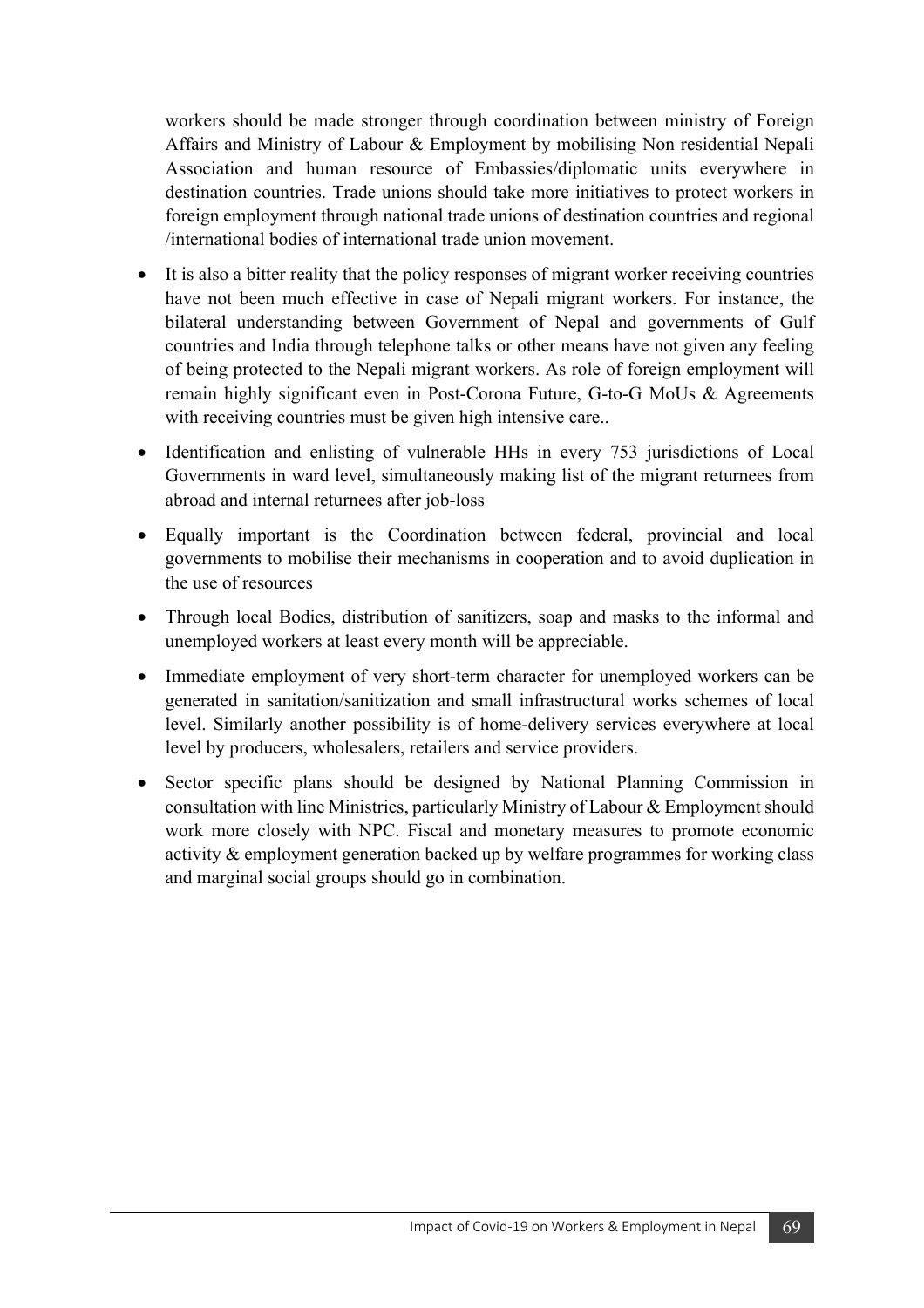## **Selected References**

- Elena Coris, **What History's Economic-Disrupting Outbreaks Can Teach Us About Coronavirus**  Panic, Time, March 11, 2020, Google)
- John Cassidy, **Will Corona Virus Create A More Progressive Society Or A More Dystopian One ?**, The New Yorker, Online, May 3, 2020
- Owen Jarus, **20 Of The Worst Epidemics & Pandemics In History**, www.livescience.com. March 20, 2020
- Sagar Prasai, **Impact of Covid-19 Lockdown On Nepal's Construction Sector: A Rapid Assessment**, Study by Asia Foundation, Asia Foundation website, May 2020
- Sanjeev Sharma, **Covid-19 Impact on Economy: Counting the Cost & Road to Recovery**, Business Age website, may 24, 2020.
- Santosh Thapa, **Recent Status of Major Infectious Diseases in Nepal**, Researchgate, 2013
- Susan Hayter, **Business as Unusual: How Covid-19 Brought Forward The Future of Work**, Article posted on June 22, 2020, ILO Website
- Alfred Pach & Anuj Bhattachan, **Understanding Cholera in Nepal**, International Vaccine Institute (IVI), Blog post series, Sep 9, 2014
- Government of Nepal & World Food Programme, **Nepal Covid-19: Food Security & Vulnerability** Update 3, May 6, 2020
- Dan Church Aid, **Covid-19: Nepal Response Situation Report** No. XIV, 6 July 2020. reliefweb.net
- History.com Editors, **Pandemics That Changed History**, www.history.com, Jan 30, 2020, updated on April 1, 2020
- Human Right Commission, **Human Right Situation during Covid-19 & Lockdown, Preliminery Monitoring Report**, (Nepali Language), March-May 2020
- ILO Dept. of Statistics, **Global Labour Income Share And Distribution**, Key Findings 2019, Geneva
- ILO Monitor, **COVID-19 And The World Of Work**, 4th Edition, May 27, 2020, Geneva
- ILO, Briefing Note, **COVID-19 & labour Market Impact in Nepal**, May 2020
- ILO, **Country Policy Responses**, June 2020
- Nepal Government, **Annual Budget Statement of FY 2077/78**(2020/21), May 28, 2020
- Nepal Government, **Economic Survey 2018/19**,
- Nepal Government Website, bipad.gov.np
- Reanda Biz Serve, **Potential Impact of Covid-19 on Nepalese Economy**, www.bizserve.com.np, April 2020.
- United Nations, **Policy Brief: World Of Work And COVID-19**, June 2020
- UNDP Nepal, **Rapid Assessment of Scio-Economic Impact of Covid-19 in Nepal** conducted by Institute of Integrated Development Studies, np.undp.org, May 26, 2020.
- Central Bureau of Statistics, **National labour Force Survey 2017/18**,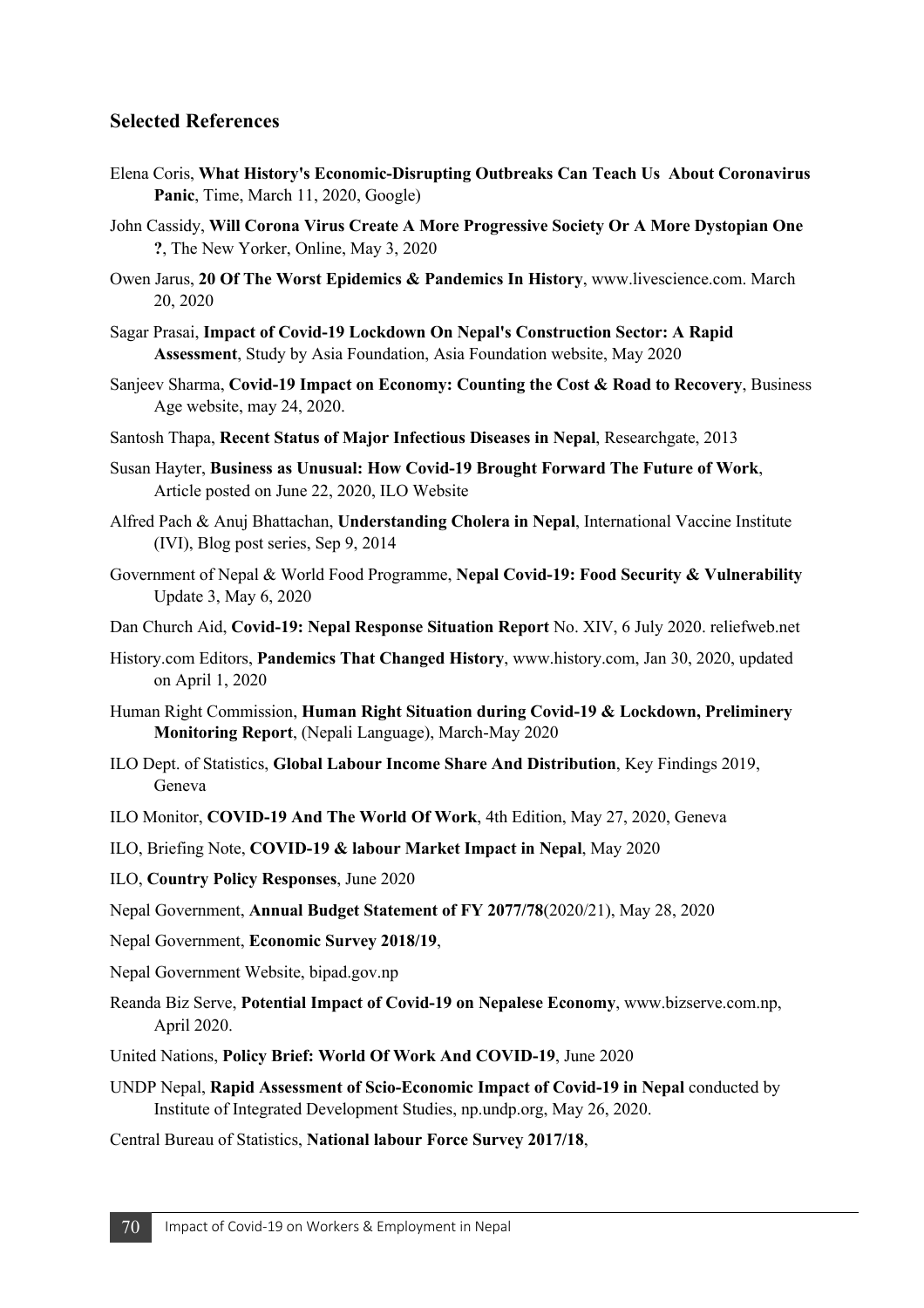WHO Worldometer, **COVID-19 Coronavirus Pandemic**, World Health Organization, www.worldometers.info Economic Times, June 11, 2020 Journal of Nepal Health Council, Vol. 2, No. 1, April 2004 U-Tube, Power Media Network, (Nepali language) May 3, 2020 www.Nepalisansar.com, USA Science news.com, Oct 7, 2019 Kathmandu Post Daily, June 29, 2020 Zee News TV Channel, Daily News Analysis, April 19, 2020 Google Search as a major source of information